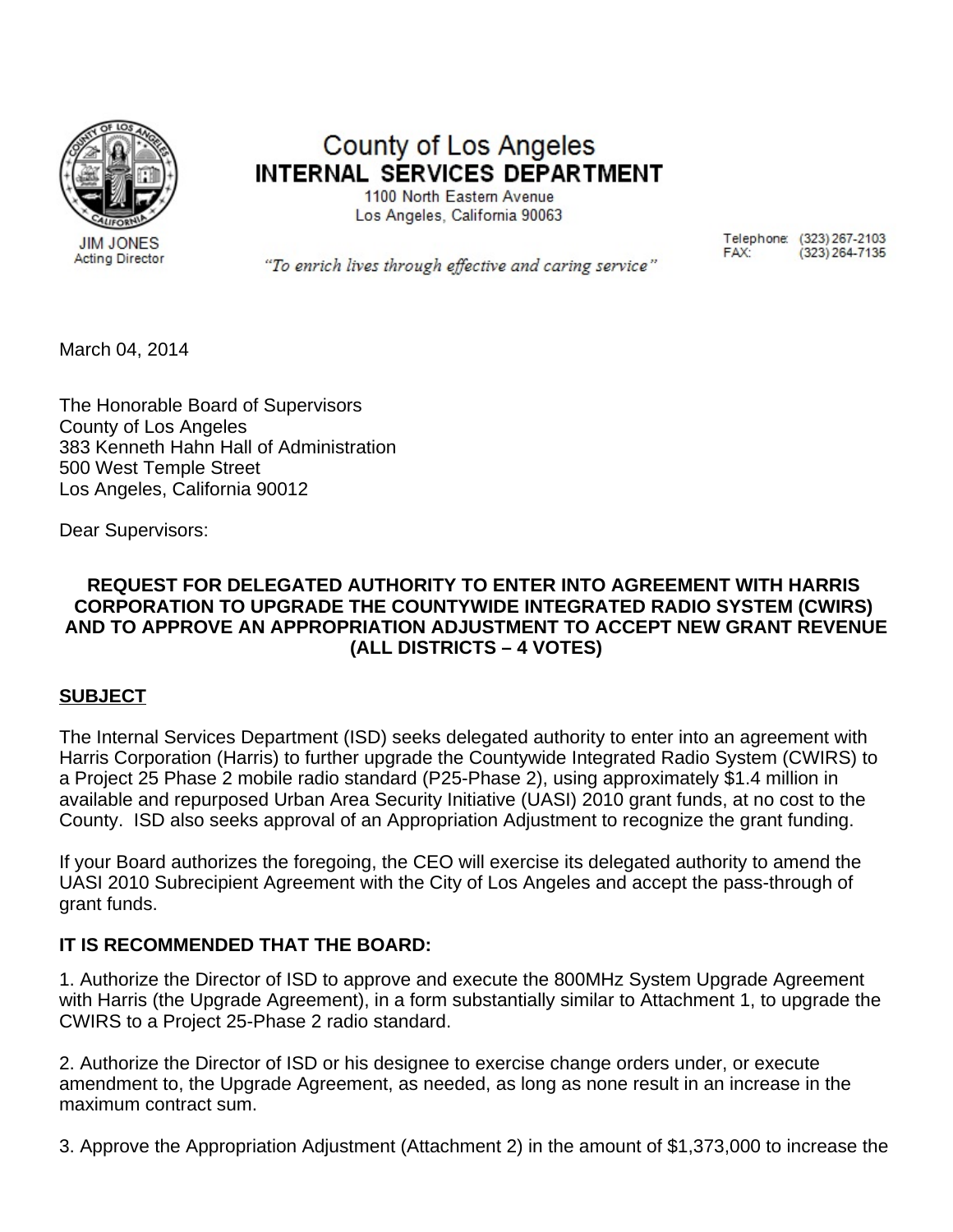Services and Supplies appropriation and revenue budget for ISD to reflect the acceptance of the pass-through UASI grant funds.

#### **PURPOSE/JUSTIFICATION OF RECOMMENDED ACTION**

#### **Background**

On May 14, 2013, your Board approved the 800 MHz System Rebanding Agreement with Harris, under which Harris is currently providing radio reconfiguration services to move CWIRS to new radio frequencies using the nationwide Project 25-Phase 1 radio standard (P25-Phase 1) at no cost to the County (the "Rebanding Agreement").

CWIRS is a countywide radio system used for mobile communications by a number of departments, including Health Services, Public Works, Probation, Animal Care & Control, and ISD. In addition to serving the day-to-day operations of its user departments, CWIRS is the County's primary disaster recovery mobile communications system for major emergency incidents.

About fifteen years ago, public agencies using the 800 MHz radio band frequency started to experience radio interference caused by adjacent frequency use by Nextel Communications, Inc. (now Sprint). To eliminate this interference and allocate frequencies for more efficient use, the FCC issued orders in 2004 requiring all 800 MHz licensees, including the County, to move to new frequencies. The FCC also ordered Sprint to provide funding to all licensees for such reconfiguration.

The Rebanding Agreement includes a Frequency Reconfiguration Agreement with Sprint, which provides \$20 million, as well as certain radio equipment and infrastructure hardware, to replace and upgrade CWIRS as part of the FCC's frequency re-banding mandate.

The Proposed Upgrade Agreement

The Rebanding Agreement, which is currently being performed, is upgrading CWIRS to the state-ofthe-art P25-Phase 1 radio standard. Unfortunately, further upgrading CWIRS to the P25-Phase 2 standard does not qualify for funding under the FCC rebanding program, and therefore could not have been part of the County's no-cost Rebanding Agreement.

However, recently, approximately \$1.4 million in Urban Area Security Initiation (UASI) 2010 grant funds from the U.S. Department of Homeland Security became available for ISD to use for the Upgrade Agreement. (Attachment 3)

The proposed upgrade to P25-Phase 2 would enhance CWIRS compatibility and interoperability with existing and future state-of-the-art public safety/service communication systems, including the planned Los Angeles Regional Interoperable Communications System (LA-RICS), as well as systems now being used by the City of Los Angeles and the Port of Los Angeles. Also, the upgrade to P25-Phase 2 would allow CWIRS to make more efficient use of its available bandwidth. This efficiency is important due to the increasing demand for bandwidth industry-wide.

CWIRS' limited resource of 47 frequencies is sufficient to accommodate its current user base under regular operating conditions. But our statistical analysis concludes that CWIRS may not be able to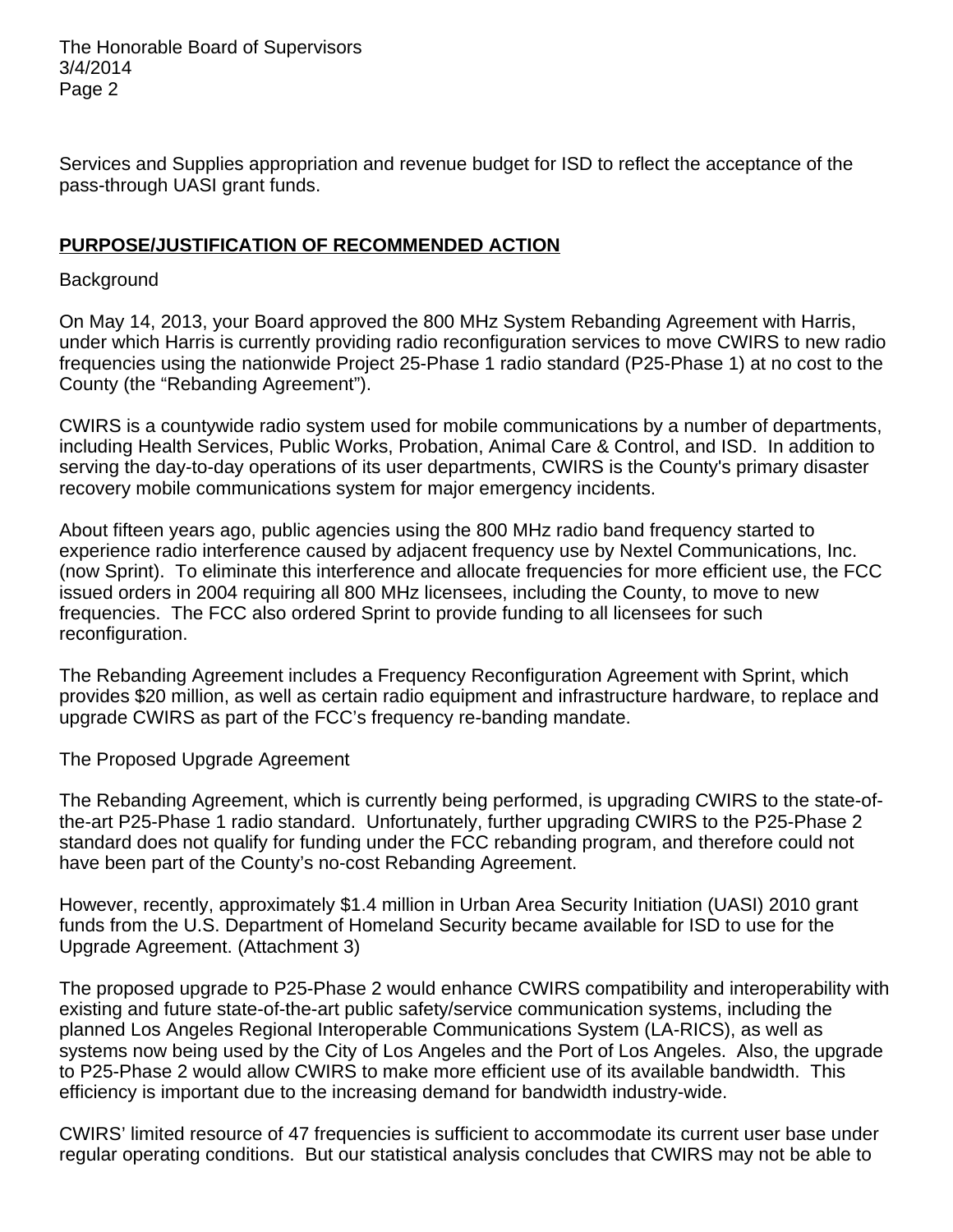handle peak radio traffic demands during disaster/emergency scenarios, even with optimization of the system architecture and upgrade to P25-Phase 1 under the Rebanding Agreement. This potential for traffic congestion would be exacerbated and compounded if CWIRS were to interoperate with LA-RICS or the City of Los Angeles radio network.

Fortunately, CWIRS is readily upgradeable to a more advanced level of the Association of Public-Safety Communications Officials-International (APCO) P25 standard, known as Phase 2. Upgrading CWIRS to Phase 2 will allow for two simultaneous conversations to take place on the same radio frequency, effectively doubling its total number of radio channels, or "talkpaths," and thereby mitigating the risk of communication channel congestion during peak operating hours, and especially during local and widespread emergencies and disasters.

Upgrading to P25-Phase 2 under the proposed Upgrade Agreement will:

• Enhance CWIRS' disaster preparedness for County users.

• Support interoperability with other regional services, including first and second responders, by providing the capacity to handle increased demand during emergencies.

• Allow LA-RICS users, whose radios will be Phase 2 capable, to migrate in and out of CWIRS without being concerned about CWIRS access or capacity issues.

• "Future proofing" CWIRS so that the County may add more subscribers for regular business use.

• Maximize use of CWIRS's limited frequency resource, avoiding the future need to acquire more frequencies, which, even if they were available, would require the purchase of more radio infrastructure (estimated \$4m to \$6m) as well as the allocation/cost of additional hilltop radio facility space and network circuits.

#### **Implementation of Strategic Plan Goals**

The recommended contracts support County Strategic Plan Goals Number 1 for Operational Effectiveness, by providing timely delivery of customer oriented and efficient public services, and Goal Number 2 for Fiscal Sustainability, as the County will be able to upgrade its aged CWIRS radio system to current P25 standards without contributing general fund monies.

#### **FISCAL IMPACT/FINANCING**

The maximum contract sum of the proposed Upgrade Agreement is \$1,372,342.50, and would be fully subvented by UASI 2010 grant funds. There is no net County cost.

On September 13, 2011, your Board approved and entered in the UASI 2010 Subrecipient Agreement with the City of Los Angeles and accepted certain UASI (Urban Area Security Initiation) grant funds from the U.S. Department of Homeland Security. As part of that Board action, delegated authority was given to the CEO to manage and administer the grant funds for the County, including the delegated authority to enter into amendments to the subrecipient agreement.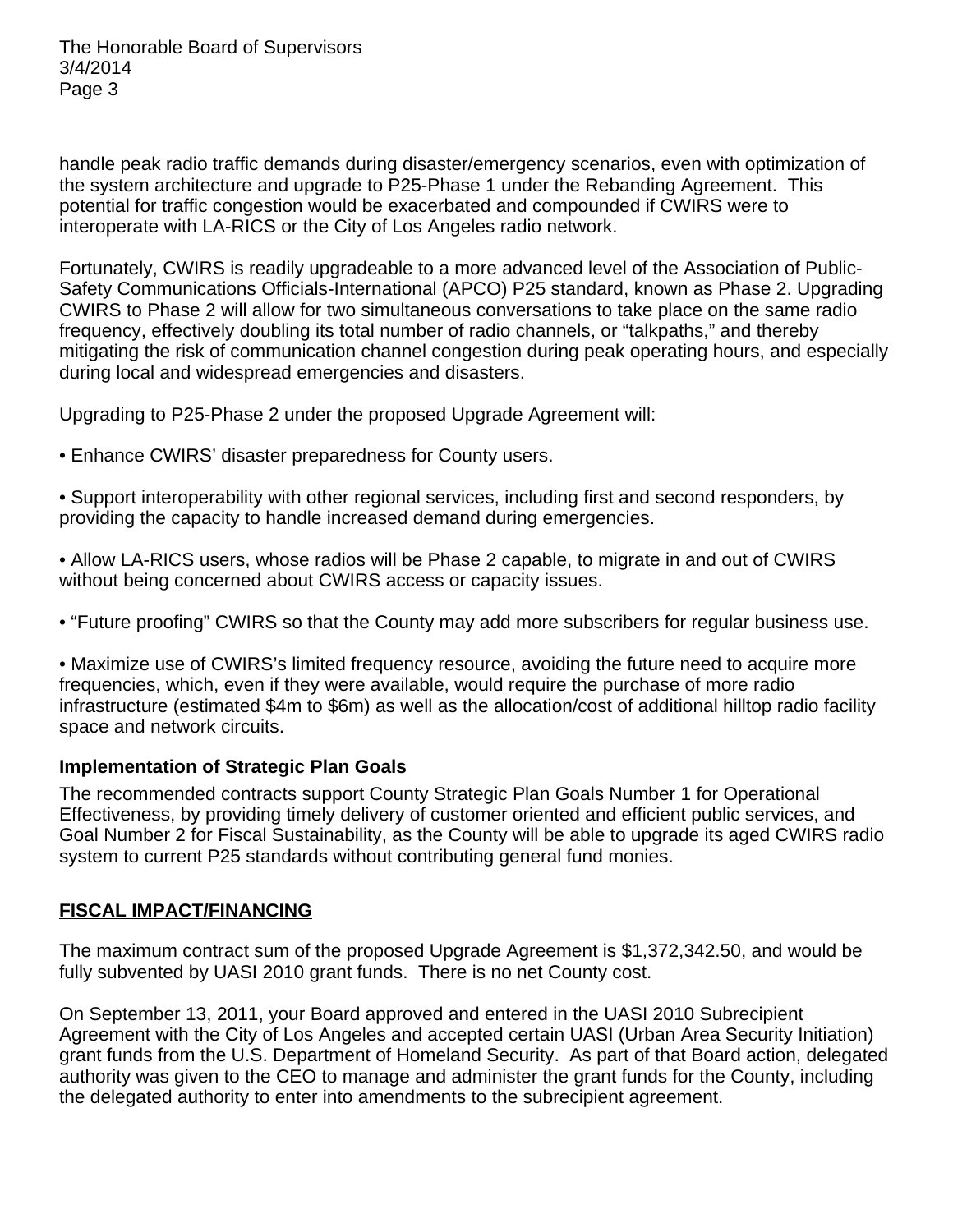On December 19, 2013, additional UASI 2010 grant funds became available and have been reallocated for ISD to use for the Upgrade Agreement. (Attachment 2) The Upgrade Agreement would allow ISD to spend these grant funds until their final expiration on March 31, 2014.

If your Board authorizes ISD to approve and execute the Upgrade Agreement, then the CEO would exercise its delegated authority to enter into Amendment Two to the UASI 2010 Subrecipient Agreement, and thereby accept additional grant funds. (Attachment 3)

The acceptance of the additional grant funds requires your Board to approve an Appropriation Adjustment to increase ISD's revenue and Services and Supplies appropriation to recognize the new revenue in the current fiscal year budget and to provide spending authority for the project.

#### **FACTS AND PROVISIONS/LEGAL REQUIREMENTS**

The proposed Upgrade Agreement is largely based upon the current Rebanding Agreement, which was previously approved by your Board on May 13, 2013, and incorporates the Rebanding Agreement by reference. Both agreements are based upon standard agreement forms developed by Sprint and Harris, which are approved by the FCC and unique to the rebanding program. Accordingly, standard County program clauses are not applicable.

The County has retained the law firm of Schulman, Rogers, Gandal, Pordy & Ecker, P.A. as outside telecommunications counsel for the Rebanding Agreement. To ensure consistency and adequate legal protections between the current Rebanding Agreement and the proposed Upgrade Agreement, this outside counsel was involved in drafting and advised during negotiation of the Upgrade Agreement.

The proposed Upgrade Agreement has been approved as to form by County Counsel.

#### **ENVIRONMENTAL DOCUMENTATION**

The proposed upgrade is not a project pursuant to the California Environmental Quality Act (CEQA) because it is an activity excluded from the definition of a project by Section 15378(b) of the State CEQA Guidelines.

The proposed Upgrade Agreement is for a software upgrade, with only two small pieces of equipment (routers) to be purchased and installed for an adequate software platform, and accordingly will not result in potentially significant physical impact on the environment.

Further, this proposed software upgrade will be implemented concurrently with the Rebanding Agreement. On May 14, 2013, your Board found that the Rebanding Agreement project was categorically exempt from the provisions of the California Environmental Quality Act (CEQA).

The overall rebanding project under the Rebanding Agreement consists of, among other things, replacing radio system equipment at existing locations, and is within a class of projects that have been determined not to have a significant effect on the environment as it meets criteria set forth in Section 15302(c) of the State CEQA Guidelines and Class 2(e) of the County's Environmental Document Reporting procedures and Guidelines, Appendix G. The replacement equipment has the same purpose and capacity as the existing equipment, and is being located on the same sites.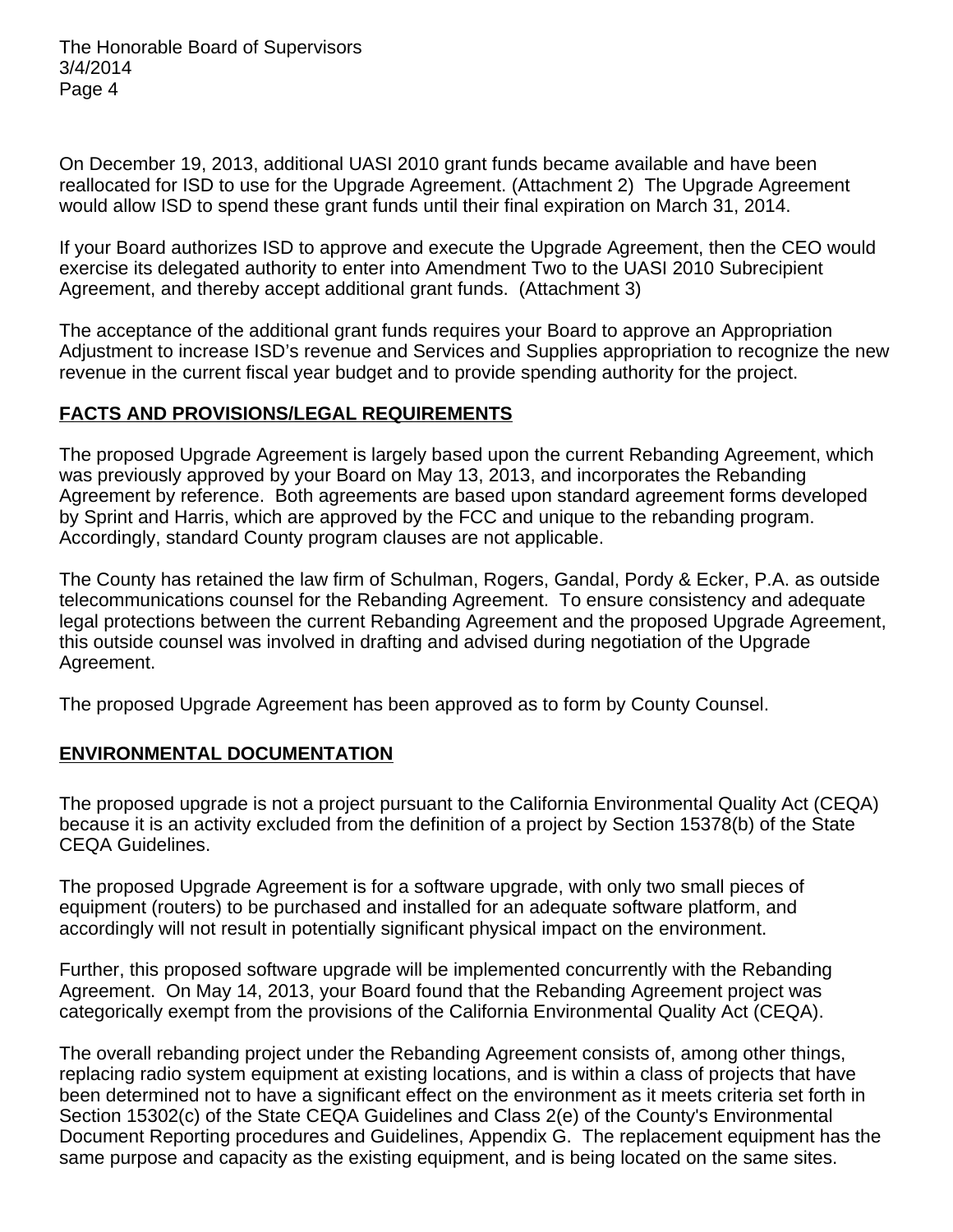Further, there were no cumulative impacts, unusual circumstances, or other limiting factors that would make the exemption inapplicable based on the project records.

#### **CONTRACTING PROCESS**

CWIRS was competitively procured by the County in 1993, and resulted in implementation of a radio system designed by Harris and manufactured by Ericsson GE, a predecessor to M/A-COM and ultimately Harris. CWIRS uses components, including software, that are proprietary to Harris. Replacement equipment and software upgrades for CWIRS must match and interoperate with the existing proprietary system components. They cannot be substituted without replacing the entire system, which would result in significant cost to the County.

In accordance with your Board's policy, on January 11, 2007, ISD notified the Board of ISD's intent to enter into sole source negotiations with M/A-COM (now Harris) for the Rebanding Agreement. Your Board approved that Rebanding Agreement on May 14, 2013.

Most recently, on January 16, 2014, ISD notified your Board of its intent to enter into sole source negotiations with Harris for the Upgrade Agreement. The proposed Upgrade Agreement, like the current Rebanding Agreement, can only be performed by Harris because of the proprietary nature of the software deliverables. Indeed, the proposed upgrade could be implemented by an amendment to the Rebanding Agreement, except that it is being funded by a separate source.

The Upgrade Agreement is exempt from Proposition A, as it is for software implementation and other ancillary services of an extraordinary professional, technical, and/or temporary nature (County Code 2.121.250(B)(3)), and therefore are not subject to the Living Wage Program (County Code 2.201).

#### **IMPACT ON CURRENT SERVICES (OR PROJECTS)**

The implementation approach on the current Rebanding Agreement has allowed the County to maintain existing CWIRS radio functionality, and is designed to continue to do so until users are migrated to the P25 infrastructure. Upgrading from P25-Phase 1 (under the Rebanding Agreement) to a P25-Phase 2 implementation (under the proposed Upgrade Agreement) does not alter this approach.

All activity will be coordinated with departments to ensure that there is minimal or no impact on operations. There is no employee impact as a result of the Upgrade Agreement.

#### **CONCLUSION**

Granting delegated authority to the Director of ISD to approve and execute the Upgrade Agreement (in a form substantially similar to Attachment I) would allow the County to upgrade its CWIRS radio system to a cutting-edge P25-Phase 2 nationwide standard. By using UASI 2010 grant funds, the Upgrade Agreement will be achieved with no net County cost. This upgrade will ensure the continued viability of CWIRS for countywide radio communications in future years, and will provide system compatibility and interoperability with other state-of-the-art public safety/service communication systems, including the planned LA-RICS.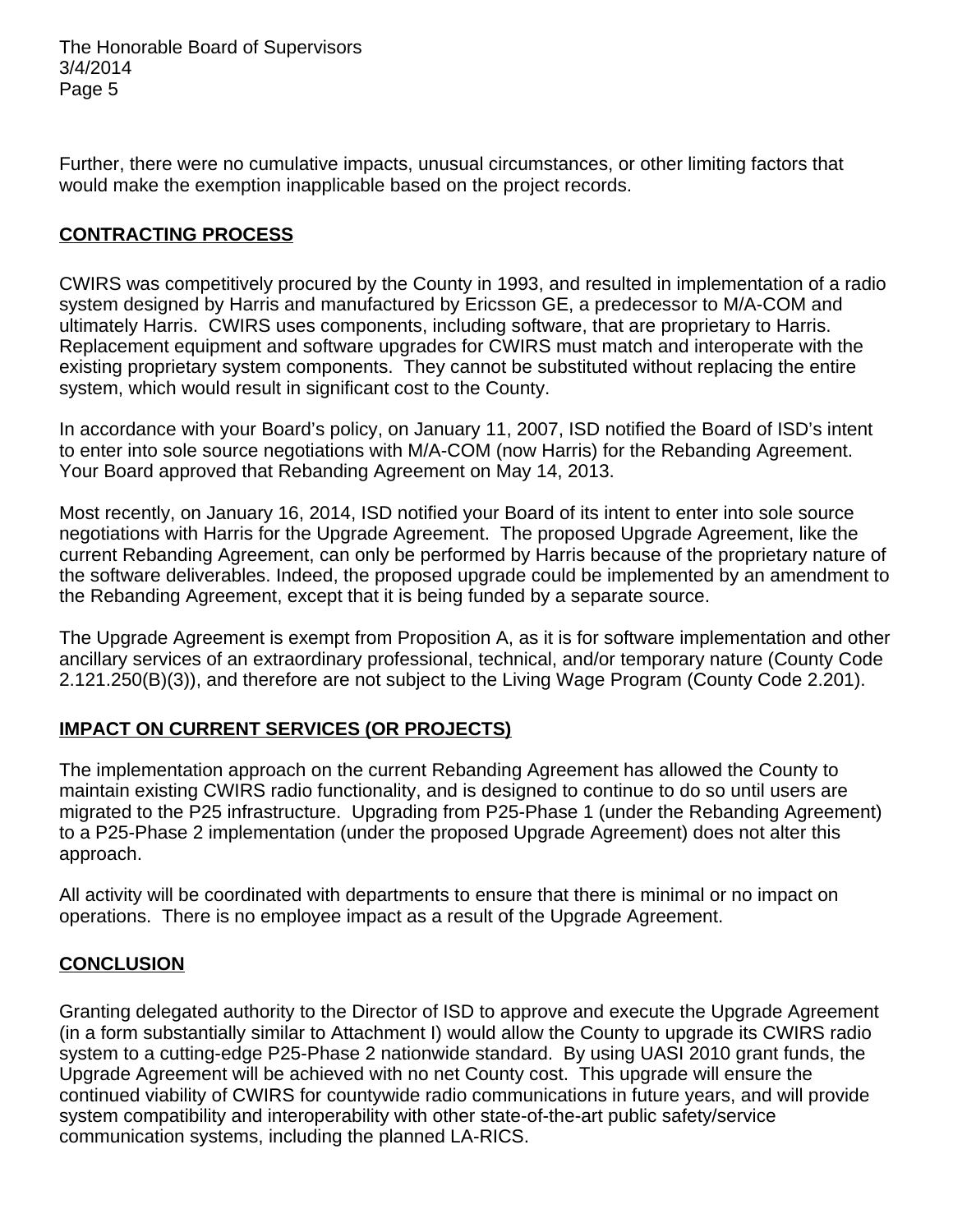The Executive Office, Board of Supervisors, is requested to return two stamped copies of the approved Board letter to the Director, ISD.

Respectfully submitted,

Jones

JIM JONES Acting Director

JJ:JLG Attachments (4)

**Enclosures** 

c: Chief Executive Officer County Counsel Chief Information Officer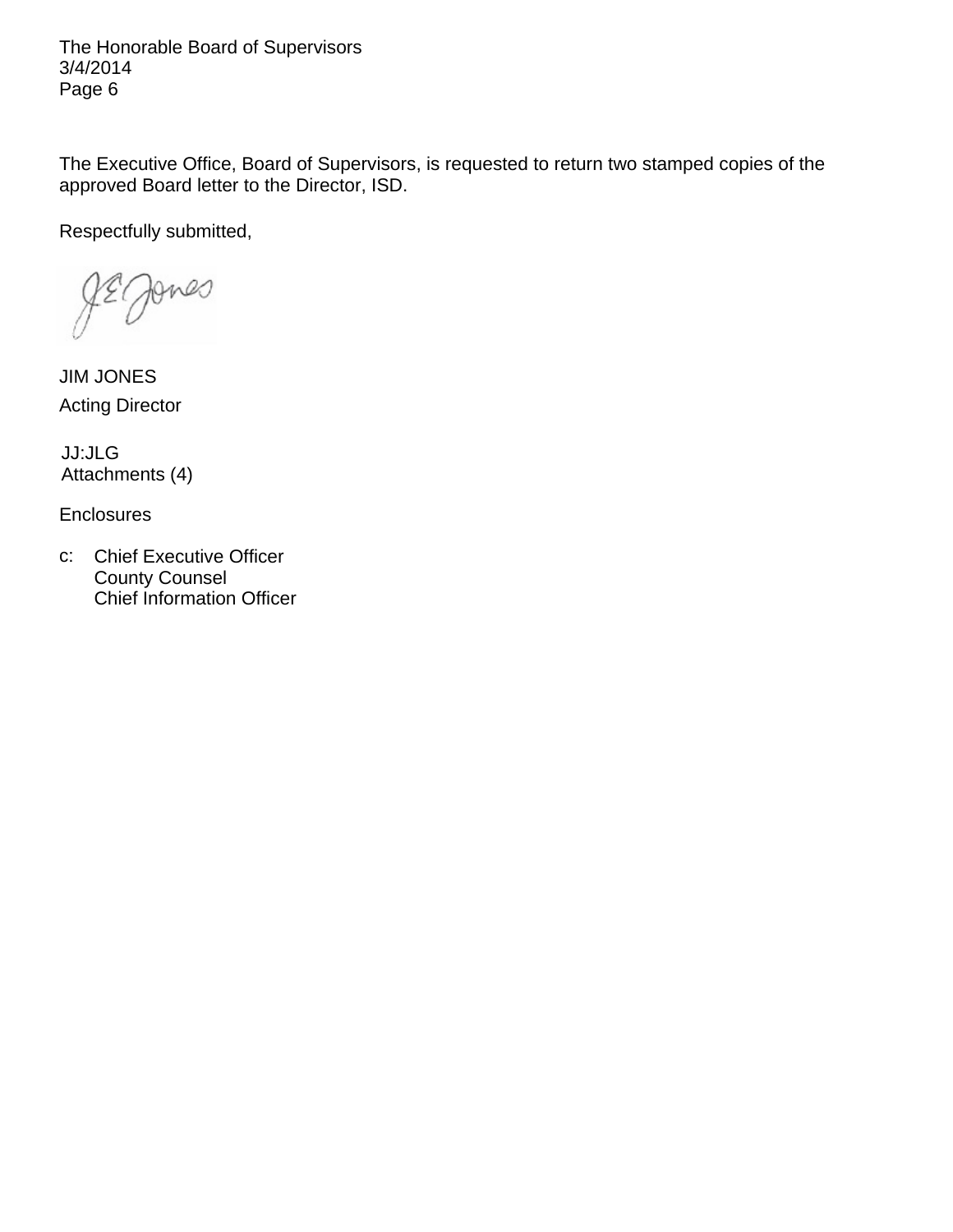#### **800 MHz SYSTEM UPGRADE AGREEMENT**

This 800 MHz System Upgrade Agreement ("Upgrade Agreement") is made and entered into as of the Upgrade Agreement Effective Date by and between

the **COUNTY OF LOS ANGELES, CALIFORNIA,** a political subdivision of the State of California with a business address of 500 W. Temple St., Los Angeles, CA 90012 (the "County" or "Licensee") and

**HARRIS CORPORATION, RF COMMUNICATIONS DIVISION**, a Delaware corporation with a business address of 221 Jefferson Ridge Parkway Lynchburg, VA 24501 ("Harris" or "Licensor"),

based upon the following recitals:

R1. On May 14, 2013, the County and Nextel West Corp., a wholly indirect subsidiary of Sprint Nextel Corp, now known as Sprint Corporation ("Sprint"), entered into a Frequency Reconfiguration Agreement (the "Sprint FRA") in compliance with certain orders, as amended (the "Orders"), issued by the Federal Communications Commission ("FCC") mandating the reconfiguration of the 800 MHz band to minimize harmful interference to public safety radio communication systems in the band (the "Reconfiguration").

R2. Pursuant to the Sprint FRA, Sprint is obligated to pay County, or on County's behalf, an amount certain to effect the Reconfiguration of County's affected frequency allocations (the "Reconfiguration Proceeds").

R3. The Sprint FRA is an upgrade frequency reconfiguration agreement meaning that County will migrate from its existing EDACS system and operate the new replacement frequencies on a new P25 Phase 1 system.

R4. On May 14, 2013, County also entered into that certain 800 MHz System rebanding Agreement with Harris (the "Rebanding Agreement") to effectuate and implement County's migration and transition to the new P25 Phase 1 system. Pursuant to the Sprint FRA, Sprint is obligated to pay directly to Harris, on behalf of County, (subject to the terms of payment set forth in the Rebanding Agreement), a portion of the Reconfiguration Proceeds in the amount of \$17,300,000.00 for the reconfiguration services to be performed by Harris to migrate County to the new P25 Phase 1 system, as more specifically described in the Rebanding Agreement and the attachments thereto.

R5. The FCC has appointed a Transition Administrator (the "TA") to ensure that the rebanding initiative proceeds on schedule and in a planned and coordinated manner so that disruption is minimized. The Rebanding Agreement and the Sprint FRA were made pursuant to certain policies and procedures required by the TA and pursuant to its authority under the Orders.

R6. County desires to further engage the services of Harris to further enhance and upgrade its P25 system as more specifically described herein and the attachments hereto (the "P25 Phase 2")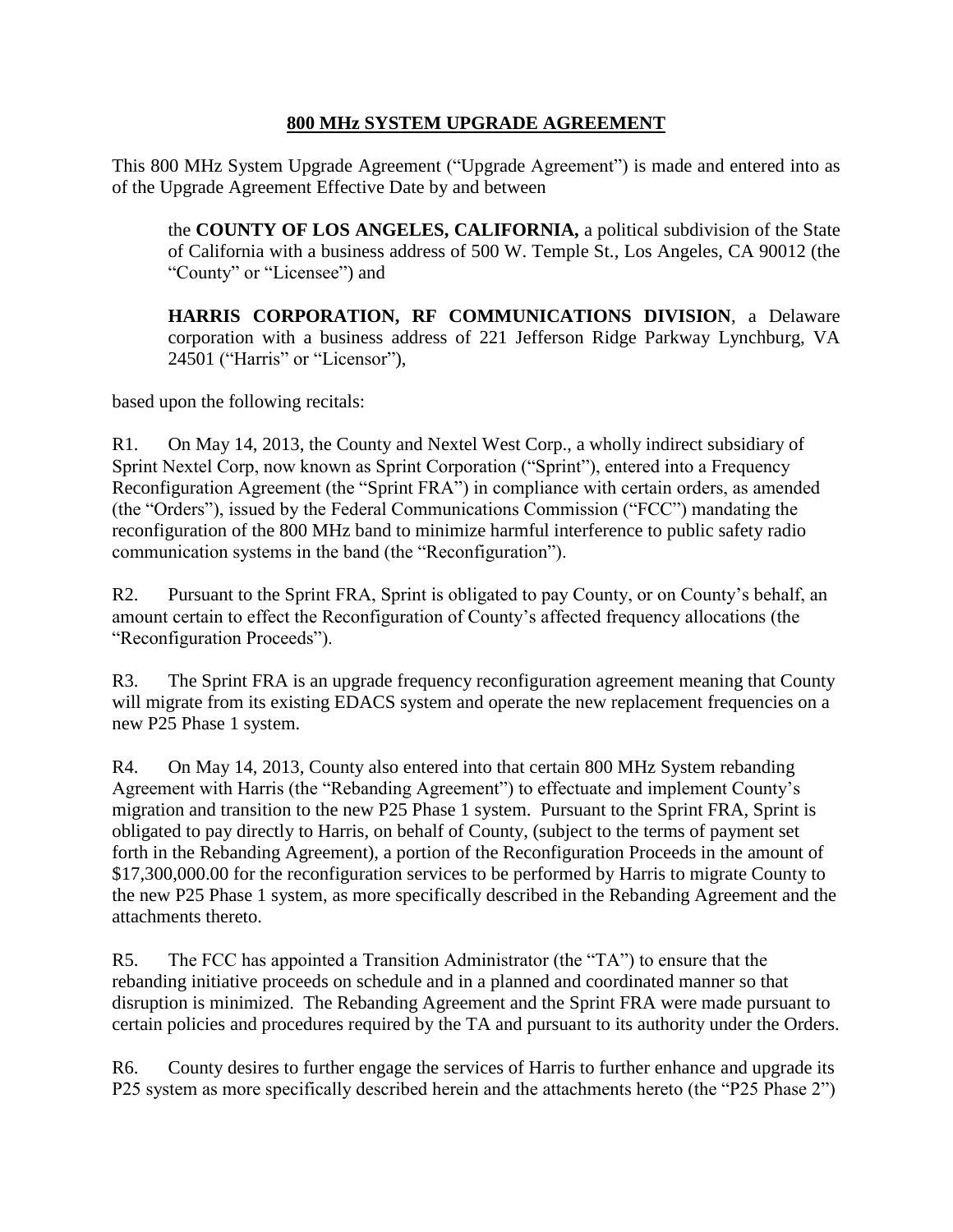and to have Harris perform such additional services contemporaneously with and parallel to the services under the Rebanding Agreement.

**NOW, THEREFORE**, for good and valuable consideration, the sufficiency of which is acknowledged by the Parties hereto, and the mutual promises and agreements contained herein, the Parties mutually agree as follows:

### **1. DEFINITIONS**

The terms and phrases in this Section 1, in quotes and with initial letter(s) capitalized, shall have the meanings set forth herein below whenever and wherever used in this Upgrade Agreement. When terms or phrases are defined within other Sections of this Base Document, this Section 1 provides a cross-reference to such Sections. Singular nouns and phrases are construed to include the plural, and vice versa.

**1.1** "Base Document" means this document entitled *800 MHz Upgrade Agreement*, exclusive of the Attachments listed in *Section 2 – Incorporated Documents*.

**1.2** "Documentation" means any and all written or electronic materials provided or made available by Harris under this Agreement regarding the capabilities, operation, installation, and use of the New System or Upgraded System.

**1.3** "Funding Source" means UASI (Urban Area Security Initiation) 2010 grant funds from the U.S. Department of Homeland Security.

**1.4** "Hardware" means Infrastructure Hardware (as defined in 1.5, herein) and Terminal Hardware (as defined in Section 1.23 in the Rebanding Agreement).

**1.5** "Infrastructure Hardware" means certain fixed equipment, goods and materials for the New System Infrastructure which is P25, compliant with Phase 1, and capable of upgrade to Phase 2, that will be provided under the FRA, and for the Upgraded System is P25, compliant with Phase 2.

**1.6** "Licensed Programs" shall mean the wireless communications computer programs in software or firmware supplied under this Upgrade Agreement by Licensor in binary form to the Licensee (stand alone or in conjunction with the purchase of a Licensor wireless communications system) and as identified in Phase 2 SOW. Licensed Programs shall also include all other material and Documentation related to the Licensed Programs supplied by Licensor to Licensee hereunder, and which may be in machine readable or printed form, including but not limited to user documentation and/or manuals. "Binary form" shall mean the executable version of the Licensed Programs.

**1.7** "Maximum Upgrade Agreement Sum" has the meaning specified in Section 6.1 of *Section 6 – Maximum Agreement Sum*.

**1.8** "New System" means the system, resulting from Harris' successful and full performance under the Rebanding Agreement, that is compliant with the Orders and P25 Phase 1.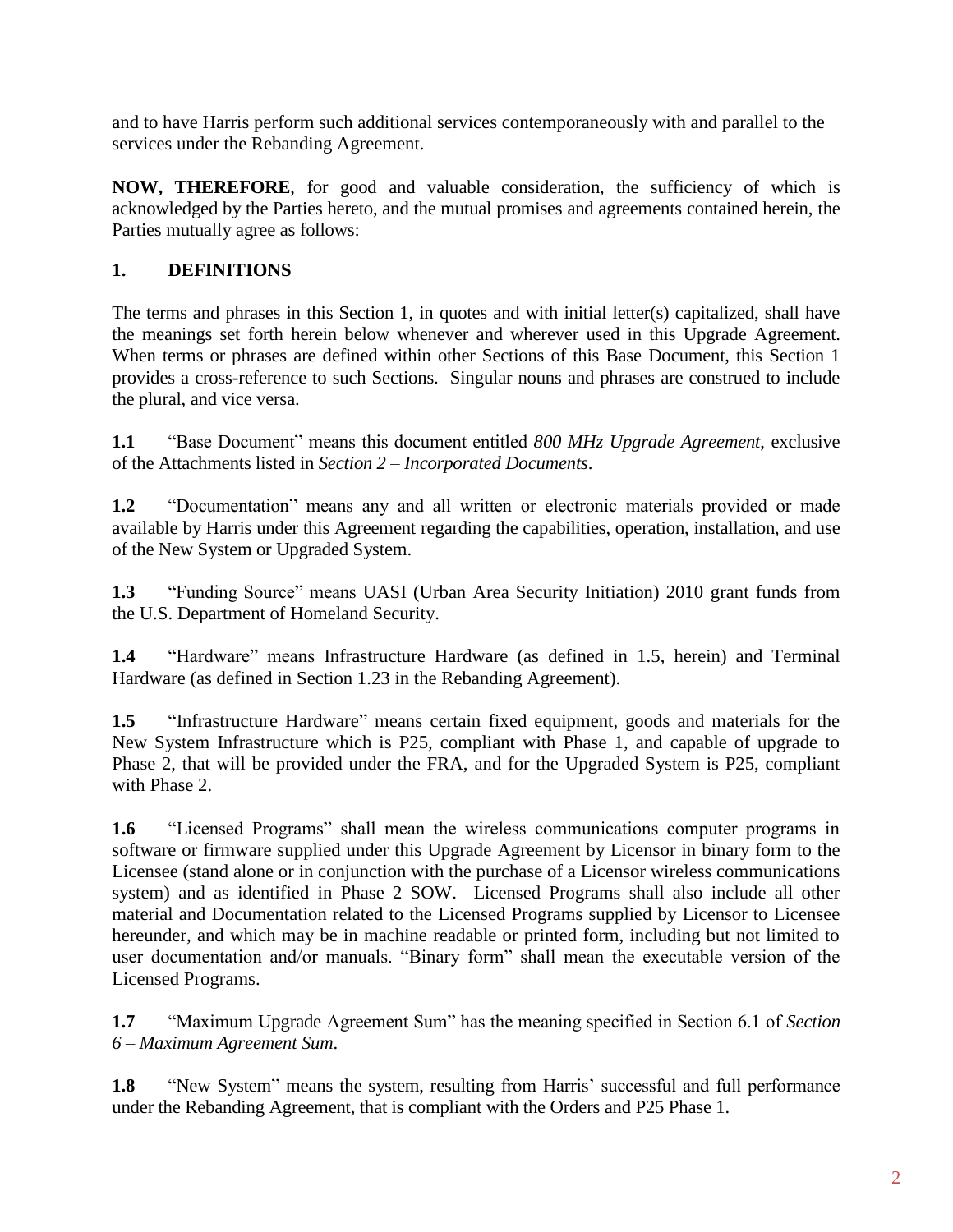**1.9** "Orders" means the FCC rebanding orders referenced in recital R1.

**1.10** "Party" refers to either Harris or the County, and "Parties" refers to them both.

**1.11** "P25" means the standard developed in North America under federal, state, and local representative and Telecommunication Industry Association governance for the manufacturing of communication products. The P25 standards suite (TIA-102) is administered by the TIA Mobile and Personal Private Radio Standards Committee.

**1.12** "P25 Phase 2" means the enhancements and services to the New System to be provided by Harris as more particularly set forth in the Phase 2 SOW and as referenced in R6.

**1.13** "Reconfiguration Proceeds" means the fixed amount of funds referenced in recital R3 that are to be paid by Sprint under the FRA for the New System.

**1.14** "Sprint FRA" means the Frequency Reconfiguration Agreement between the County and Sprint referenced in recital R2 and Section 2.2.1, and incorporated into the Rebanding Agreement as *Attachment A*.

**1.15** "Phase 2 SOW" means *Attachment A – Statement of Work*, listed in Section 2.2.2.

**1.16** "Third Party Software Products" shall mean software products included in the Licensed Programs specified in Attachment A – Phase 2 SOW which were licensed/purchased by Licensor from third parties.

**1.17** "Upgrade Agreement" has the meaning specified in *Section 2 – Incorporated Documents*, and in particular, at Section 2.2.

**1.18** "Upgrade Agreement Effective Date" means the earliest date upon which the County and Harris have both duly authorized executed this Upgrade Agreement.

**1.19** "Upgraded System" means the New System, resulting from Harris' successful and full performance under the Rebanding Agreement as well as this Upgrade Agreement, and that is compliant with the Orders and P25 Phase 2.

**1.20** "Upgrade Work" means all tasks, subtasks, obligations, activities, or services to be performed by Harris under this Upgrade Agreement, including but not limited to those listed, identified, or described in the Phase 2 SOW.

#### **2. INCORPORATED DOCUMENTS**

**2.1** Harris and the County acknowledge and agree that the Upgrade Work to be performed under this Upgrade Agreement shall be performed by Harris contemporaneously with the Rebanding Agreement, in accordance with all of the terms, conditions and provisions thereof and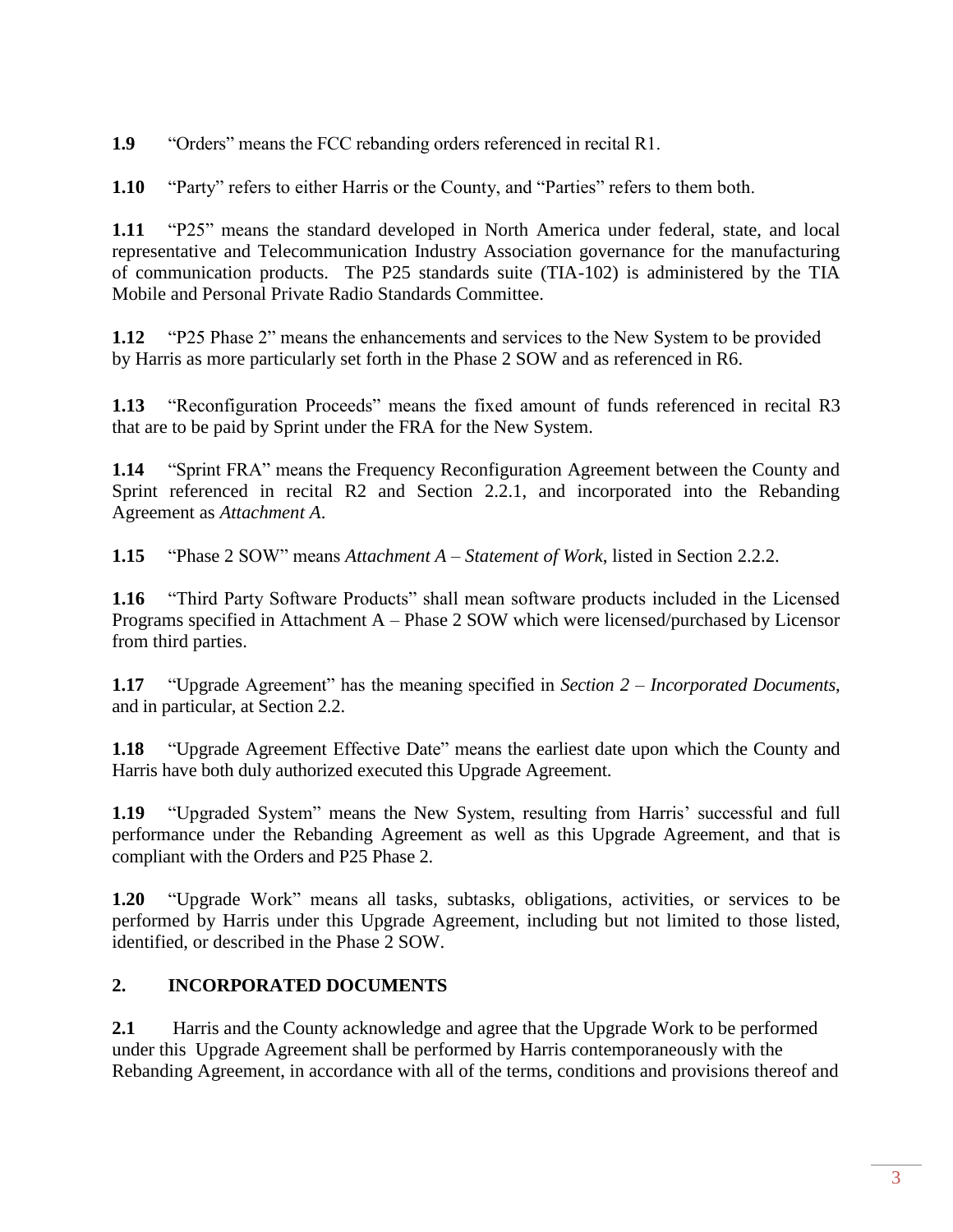per the interpretive priority of Section 2.2 below, and shall be completed by the Acceptance Date of March 31, 2014.

**2.2** This Base Document along with the Attachments listed below, collectively form and are referred to herein as the "Upgrade Agreement." In the event of any conflict or inconsistency in the definition or interpretation of any word, responsibility, schedule, or the contents or description of any task, deliverable, goods, service, or other work, or otherwise between this Base Document and the Attachments, or between Attachments, such conflict or inconsistency shall be resolved by giving precedence first to this Base Document and then to the Attachments according to the following priority:

**2.2.1 Attachment A** Phase 2 SOW [attached] **2.2.2 Attachment B** Phase 2 Itemized Costs [attached]

**2.2.3 Attachment C** Rebanding Agreement [not attached]

#### **3. SOFTWARE LICENSE**

#### **3.1 LICENSE GRANT FOR LICENSED PROGRAMS**

**3.1.1 License Grant**. Subject to the compliance by Licensee with the terms of this Section 3.1.1 through 3.1.4 of this Upgrade Agreement, Licensor hereby grants to Licensee, and Licensee hereby accepts from Licensor, (a) a personal, fully-paid, non-transferable, nonexclusive, perpetual license in North America to (a) use the Licensed Programs in binary form only and (b) install and execute such Licensed Programs on Licensee's Hardware and (c) a fullypaid, personal, non-transferable, non-exclusive, perpetual sublicense in North America to use the Third Party Software Products on the Hardware and only as they are incorporated into the Licensed Programs, and not as a standalone product, in binary form only. This license does not transfer any title in the Licensed Programs. Third Party Software Products are to be used for the New System and Upgraded System purposes only, and not to be used for purposes of development or modifications. Licensee may not use Third Party Software Products for any sublicensing, timesharing, rental, facility management, or service bureau uses. Use of the Third Party Software Products, as incorporated into the Licensed Programs, shall be restricted to the number of CPU's equal to the respective number of CPU Licenses purchased by Licensee, as indicated in the Rebanding Agreement.

**3.1.2 No Alteration**. With respect to the Licensed Programs, Licensee will not intentionally alter, deface, discard, or erase any media, documentation, or Licensor or Third Party Licensor's trademarks or proprietary rights notices.

**3.1.3** No Modification. Licensee will not reproduce, modify, or make derivative works of the Licensed Programs, except that Licensee may make archival, inactive backup, and/or disaster recovery copies of the Licensed Programs as is reasonably necessary. In addition, Licensee, its agents, consultants and/or its subcontractors will not attempt to reverse engineer, decompile, or reverse-compile any software contained in the Licensed Programs and any attempt to do so shall be a material breach of this Upgrade Agreement.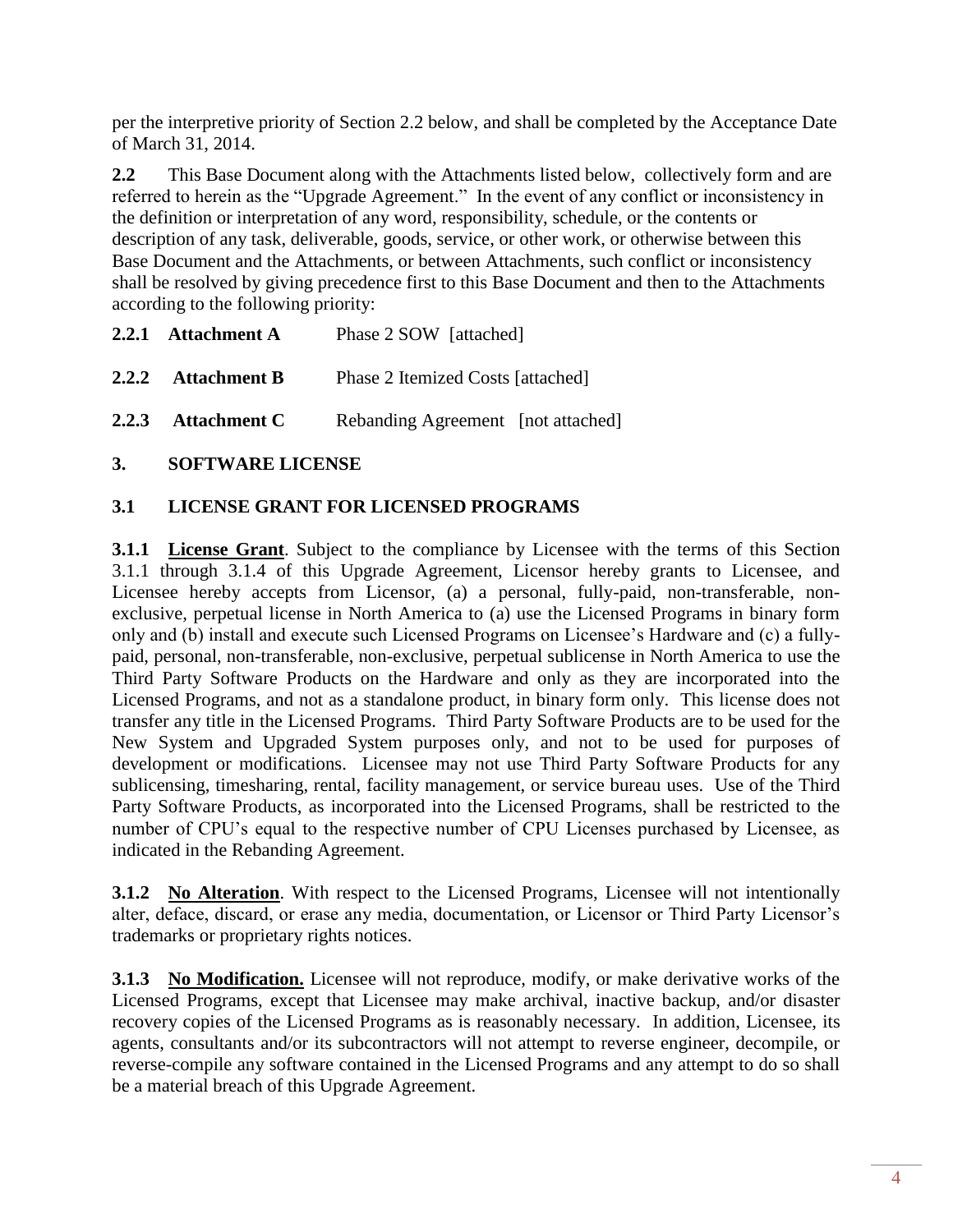**3.1.4 Use Restrictions**. The Licensed Programs are for use on the New System and Upgraded System only.

**3.1.5 Additional License Terms**. Third Party Software Products may be subject to additional license terms, which, if applicable, are set out in Product Specific License Terms attached hereto as Attachment D to this Upgrade Agreement.

**3.1.6 Return Upon Termination.** If Licensee violates the terms of Sections 3.1.1 through 3.1.4 then Licensor, in addition to any other rights and remedies, is entitled to seek return of the Licensed Programs, including but not limited to any confidential material including all copies, partial copies, and/or modified copies (if any) of the Licensed Programs.

### **3.2 PROTECTION AND SECURITY OF LICENSED PROGRAMS**

Licensee acknowledges and agrees that the Licensed Programs and any materials and/or documentation related thereto, and any portion thereof, supplied by Licensor hereunder are proprietary and confidential to Licensor and are a valuable commercial asset of Licensor and its third party licensors. Licensee also acknowledges and agrees that Licensor and/or the third party licensors have and shall retain all proprietary rights in their respective portions of the Licensed Programs and any materials and/or documentation related thereto. Licensee (i) shall respect such proprietary rights, (ii) shall protect Licensor and any third party licensor's proprietary rights at least to the extent that it protects its own proprietary information, (iii) shall not use the Licensed Programs nor any materials or documentation related thereto except for the purposes for which they are being made available as set forth in the Rebanding Agreement and this Upgrade Agreement and (iv) shall not reproduce, print, disclose, or otherwise make said Licensed Programs or materials and/or documentation related thereto available to any third party, in whole or in part, in whatever form, except as permitted in the terms of this Upgrade Agreement.

### **3.4 WARRANTY**

**3.4.1 Licensor Warranty**. Seller warrants, for a period of ninety (90) calendar days commencing with the date of Licensee's acceptance of the New System under the Rebanding Agreement, that any Licensed Program furnished to Licensee under this Upgrade Agreement shall be capable of successfully operating on the Designated Equipment in accordance with the logic defined in the Operator's Manuals and Documentation when the New System and Upgraded System are supplied with correct input data. If within the warranty period any Licensed Program does not meet this warranty, Licensor will, at its option and free of charge to Licensee, either correct the defect or error in the Licensed Program, or make available to Licensee a substitute program acceptable to Licensee. The foregoing warranty is exclusive and in lieu of all other warranties whether written, oral, implied or statutory. No implied or statutory warranty of merchantability or fitness for a particular purpose shall apply. If there is any conflict between the terms of the Rebanding Agreement and this Upgrade Agreement as to the Licensed Programs, the terms of the Upgrade Agreement will prevail and govern.

**3.4.2 Third Party Licensed Programs Warranty**. Licensed Programs which have been developed or are owned by a third party licensor and which are sublicensed by Licensor to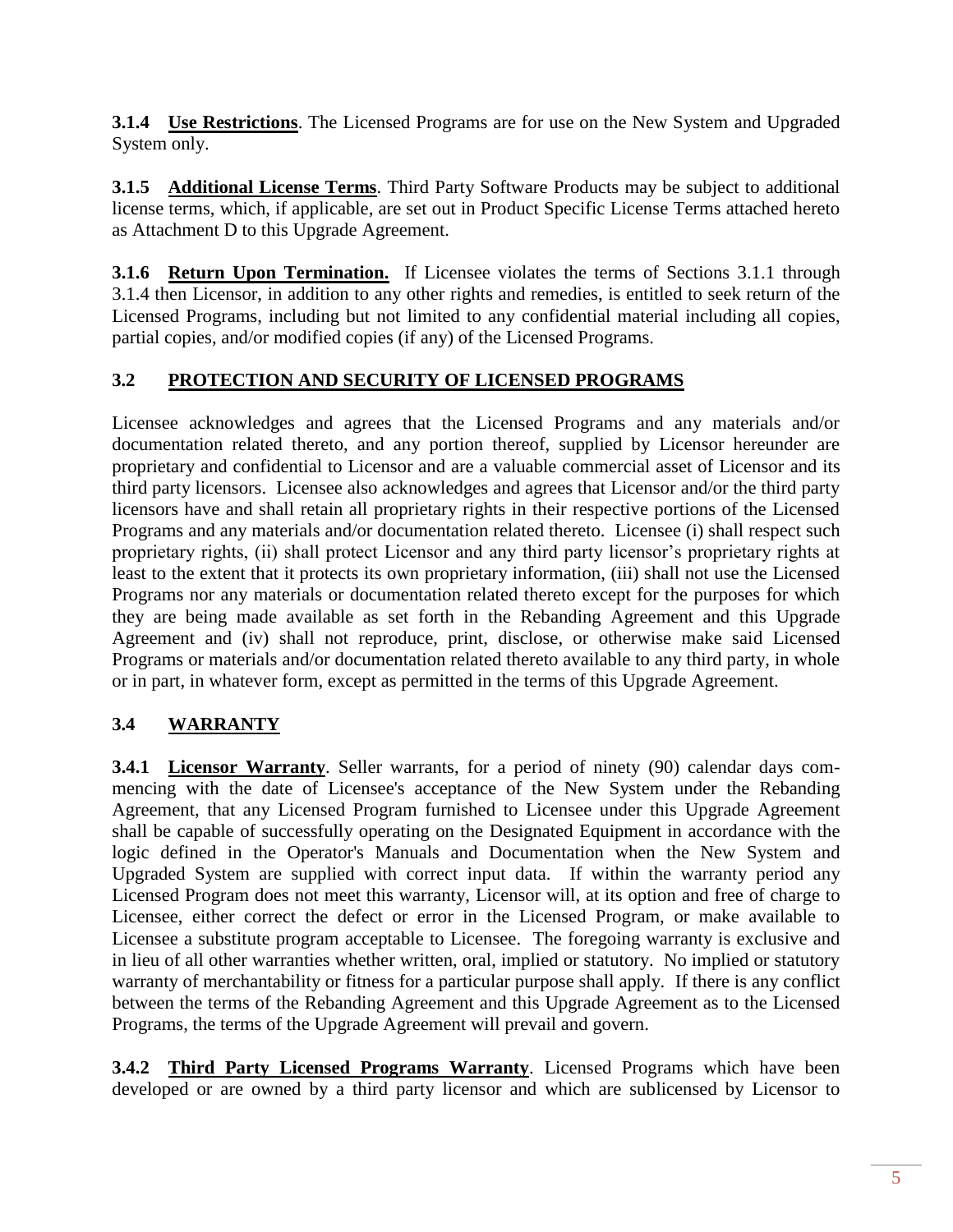Licensee hereunder shall be warranted to Licensee only to the extent that the licensor of such sublicensed programs warrants such sublicensed programs to Licensor.

**3.4.3 P25 Phase 2 Warranty**. Notwithstanding the foregoing, Harris warrants that the Upgraded System shall be fully P25 Phase 2 compliant and functional at final system acceptance and through the warranty period in Section 3.4.1, above. Harris shall replace third party software as is necessary to comply with this warranty at no additional cost to the County.

### **3.5 EXPORT REGULATIONS**

Licensee agrees to comply with all export and re-export restrictions and regulations imposed by the U.S. Government.

### **4. WORK TO BE PERFORMED**

Harris will perform the Upgrade Work set forth in the Phase 2 SOW.

### **5. PROJECT PLANNING**

**5.1 Project Managers.** The Parties will use the same project managers for this Upgrade Agreement as those designated in the Rebanding Agreement, unless either are changed per the process therein.

**5.2 Contractor Licenses.** Harris is responsible for obtaining all contractor licenses required for the performance of the Upgrade Work. Harris warrants that its personnel and subcontractors have the necessary experience, skills, and licenses to perform the Upgrade Work under this Upgrade Agreement.

**5.3 Schedule Continuity Warranty.** Harris warrants that it will integrate its performance under this Upgrade Agreement with its performance under the Rebanding Agreement to prevent any schedule delay on the Rebanding Agreement.

#### **6. MAXIMUM UPGRADE AGREEMENT SUM**

**6.1** Subject to the terms and conditions of this Upgrade Agreement, the amount payable to Harris to provide a Phase 2 Upgrade to County is a fixed flat fee in the amount of One Million, Three Hundred Seventy-Two Thousand, Three Hundred Forty-Two Dollars and Fifty Cents (\$1,372,342.50) (the "Maximum Upgrade Agreement Sum"), all due and payable upon Harris' successful completion of the Upgrade Work and County's final acceptance under this Upgrade Agreement.

**6.2** Notwithstanding any provision to the contrary, whether expressly or by implication, and notwithstanding Upgrade System acceptance by the County, the Maximum Upgrade Agreement Sum shall not be paid by the County unless and until sufficient grant funds from the Funding Source are received by the County. The County shall use best efforts to effectuate receipt of sufficient UASI 2010 grant funds.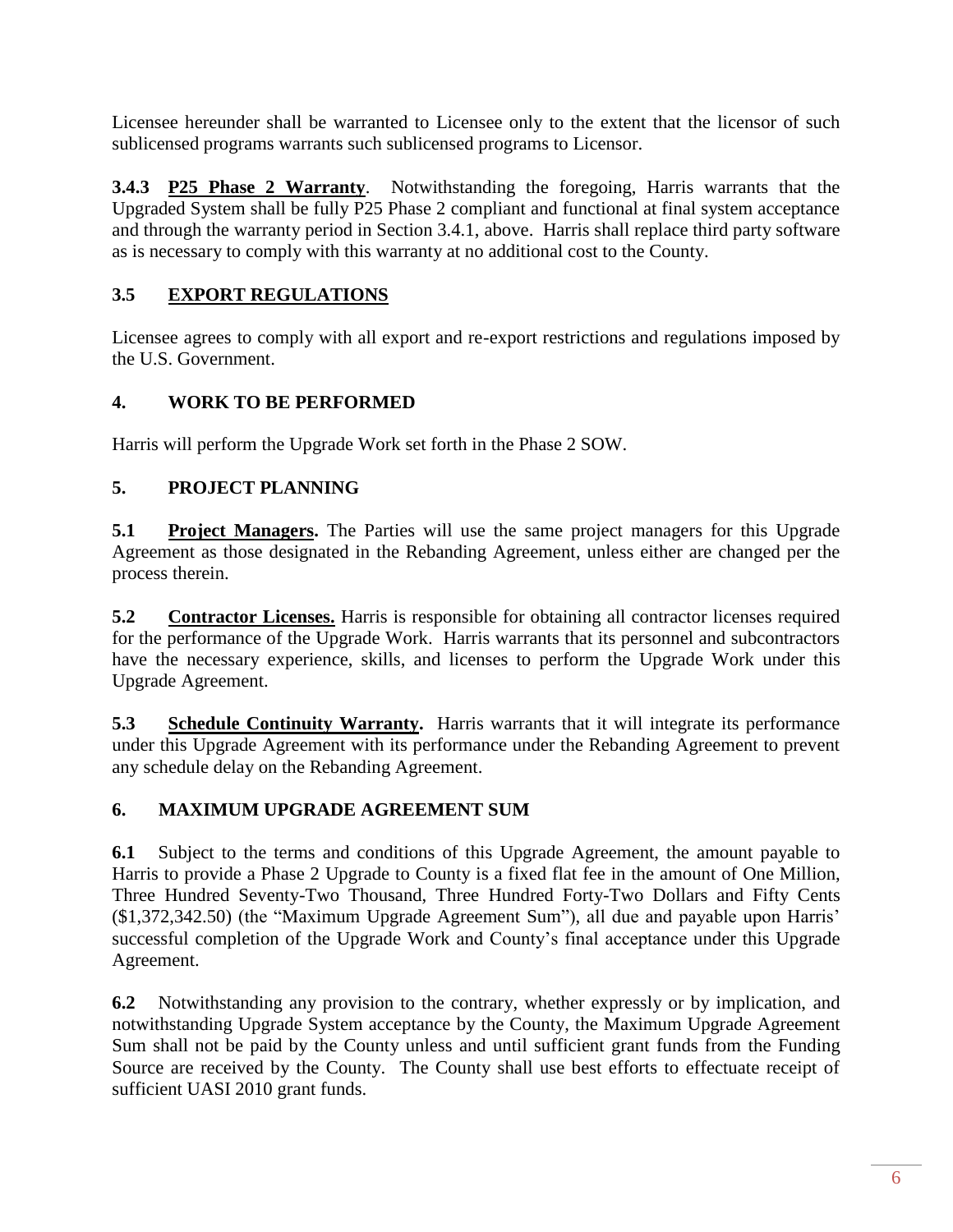#### **7. INVOICING AND PAYMENT**

#### **7.1 Invoicing and Payment.**

Subject to the terms and conditions of this Agreement, Harris shall invoice the County for Upgrade Work performed under this Upgrade Agreement upon completion of the Upgrade Work and final acceptance of same by County.

- **7.2 Invoices.** In order to be paid, invoices must include the following information:
	- **7.2.1** Harris' name
	- **7.2.2** Harris' "remit to" address
	- **7.2.3** Harris' representative's name and contact information (for questions about the invoice)
	- **7.2.4** County's name
	- **7.2.5** County Contract Number
	- **7.2.6** A detailed list of goods and/or services or milestones for which Harris is requesting payment (broken out by line item) as well as the total sum
	- **7.2.7** Applicable sales tax
	- **7.2.8** Invoice date
	- **7.2.9** Invoice number

**7.3 Audit.** Harris, at its own cost and expense, shall comply with any audit by or on behalf of the Funding Source.

#### **8**. **TAXES**

The Maximum Upgrade Agreement Sum to be paid by the County is inclusive of any present or future sales, use, excise, value-added, or other similar tax, if any, that is applicable to the Upgrade Work furnished hereunder.

#### **9. CHANGES**

**9.1 Hardware Changes.** In the event of any change in the Hardware to be provided by Harris as a result of the imposition after the Effective Date of this Upgrade Agreement of any requirements by any federal, state, or local government, an equitable adjustment in the Maximum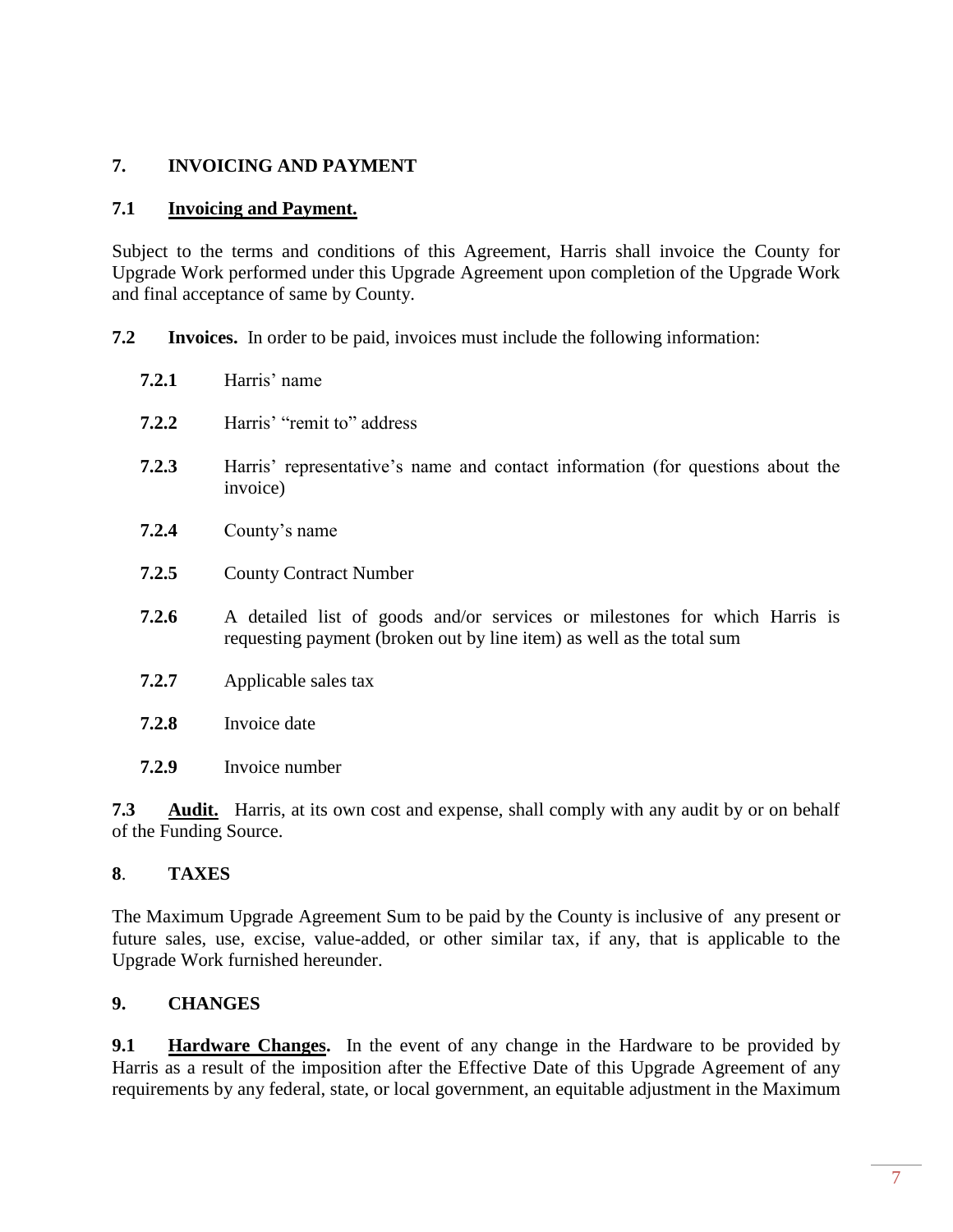Upgrade Agreement Sum shall be made to reflect any added cost and expense of such change and the Upgrade Agreement shall be modified in writing accordingly. Subject to its obligation to fulfill its obligations set forth in this Upgrade Agreement, Harris reserves the right to change or to discontinue any of the materials to be provided under this Upgrade Agreement provided that Harris agrees to make available to the County a functionally equivalent replacement item of hardware or product equal to or better than the discontinued.

**9.2** Notwithstanding anything contained in this Section 9 to the contrary, the Parties represent and warrant that to the best of their individual and mutual investigation, knowledge, information and belief, the *Attachment A – Phase 2 SOW* attached hereto reasonably anticipates and contemplates all engineering, design, and scope required for Harris to upgrade to P25 Phase 2 compliance. Without limiting the foregoing, the Parties understand and agree that there may be unanticipated and/or unforeseen events and/or circumstances that may require additional work to successfully perform the Upgrade Work that was not contemplated in the Phase 2 SOW. In the event of such unanticipated or unforeseen event or circumstance, Harris shall nevertheless fully perform all Upgrade Work at no additional cost to the County.

### **10. SUBCONTRACTORS**

Nothing herein shall prohibit Harris from subcontracting any or all of its duties and obligations hereunder, provided however, (1) Harris shall deliver to County a list of contractors Harris intends to retain and County shall have the right to advance approval, which shall not be unreasonably withheld, conditioned, or delayed, of one or more subcontractors so designated by Harris, and (2) Harris is and remains ultimately responsible for any and all duties and obligations, including those subcontracted. In no event shall the existence of a subcontract release or reduce the liability of Harris to County for any Upgrade Work. Harris shall be liable for any loss or damage to County, including but not limited to personal injury, physical loss, harassment of County employees, or violations of the Confidentiality sections of this Agreement occasioned by the acts or omissions of Harris' subcontractors, their agents or employees.

#### **11. [Intentionally Omitted]**

#### **12. EXCUSABLE DELAYS**

**12.1** Neither Harris nor the County shall be liable for delays in delivery or failure to perform to the extent resulting from: (1) causes beyond Harris' or the County's reasonable control, (2) Acts of God, acts (including failure to act) of any governmental authority (de jure or de facto), wars (declared or undeclared), riots, revolutions, strikes or other labor disputes, fires, floods, sabotage, nuclear incidents, earthquakes, storms, epidemics, (3) Harris' or the County's inability to timely obtain necessary materials, items, components or services from suppliers who are affected by the foregoing circumstances, or (4) the failure of Harris or the County to perform its obligations hereunder in a timely manner (each an "Excusable Delay"). The foregoing shall not apply to any of such causes that exist at or before the Upgrade Agreement Effective Date.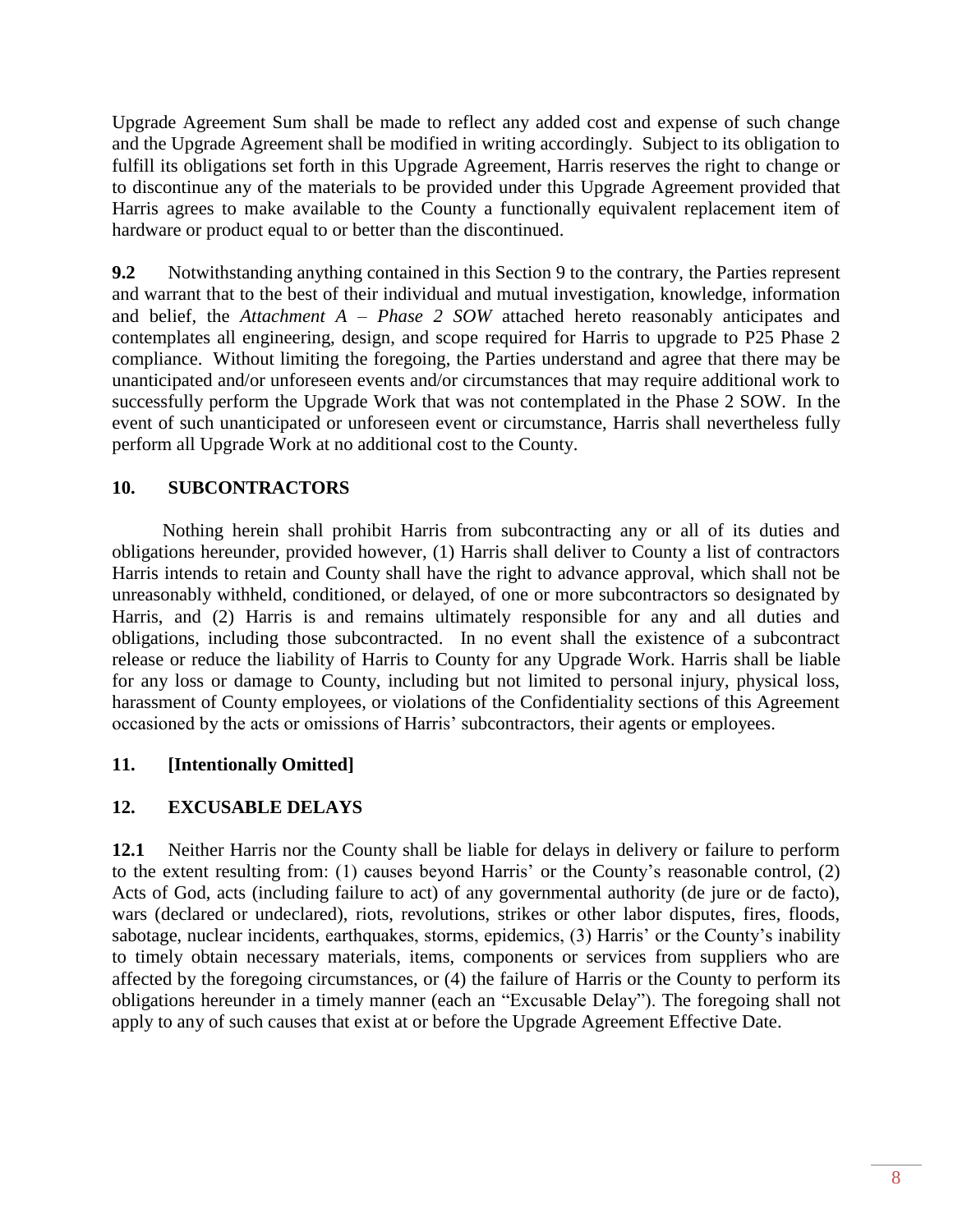#### **13. INSURANCE**

**13.1 Insurance To Be Provided**. Harris shall maintain in force at all times during the course of this Upgrade Agreement not less than the following insurance coverage with insurers authorized to do business in the State of California:

**13.1.1 Commercial General Liability** insurance (providing scope of coverage equivalent to ISO policy form CG 00 01), naming County and its Agents as an additional insured, with limits of not less than:

| General Aggregate:                       | \$2 million |
|------------------------------------------|-------------|
| Products/Completed Operations Aggregate: | \$1 million |
| Personal and Advertising Injury:         | \$1 million |
| Each Occurrence:                         | \$1 million |

**13.1.2 Automobile Liability** insurance (providing scope of coverage equivalent to ISO policy form CA 00 01) with limits of not less than \$1 million for bodily injury and property damage, in combined or equivalent split limits, for each single accident. Insurance shall cover liability arising out of Harris's use of autos pursuant to this Upgrade Agreement, including owned, leased, hired, and/or non-owned autos, as each may be applicable.

**13.1.3 Workers Compensation and Employers' Liability** insurance or qualified self-insurance satisfying statutory requirements, which includes Employers' Liability coverage with limits of not less than \$1 million per accident. If Harris will provide leased employees, or, is an employee leasing or temporary staffing firm or a professional employer organization (PEO), coverage also shall include an Alternate Employer Endorsement (providing scope of coverage equivalent to ISO policy form WC 00 03 01 A) naming the County as the Alternate Employer, and the endorsement form shall be modified to provide that County will receive not less than thirty (30) days advance written notice of cancellation of this coverage provision. If applicable to Harris's operations, coverage also shall be arranged to satisfy the requirements of any federal workers or workmen's compensation law or any federal occupational disease law.

**13.1.4 Professional Liability/Errors and Omissions**. Insurance covering Harris's liability arising from or related to this Upgrade Agreement, with limits of not less than \$1 million per claim and \$2 million aggregate. Further, Harris understands and agrees it shall maintain such coverage for a period of not less than three (3) years following this Agreement's expiration, termination or cancellation.

**13.2 Certificate of Insurance.** No later than ten (10) calendar days from the Effective Date of this Agreement, Harris shall provide County with a certificate of insurance evidencing the insurance set forth in this Section 13, provided that all binders shall be effective as of the Effective Date.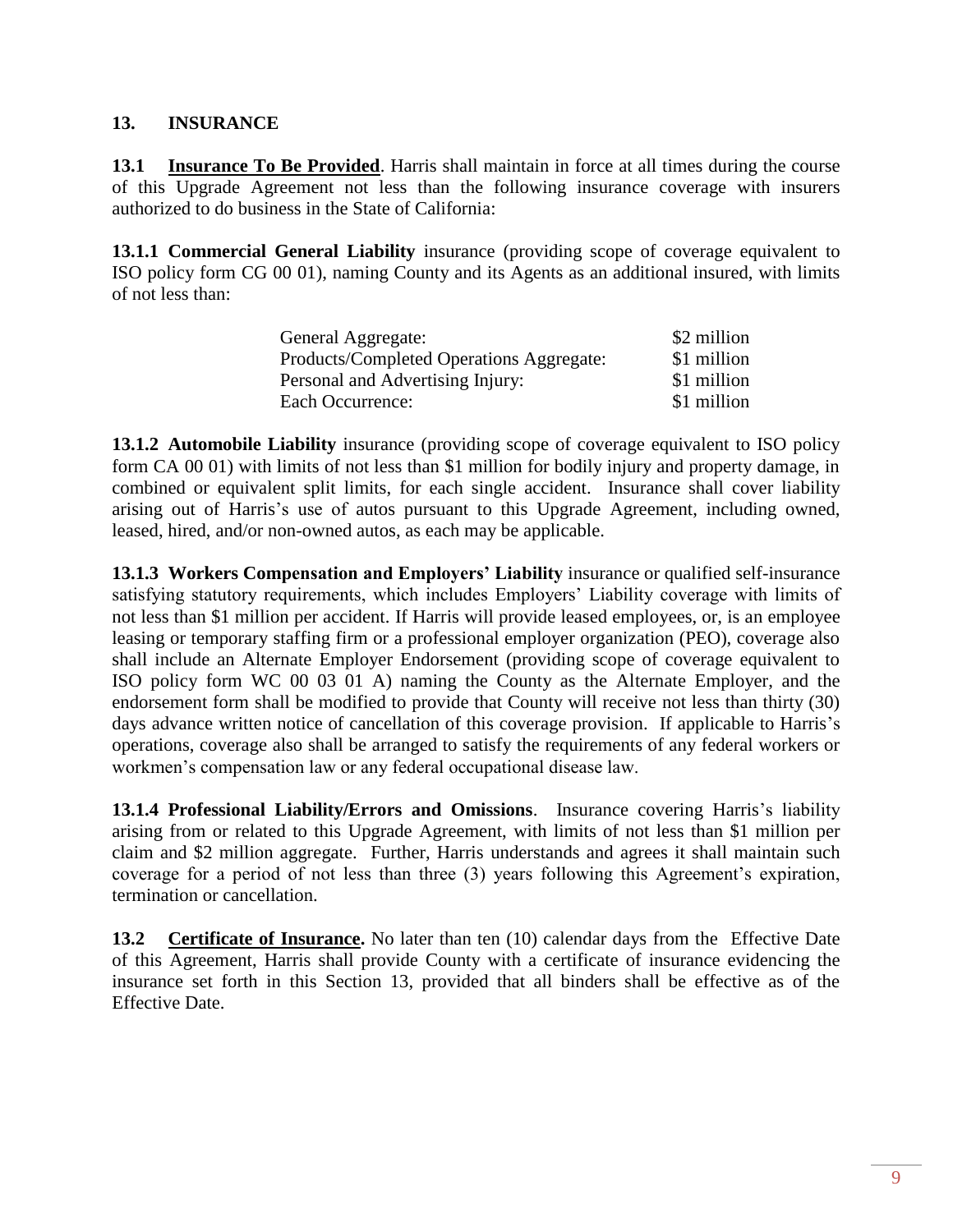#### **14. GRATUITIES**

Harris and its employees shall not, with the intent to influence the recipients in the conduct of their official duties, extend any gratuity or special favor of monetary value to any officer, employee or other representative of County.

#### **15. TITLE AND RISK OF LOSS**

**15.1** Except as set forth in Section 15.2 and 15.3, title and risk of loss of any equipment to be provided by Harris as part of the Upgrade Work shall pass to County upon delivery to County.

**15.2** The title and risk of loss remains with Harris for any equipment rejected by the County in good faith.

**15.3** The risk of loss remains with Harris for any equipment or Hardware that Harris will store for the County prior to delivery.

#### **16. ACCEPTANCE**

**16.1 Upgrade Acceptance.** Acceptance shall occur when the Upgrade Work, including all products and equipment as described in the Phase 2 SOW, have been furnished, delivered, and installed.

**16.2 Acceptance Date.** As used in the Agreement, "Acceptance" shall mean acceptance of the Upgraded Work by the County, which shall occur no later than March 31, 2014 (the "Acceptance Date").

#### **17. WARRANTIES**

**17.1 Hardware and Services Warranty.** Harris warrants for the periods of time set forth below, and commencing upon the Acceptance Date of the New System under the Rebanding Agreement, the Hardware and accessories shall be free from defects in material and workmanship, and that Upgrade Work shall be of a good and professional manner, and shall conform to its published specifications and the Documentation per the following:

**17.1.1 Infrastructure Hardware.** For a period of one (1) year commencing on Final System Acceptance of the New System.

**17.1.2 Upgrade Work.** For Upgrade Work relating to the Infrastructure Hardware, a period of ninety (90) days commencing on Final System Acceptance under the Rebanding Agreement.

**17.1.4 Accessories.** For any and all accessories, for ninety (90) calendar days from deployment, or whatever longer warranty period available from the accessories manufacturer, if any, starting on the date the applicable Infrastructure Hardware or Terminal Hardware unit Warranty Period starts.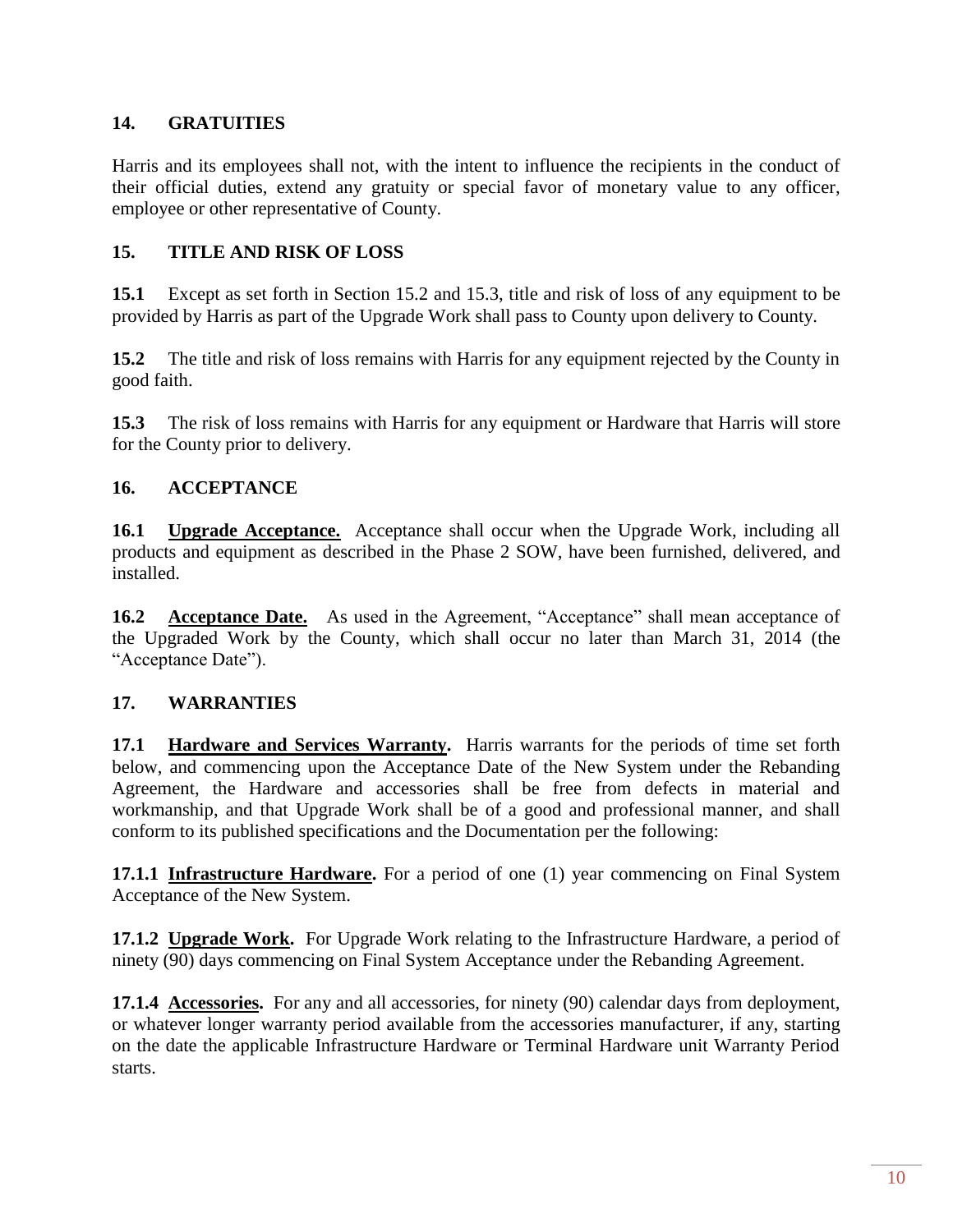**17.2 Warranty Remedy.** During the warranty periods in Section 17.1, for failures covered by warranty, Harris's sole obligation and County's exclusive remedy under this warranty shall be the correction by Harris of the failure at Harris's option: (i) by repairing any defective component of the Hardware, or (ii) by furnishing any necessary repaired or replacement parts, or (3) by the redoing of the faulty installation. Any such failure, or the repair or replacement of the defective component or the redoing of any installation, shall not extend the warranty period. Harris will be responsible for all charges incurred in returning defective parts to Harris's plant and shipping repaired or replacement parts to County. All warranty labor must be performed by an authorized service group approved by Harris either at its place of business, for mobile or portable equipment, or at the County's location for fixed location equipment should Harris determine that it is not feasible to return the fixed location equipment to Harris's authorized service group. While Harris is undertaking any warranty remedy, Harris shall provide loaner Infrastructure Hardware to the County to ensure that the New System and Upgraded System performance is not compromised.

**17.3** Any and all claims for breach of warranty under Section 17.2 are conclusively deemed waived unless notice of the defects or nonconformance is given to Harris in writing within the warranty period or from fifteen (15) days from discovery by the County, whichever is later, so long as the failure occurred during the warranty period. Notwithstanding the foregoing, the County retains all applicable rights and remedies after the expiration of the warranty.

**17.4** After having exhausted the remedies in Section 17.2, and notwithstanding any provision of this Upgrade Agreement to the contrary, whether expressly or by implication, the County expressly reserves it rights to full restitution of the Maximum Upgrade Agreement Sum as may be required by the Funding Source.

**17.5 Warranty for Additional Items Purchased.** Any additional purchases of items of Hardware and installation services purchased by County and delivered or performed by Harris after System Acceptance shall be warranted on the same terms and conditions set forth herein.

**17.6 Warranty Exclusions.** Harris's obligations shall not apply to: (1) Hardware or components thereof which are normally consumed in operation; or (2) defects which are the result of improper storage or improper use or improper installation, maintenance or repair services performed by persons other than Harris or an authorized service group approved by Harris; or (3) Hardware which has been subjected to any other kind of misuse or detrimental exposure or has been involved in an accident, or (4) Hardware or installations altered or repaired without Harris's prior written consent by any person other than Harris or an authorized service group approved by Harris.

**17.7 Software Warranty of Non-Infringement.** Harris warrants that the County's use of the Upgraded System, and all software and firmware therein, does not and shall not infringe on any third party intellectual property rights.

#### **17.8 THE WARRANTIES AND REMEDIES SET FORTH IN THIS AGREEMENT CONSTITUTE THE ONLY WARRANTIES WITH RESPECT TO THE UPGRADED SYSTEM, INCLUDING ALL HARDWARE, SOFTWARE AND UPGRADE WORK,**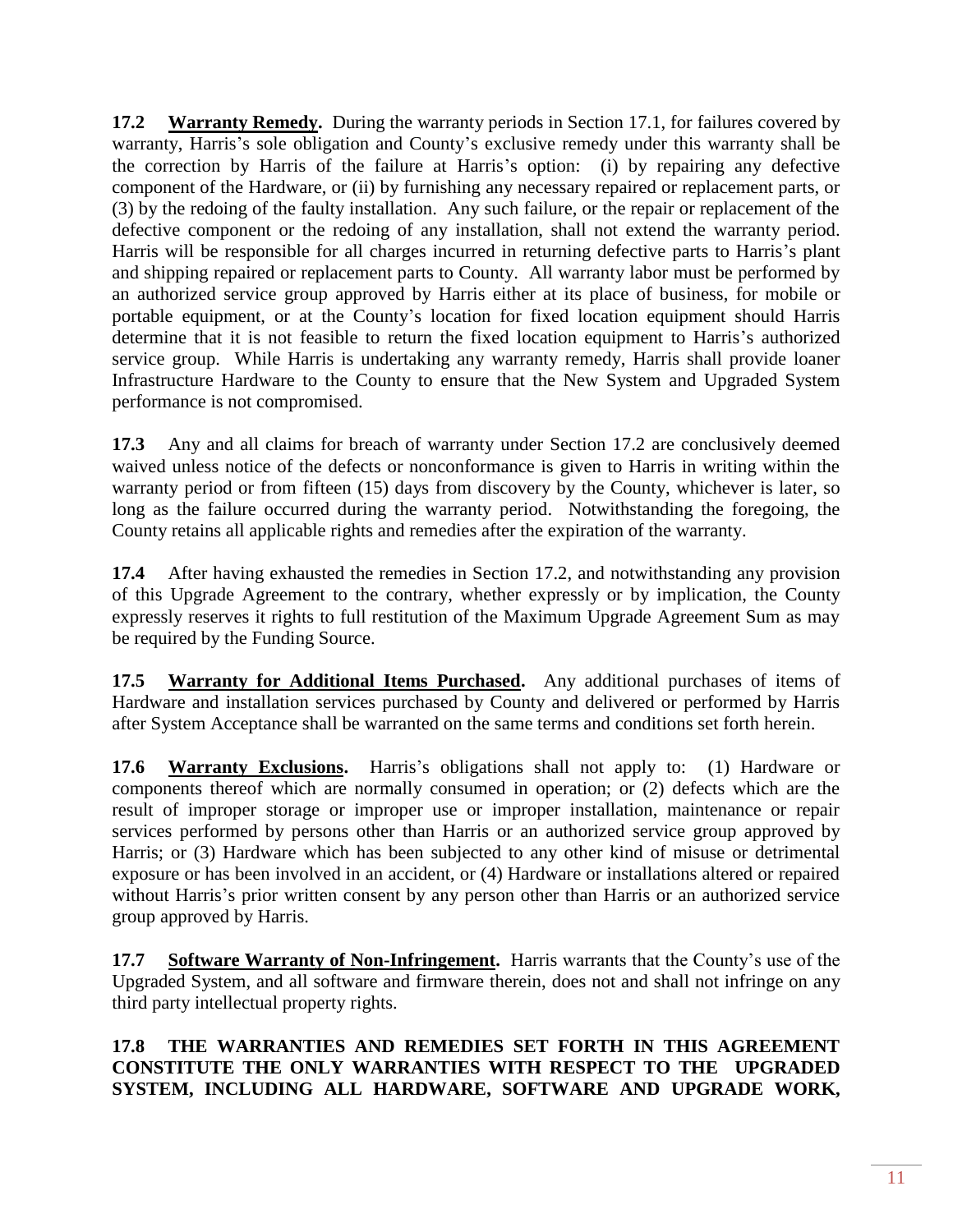**AND ARE THE COUNTY'S EXCLUSIVE REMEDIES DURING THE WARRANTY PERIOD IN THE EVENT SUCH WARRANTIES ARE BREACHED. THEY ARE IN LIEU OF ALL OTHER WARRANTIES WHETHER WRITTEN, ORAL, EXPRESS, IMPLIED, OR STATUTORY INCLUDING, WITHOUT LIMITATION, THE WARRANTY OF MERCHANTABILITY AND THE WARRANTY OF FITNESS FOR A PARTICULAR PURPOSE. IN NO EVENT SHALL HARRIS BE LIABLE TO THE COUNTY FOR SPECIAL, CONSEQUENTIAL OR INDIRECT DAMAGES INCLUDING, BUT NOT LIMITED TO, LOSS OF PROFITS OR REVENUES.** 

**17.9 Rebanding Warranties.** Nothing in this Upgrade Agreement is intended to nor shall diminish the warranties under the Rebanding Agreement.

#### **18. TERMINATION FOR DEFAULT**

18.1 If either Party is in material breach of this Upgrade Agreement, then other Party may declare a default by serving written notice to the other Party setting forth the basis for declaring the default (the "Default Notice").

18.2 Upon receipt of the Default Notice, the subject Party shall, as soon as reasonably possible within forty-five (45) calendar days, fully cure the default (the "Standard Cure Period").

18.3 If it will not be possible to cure the default within the Standard Cure Period, then the defaulting Party must, before expiration of the Standard Cure Period, deliver a written cure plan that contains, inter alia, a mutually-agreed extension (the "Extended Cure Period").

18.4 Notwithstanding Sections 19.2 and 19.3, in the event of a situation where public safety is at risk, then the defaulting Party shall cure immediately or as soon as possible with all deliberate speed (the "Emergency Cure Period").

18.5 If a default remains uncured at the expiration of the applicable Standard Cure Period, the Extended Cure Period, or the Emergency Cure Period, then the Party that served the Default Notice may exercise any or all applicable rights and remedies under this Upgrade Agreement, at law, and/or in equity, all of which are cumulative and not exclusive.

#### **19. CONFIDENTIALITY**

**19.1 Confidentiality Obligation**. During the term of and pursuant to this Upgrade Agreement and/or the Rebanding Agreement, it is anticipated that one party (hereafter the "Disclosing Party") may disclose to the other party (hereafter the "Receiving Party") information, which the Disclosing Party considers proprietary and confidential. Accordingly, with respect to any specification, drawings, sketches, models, samples, tools, technical information, confidential business information or data, in written or other tangible form which (1) has been designated in writing by the Disclosing Party as confidential or proprietary, or (2) is of the type that the Receiving Party customarily treats as confidential or proprietary, and which is furnished by the Disclosing Party to the Receiving party in contemplation of or under this Agreement (hereinafter "Information"), the Receiving Party shall treat such Information, for a period of two (2) years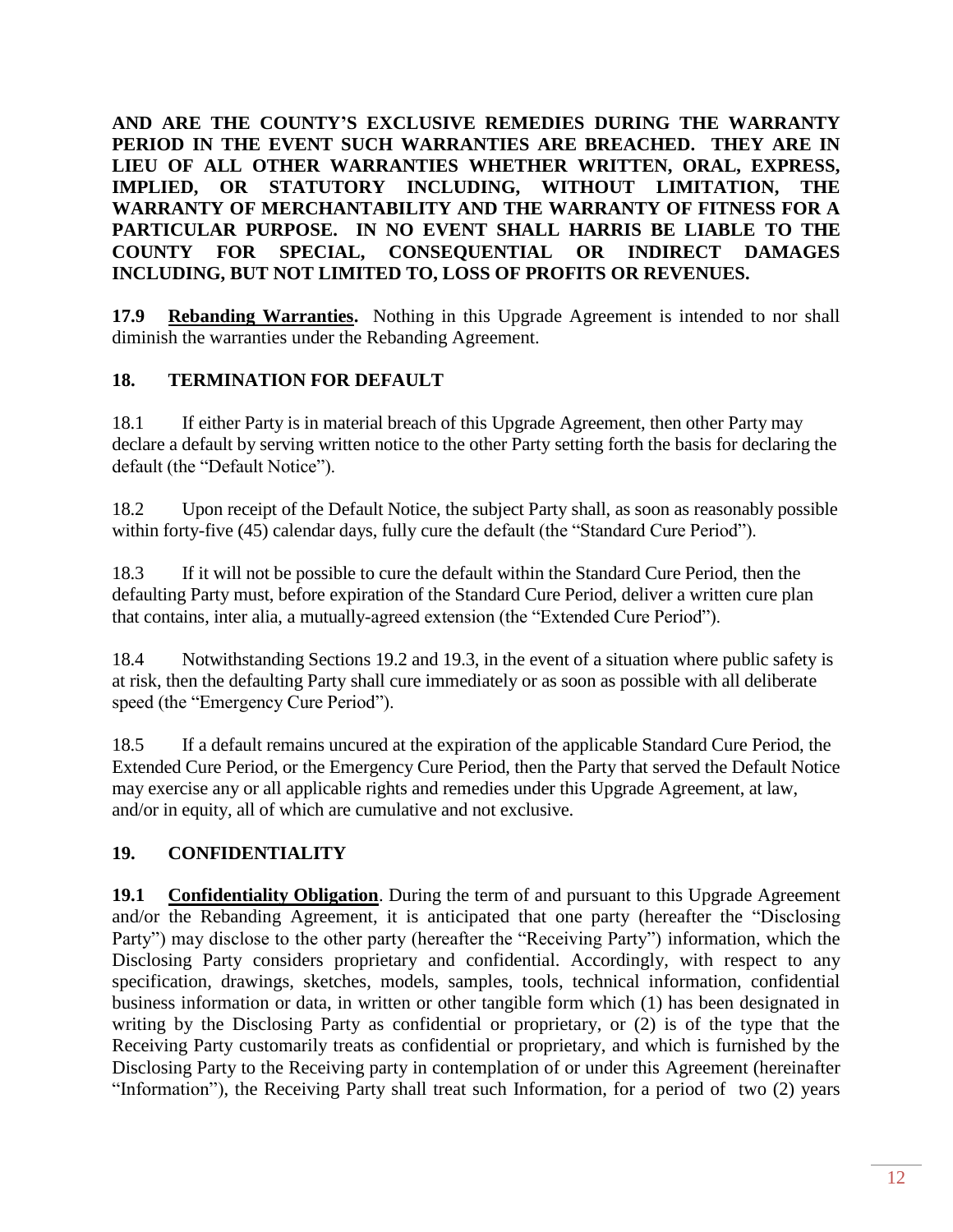after the Effective Date of this Upgrade Agreement, as confidential information with the same degree of care as the Receiving Party affords to confidential information of its own of a similar nature and shall not reproduce any such Information, in whole or in part, except as specifically authorized in writing by the Disclosing Party.

**19.2 Exceptions.** The provisions of the preceding subsection shall not apply to any Information which:

- (i) is or shall become publicly available without breach of this Section 19 on the part of the Receiving Party;
- (ii) is already known by the Receiving Party prior to receipt from the Disclosing Party;
- (iii) is independently developed by the Receiving Party without use or reference to the information provided by the Disclosing Party;
- (iv) is rightfully obtained by the Receiving Party from third parties without restriction or obligation on such third parties to maintain the confidentiality of such information; or
- (v) although it may be Confidential Information is still required to be disclosed pursuant to any freedom of information, public records or similar laws or pursuant to any governmental or judicial subpoena or order provided, however, that in each such event the Receiving Party shall give the Disclosing Party prompt and prior written notice of such obligation to disclose and shall allow the Disclosing Party, as permitted by law, an opportunity to take such actions and steps either to oppose or to limit such obligation to disclose the information.

**19.3 Survival.** The provisions of this Section 19 shall survive the expiration or termination of this Upgrade Agreement.

#### **20. INDEMNIFICATION**

**20.1 Indemnification by Harris.** Notwithstanding any provision of this Upgrade Agreement to the contrary, whether expressly or by implication, Harris shall indemnify, defend, and hold harmless the County and its board members, officials and employees (the "County Indemnified Parties," and each a "County Indemnified Party") from and against all third-party liability, including but not limited to claims, demands, actions, losses, damages, costs or expenses (including reasonable attorney and legal fees), to the extent arising from or in connection with willful misconduct or negligent acts or omissions of Harris or Harris' officers, agents, employees or subcontractors. County agrees to provide Harris with reasonable notice in writing of any third party claim, demand or cause of action for which County or a County Indemnified Party will request indemnification from Harris. County and the County Indemnified Parties will provide Harris with the necessary information and assistance to defend or settle such claim, demand, or cause of action.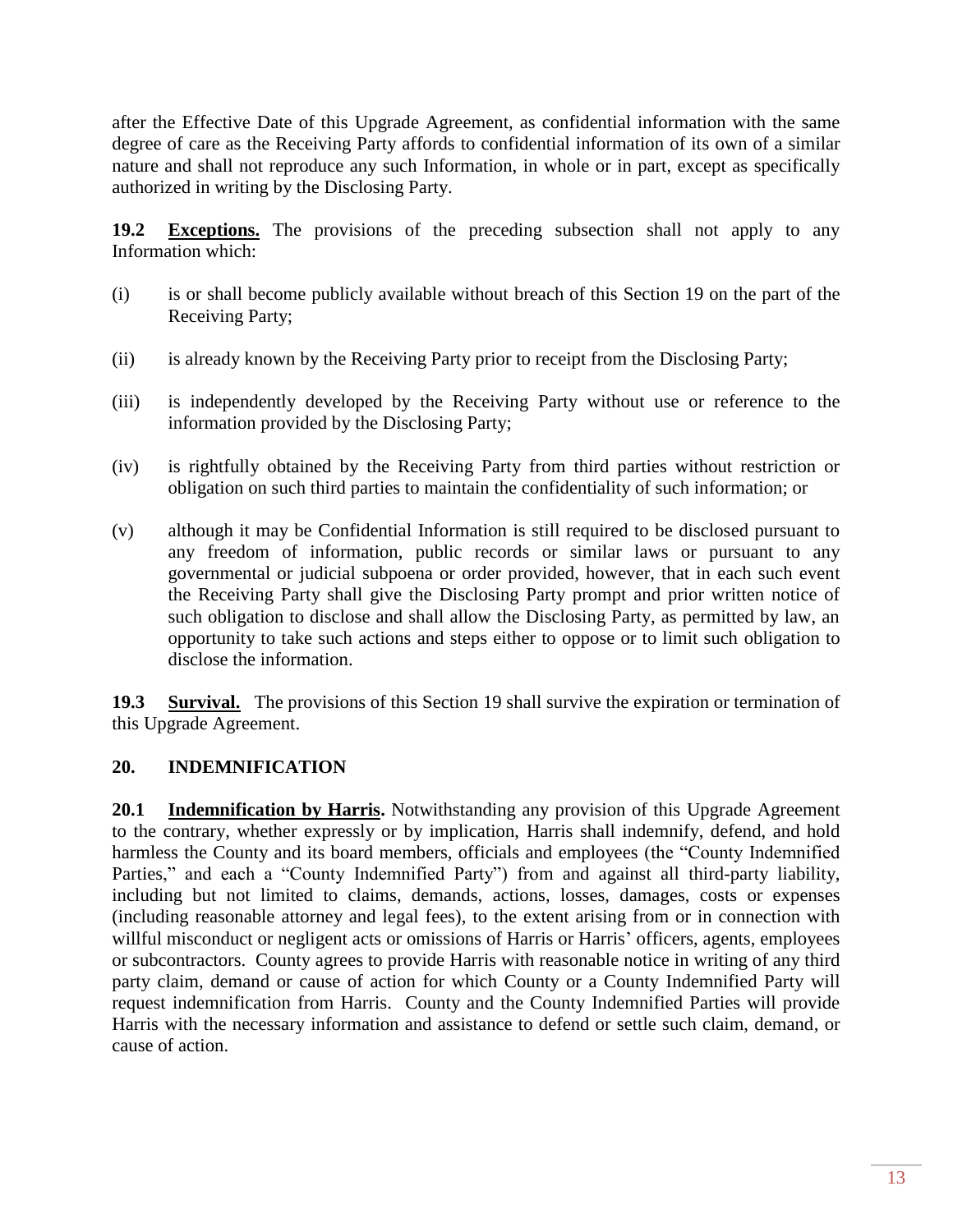**20.2 Indemnification by County.** Notwithstanding any provision of this Upgrade Agreement to the contrary, whether expressly or by implication, County shall indemnify, defend, and hold harmless Harris and its board members, officers and employees (the "Harris Indemnified Parties", and each a "Harris Indemnified Party") from and against all third-party liability, including but not limited to claims, demands, actions, losses, damages, costs or expenses (including reasonable attorney and legal fees), to the extent arising from or in connection with willful misconduct or negligent acts or omissions of the County or County's officials, officers, employees, agents and subcontractors. Harris agrees to provide the County with reasonable notice in writing of any third party claim, demand or cause of action for which Harris or a Harris Indemnified Party will request indemnification from County. Harris and the Harris Indemnified Parties will provide County with the necessary information and assistance to defend or settle such claim, demand or cause of action.

**20.3** Section 20.2, whether expressly or by implication, shall not constitute a waiver by the County of any governmental immunities or claims requirements, including but not limited to those under California *Government Code* section 900 *et seq*., all of which are hereby categorically reserved.

**20.4** The obligations, rights, and remedies of this Section 20 shall survive the expiration or termination of this Agreement.

#### **21. INTELLECTUAL PROPOERTY INDEMNIFICATION**

**21.1 Intellectual Property Rights**. Except as expressly and specifically set forth in this Agreement, nothing in this Upgrade Agreement shall be construed as:

- (i) Conferring a right to County to use in advertising, publicity or otherwise any trademark or trade name of Harris; or
- (ii) Granting to County by implication, estoppels, or otherwise any licenses or rights under patents of Harris.

**21.2 Intellectual Property Infringement Indemnification**. Without limiting the County's rights of indemnity under Section 20.1, Harris further agrees as follows: Harris at its own expense shall indemnify and defend, or may settle, any suit or proceeding against County based on a claimed patent, copyright, or trademark/trade dress infringement, as well as infringement claims resulting from the County use of the software provided under this Upgrade Agreement (hereinafter, "IP Infringement"). If, in any IP Infringement claim, demand, or action relates to or effects County's continued use of the Upgraded System, then Harris shall, at its expense and option, either: (1) procure for County the right to continue using the Upgraded System, or (2) modify the Upgraded System so that it becomes non-infringing, or (3) replace the Upgraded System or portions thereof so that it becomes non-infringing, and (4) be solely responsible for any and all liability for the County's past infringing use of the Upgraded System.

**21.3 Notification.** If the County receives notice of an IP Infringement from a third-party claimant asserting that the Upgraded System, or any part thereof, infringes on their intellectual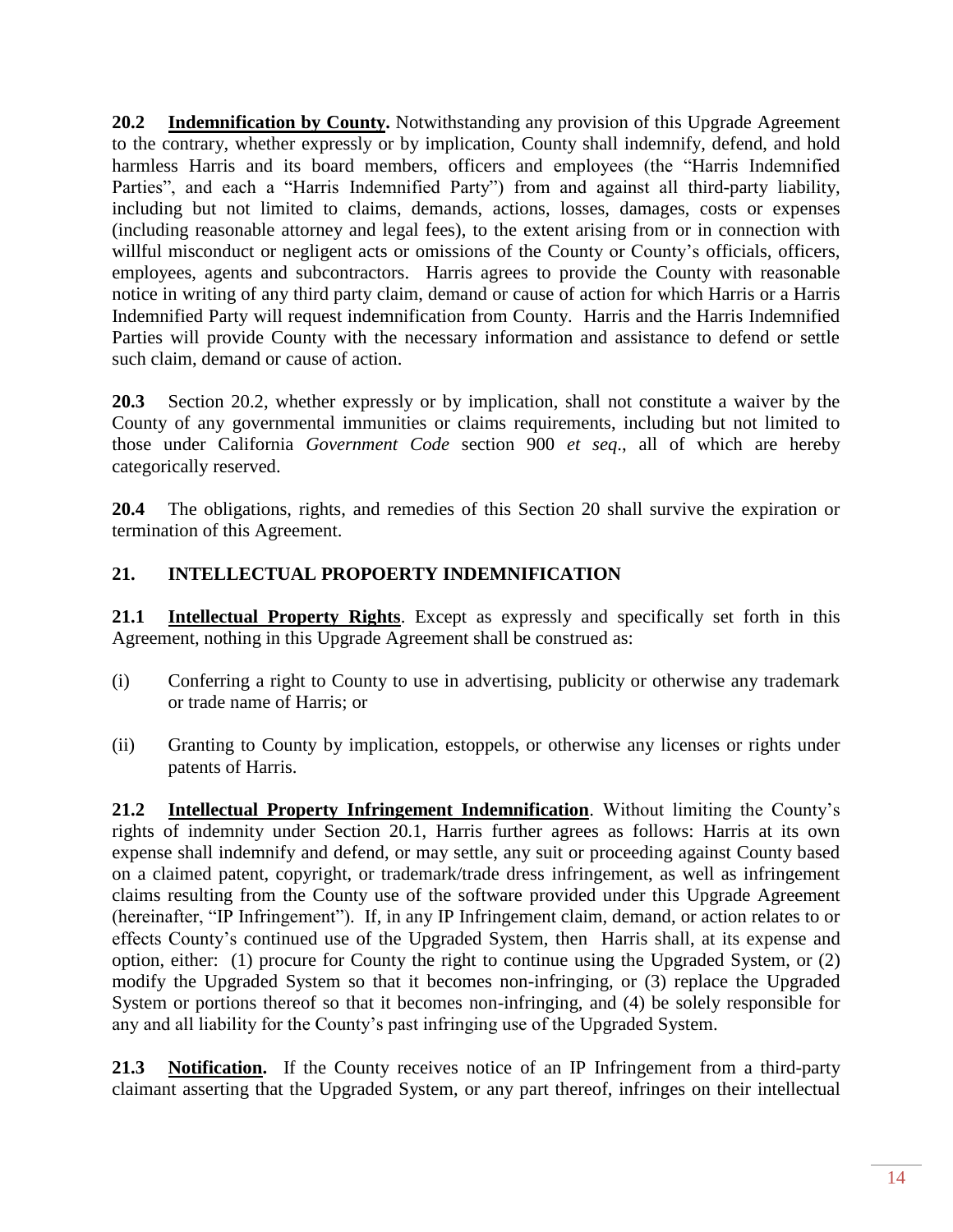property, then County agrees to provide Harris with reasonable notice in writing of any third party claim, demand or cause of action for which County or a County Indemnified Party will request indemnification from Harris. County will provide Harris with the necessary information and assistance for Harris to assume the defense or to settle such claim, demand, or cause of action, subject to County approval, which shall not be unreasonably withheld, conditioned, or delayed.

**21.4 Exclusions.** The preceding indemnification requirements in Section 21.2 shall not apply to the use of the Upgraded System in conjunction with any other apparatus or material not supplied by Harris to the extent that such conjoined use causes the alleged infringement. As to any portion of the Upgraded System or use described in the preceding sentence, Harris assumes no liability whatsoever for patent infringement.

### **22. LIMITATION OF LIABILITY**

**22.1** Except for Harris' responsibility and liability to indemnify County under this Upgrade Agreement, as set forth in Sections 20 (Indemnification) and 21 (IP Infringement Indemnification), and *Section 3. Software License*, which are not limited hereunder, the total liability of Harris on any and all claims, whether in contract, warranty, tort (including negligence or IP Infringement) or otherwise, arising out of, connected with, or resulting from the performance or nonperformance of this Upgrade Agreement and any agreement resulting herefrom shall not exceed one-and-a-half times (1.5xs) the Maximum Upgrade Agreement Sum.

**22.2** IN NO EVENT, WHETHER AS A RESULT OF BREACH OF CONTRACT, WARRANTY, TORT (INCLUDING NEGLIGENCE OR IP INFRINGEMENT) OR OTHERWISE, SHALL HARRIS, OR ITS SUBCONTRACTORS OR SUPPLIERS, BE LIABLE TO THE COUNTY FOR ANY SPECIAL, CONSEQUENTIAL, INCIDENTAL, INDIRECT OR EXEMPLARY DAMAGES, INCLUDING, BUT NOT LIMITED TO, LOST PROFITS, LOST SAVINGS OR LOST REVENUE OF ANY KIND.

**22.3** The provisions of this Section 22 shall survive the expiration or termination of this Agreement.

### **23. INDEPENDENT CONTRACTOR**

Harris is and shall be an independent contractor and, subject to the terms of this Upgrade Agreement, shall have the sole right to supervise, manage, operate, control, and direct performance of the details incident to its duties under this Upgrade Agreement. Nothing contained in this Upgrade Agreement shall be deemed or construed to create a partnership or joint venture, to create relationships of an employer-employee or principal-agent, or to otherwise create any liability for the County whatsoever with respect to the indebtedness, liabilities, and obligations of Harris or any other party.

### **24. [Intentionally Omitted]**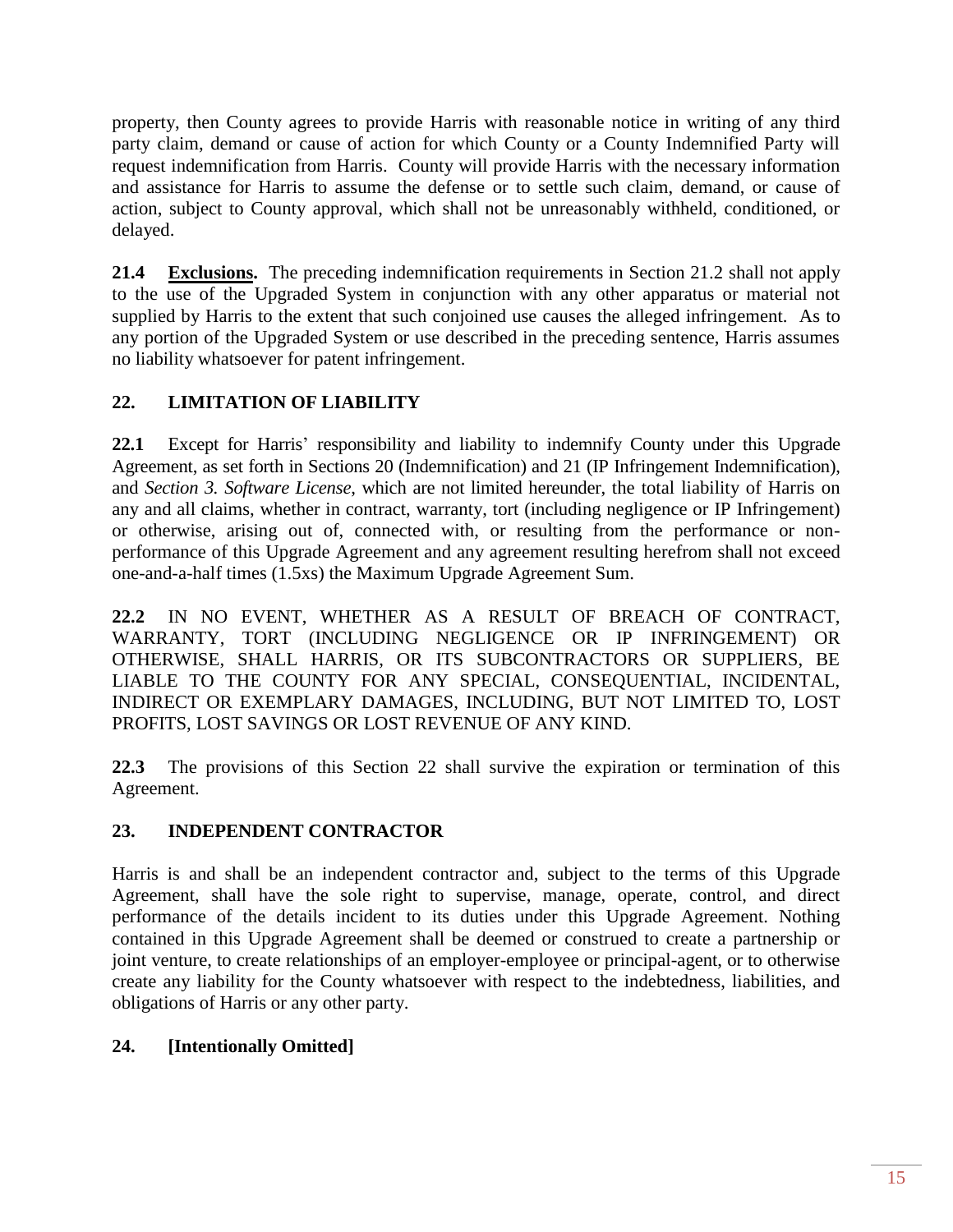#### **25. PROHIBITED AGREEMENTS**

Harris has not entered, and agrees not to enter, into any agreement or arrangement with County: (i) pursuant to which Harris agrees, in exchange or as consideration for County's selection of Harris to perform the Upgrade Work, to pay or convey to County or any third party a kickback or anything else of value or to provide to County any services or equipment not required as part of or directly related to the Upgrade Work at non-commercial rates or at no charge; or (ii) which includes artificially inflated prices or, Harris knows or has reason to know, is based upon a false statement of work, an inaccurate inventory count or an incorrect description of the Upgrade Work, including, but not limited to, the equipment or locations to be reconfigured.

#### **26. ASSIGNMENT; SUCCESSORS AND ASSIGNS**

This Upgrade Agreement shall not be assigned by either party without the prior written consent of the other party, which shall not be unreasonably withheld or delayed. Notwithstanding the above, Harris may assign this Upgrade Agreement, without consent, (a) in whole or in part, to a wholly-owned affiliate or subsidiary or (b) in the event of a change of controlling ownership interest (either directly or indirectly) in Harris or in the event of merger, recapitalization, consolidation, other business combination or sale of all or substantially all of the assets of Harris. Harris shall provide to County written notice of an assignment within thirty (30) days of its occurrence.

#### **27. AUTHORITY FOR MODIFICATIONS AND AMENDMENTS**

No modification, amendment, alteration, addition, or waiver of any section or condition of this Upgrade Agreement shall be effective or binding unless it is in writing and signed by authorized officers of County and Harris.

#### **28. WAIVER**

Failure or delay by either party to exercise any right or power under this Upgrade Agreement will not operate as a waiver of the right or power. For a waiver of a right or power to be effective, it must be in writing signed by the waiving party. An effective waiver of a right or power will not be construed as either a future or continuing waiver of that same right or power, or the waiver of any other right or power.

#### **29. SEVERABILITY**

If a court of competent jurisdiction renders any provision of this Upgrade Agreement (or portion of a provision) to be invalid or otherwise unenforceable, that provision or portion of the provision will be severed and the remainder of this Upgrade Agreement will continue in full force and effect as if the invalid provision or portion of the provision were not part of this Upgrade Agreement.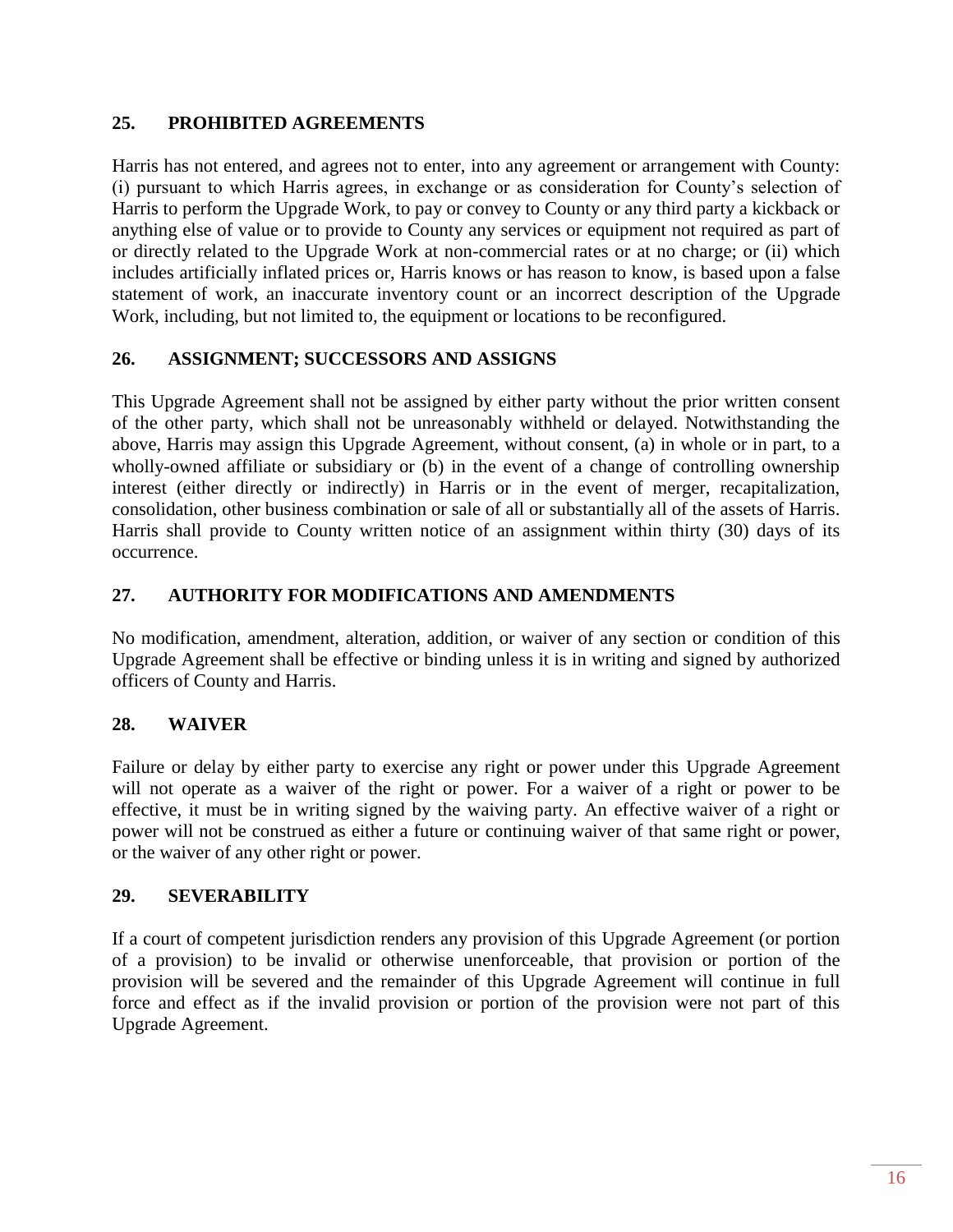#### **30. NON-EXCLUSIVE REMEDIES**

The remedies provided for in this Upgrade Agreement shall not be exclusive but are in addition to all other remedies available under the Rebanding Agreement and/or at law.

#### **31. HEADINGS AND SECTION REFERENCES**

The section and paragraph headings in this Upgrade Agreement are inserted only for convenience and are not to be construed as part of this Upgrade Agreement or as a limitation of the scope of the particular section to which the heading refers.

#### **32. AUTHORITY TO EXECUTE**

Each party represents to the other party that such party has obtained all necessary approvals, consents and authorizations to enter into this Upgrade Agreement and to perform its duties under this Upgrade Agreement; the person executing this Upgrade Agreement on its behalf has the authority to do so; upon execution and delivery of this Upgrade Agreement by the parties, it is a valid and binding contract, enforceable in accordance with its terms; and the execution, delivery, and performance of this Upgrade Agreement does not violate any bylaw, charter, regulation, law or any other governing authority of such party.

#### **33. GOVERNING LAW AND VENUE**

The Parties acknowledge and agree that this Upgrade Agreement is entered into and shall be performed in the State of California, County of Los Angeles. The validity, performance and all matters relating to the interpretation and effect of this Upgrade Agreement and any amendment thereto shall be governed by the laws of the State of California, excluding its rules with respect to conflict of laws. Both County and Harris agree to exclude application of the terms and provisions of the U.N. Convention of Contracts for the International Sale of Goods and the terms and provisions of the Uniform Computer Information Transactions Act (UCITA) to this Upgrade Agreement, if either were otherwise applicable.

#### **34. NOTICES**

Notices required to be given by either party to the other party must be in writing and either delivered in person or sent to the address shown below by certified mail, return receipt requested and postage prepaid or by a recognized courier service (such as Federal Express, UPS, or DHL) and will be effective upon receipt:

#### **To Harris:**

Project Management Office Harris Corporation, RF Communications Division 12860 Lynchburg-Salem Turnpike Forest, VA 24551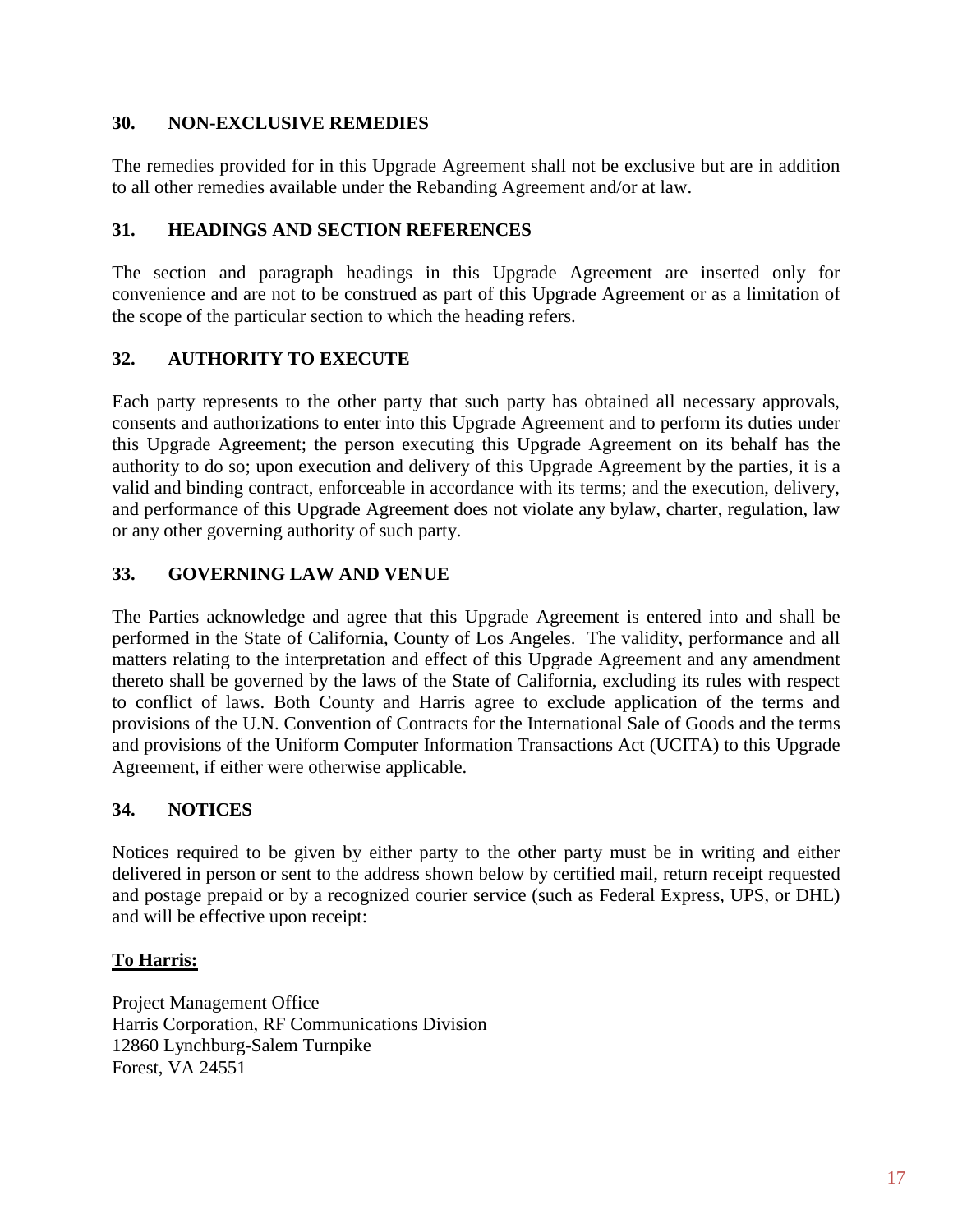With a copy that shall not constitute notice to:

Senior Counsel Harris Corporation, RF Communications Division 221 Jefferson Ridge Parkway Lynchburg, VA 24501

#### **To County:**

Los Angeles County – ISD 1110 Northern Eastern Avenue Los Angeles, CA 90063 c/o Ian Telfer

And with a copy that shall not constitute notice to:

Office of the County Counsel 500 W. Temple Street, Rm 653 Los Angeles, CA 90012 c/o Patrice Salseda, Senior Deputy

And to:

Alan Tilles, Esq. Jeffrey W. Rubin, Esq. Shulman Rogers 12505 Park Potomac Avenue,  $6<sup>th</sup>$  Floor Potomac, MD 20854

#### **35. COMPLIANCE WITH APPLICABLE LAWS**

Each Party will comply with all applicable federal, state, and local laws, regulations and rules concerning the performance of this Upgrade Agreement or the use of the Upgraded System. County will obtain and comply with all required FCC licenses and authorizations.

#### **36. ENTIRE AGREEMENT**

This Upgrade Agreement is the complete and exclusive statement of understanding between County and Harris, and except for the Rebanding Agreement, supersedes any previous negotiations, prior discussions, representations, promises, understandings, proposals, agreements, warranties, relating to the subject matter of this Upgrade Agreement.

#### **[End of Text This Page]**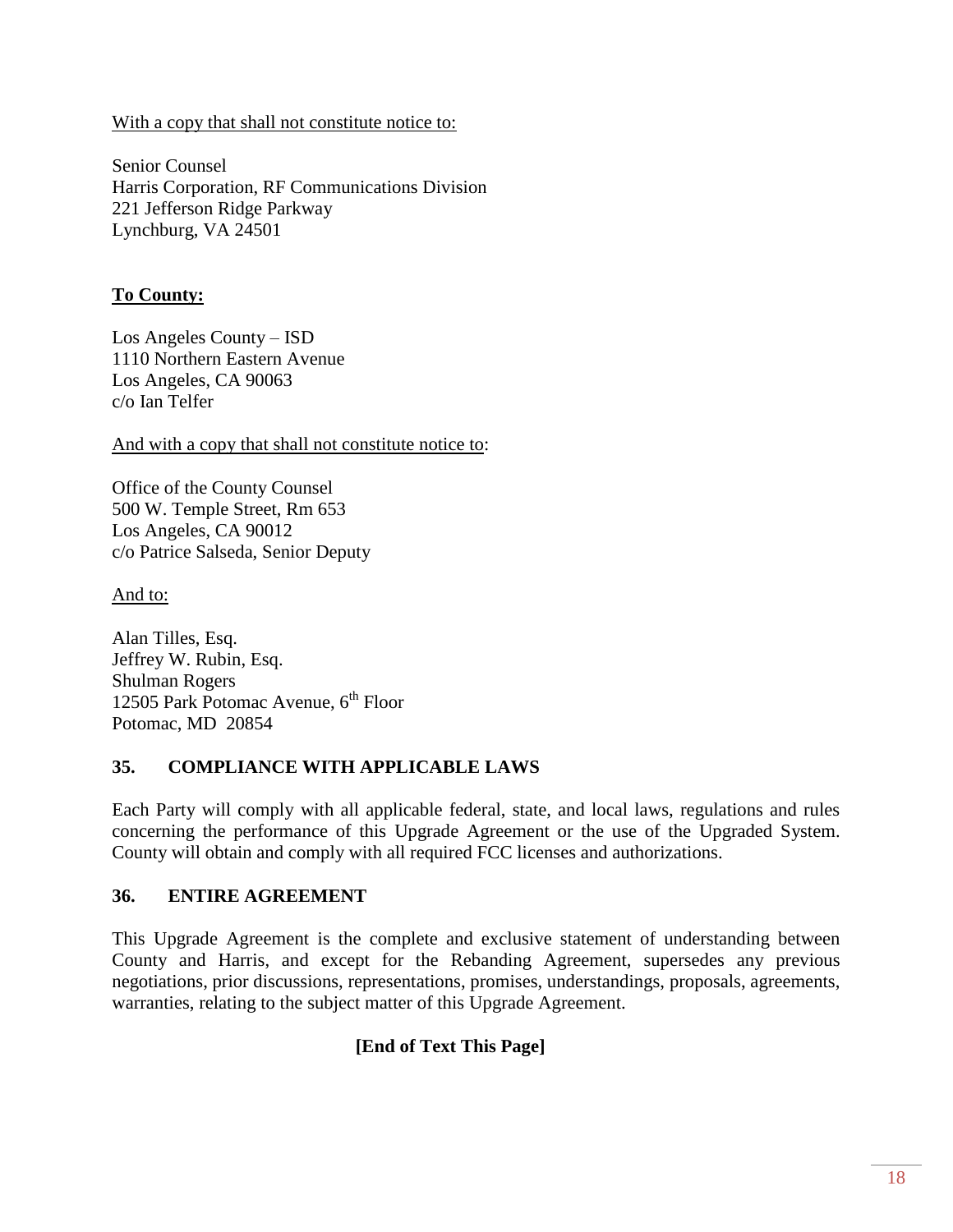**IN WITNESS WHEREOF,** the parties hereto have caused this Upgrade Agreement to be signed and intend to be legally bound thereby.

#### **HARRIS:**

#### **HARRIS CORPORATION,**

acting through its RF Communications Division

| D<br>D |  |
|--------|--|
|        |  |

| Name: |
|-------|
|       |

Title: \_\_\_\_\_\_\_\_\_\_\_\_\_\_\_\_\_\_\_\_\_\_\_\_\_

| Date: |  |
|-------|--|
|-------|--|

### **COUNTY:**

#### **COUNTY OF LOS ANGELES, CALIFORNIA**

By: \_\_\_\_\_\_\_\_\_\_\_\_\_\_\_\_\_\_\_\_\_\_\_\_\_\_

Name: \_\_\_\_\_\_\_\_\_\_\_\_\_\_\_\_\_\_\_\_\_\_\_\_

Title:

Date:

**APPROVED AS TO FORM:** COUNTY COUNSEL John F. Krattli

 $\mathbf{By}$ Patrice Salseda Senior Deputy County Counsel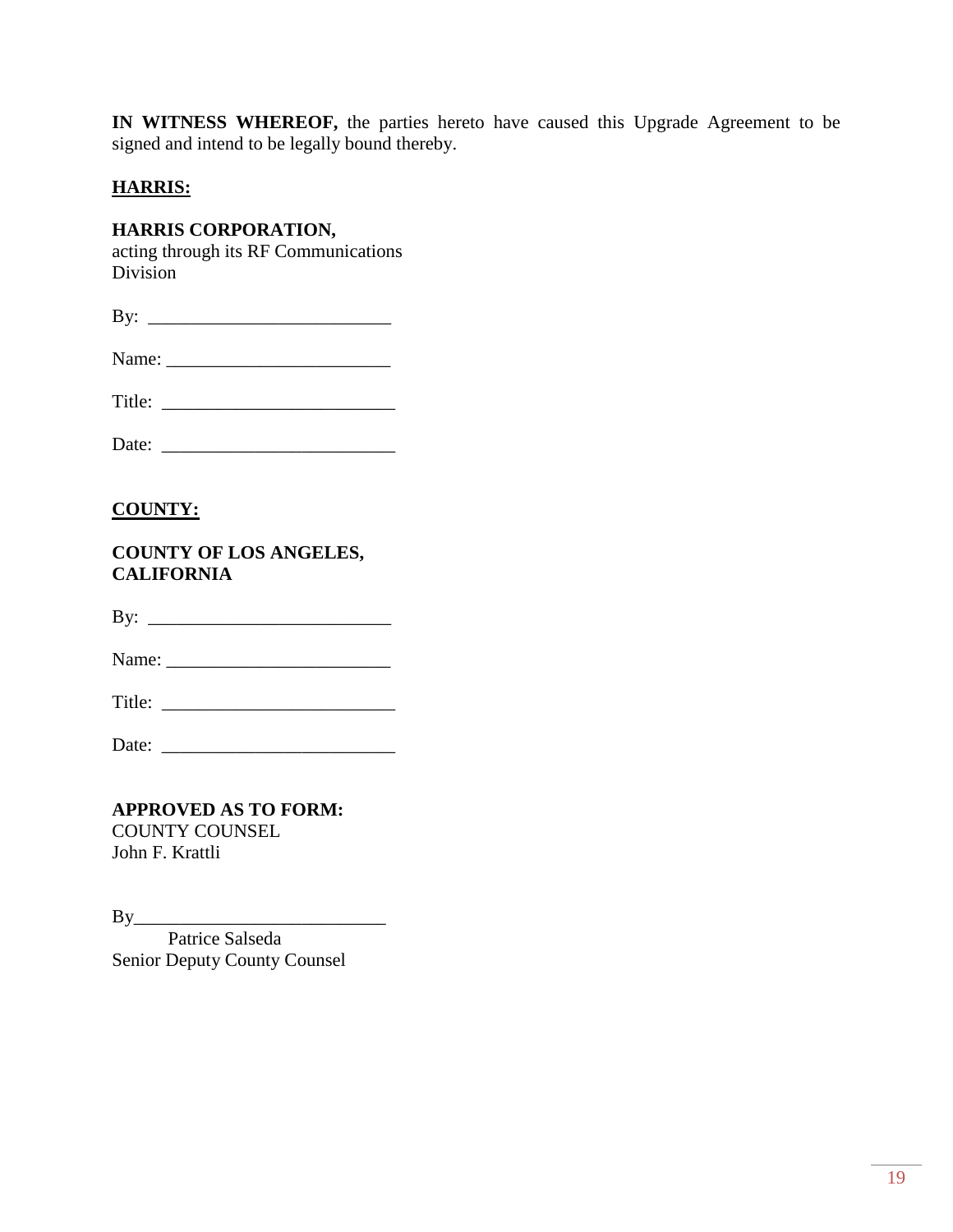

# **P25 Phase 2 Upgrade and ISSI Expansion**

# **Statement of Work,**

# **February 12, 2014**



*Confidential, Proprietary & Competition Sensitive*

Section 2 Statement of Work Page 1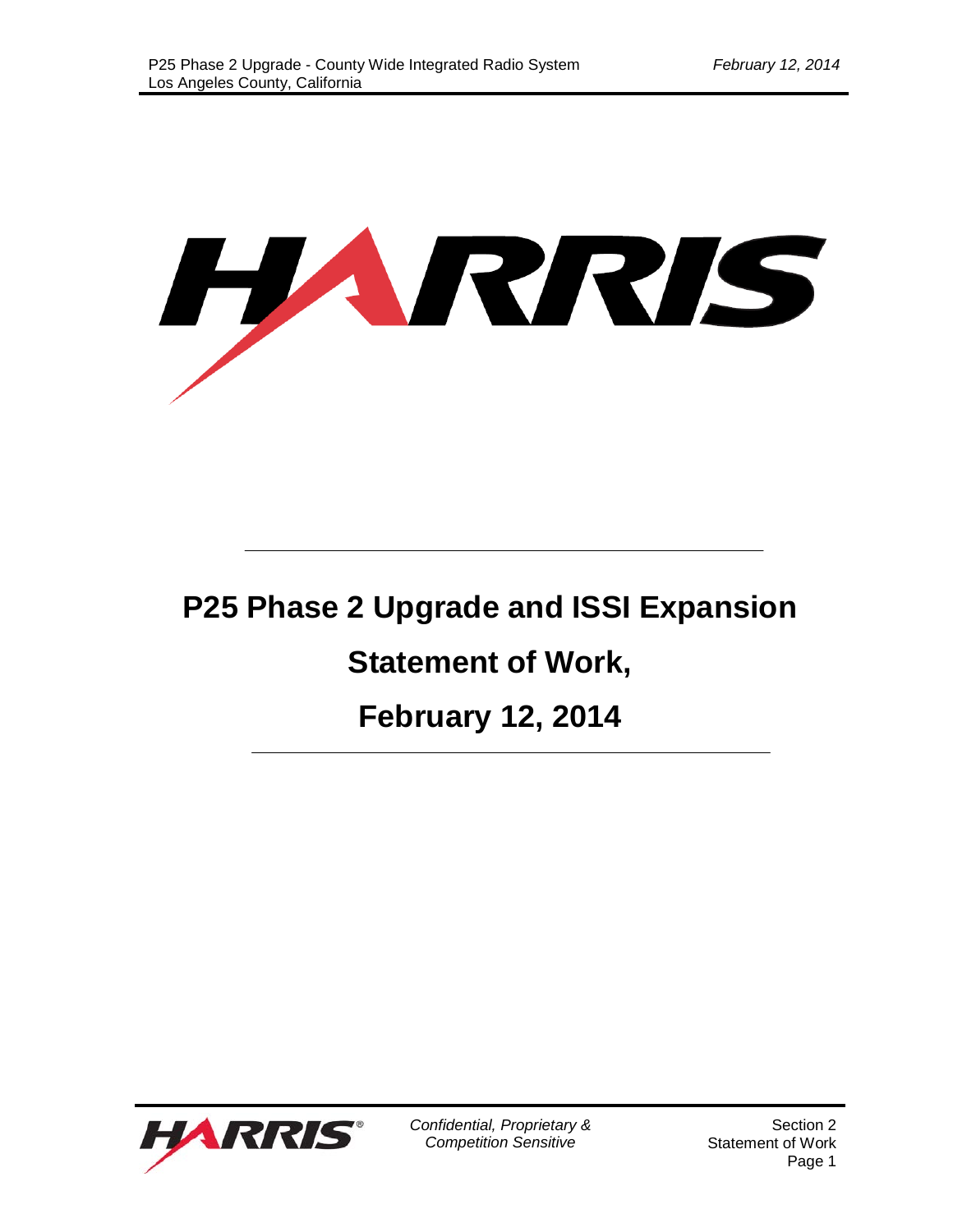# **Table of Contents**

| 1.  |        |                                                                          |
|-----|--------|--------------------------------------------------------------------------|
| 2.  |        |                                                                          |
| 2.1 |        |                                                                          |
| 2.2 |        |                                                                          |
| 2.3 |        | P25 Phase 2 Upgrade and ISSI Expansion Process Implementation Process 13 |
| 3.  |        |                                                                          |
| 3.1 |        |                                                                          |
| 3.2 |        |                                                                          |
| 3.3 |        |                                                                          |
|     | 3.3.1  |                                                                          |
|     | 3.3.2  |                                                                          |
|     | 3.3.3  |                                                                          |
|     | 3.3.4  |                                                                          |
|     | 3.3.5  |                                                                          |
|     | 3.3.6  |                                                                          |
|     | 3.3.7  |                                                                          |
|     | 3.3.8  |                                                                          |
|     | 3.3.9  |                                                                          |
|     | 3.3.10 |                                                                          |
| 4.  |        |                                                                          |
| 5.  |        |                                                                          |
| 6.  |        |                                                                          |
| 7.  |        |                                                                          |

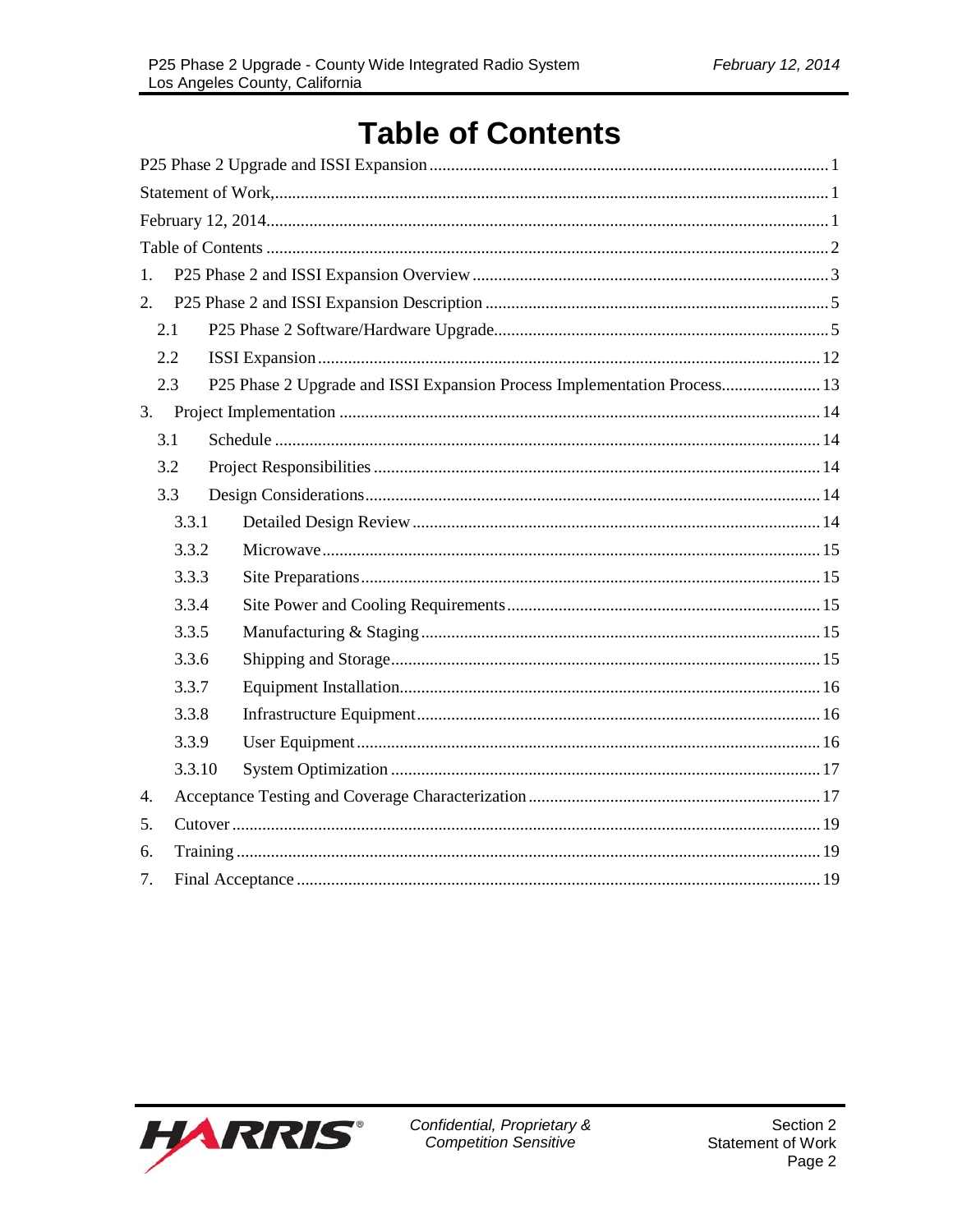# **1.P25 Phase 2 and ISSI Expansion Overview**

Harris Corporation, RF Communications Division provides this Statement of Work to serve as the basis for upgrading the CWIRS P25 system to a P25 Phase 2-enabled system and expanding the current system's ISSI capacity. The project does not include subscriber radio equipment upgrades. This document presents information regarding Harris' approach and includes:

- **P25 Phase 2 and ISSI Expansion Description—proposed software and hardware to upgrade** the system infrastructure
	- Upgrade CWIRS from P25 Phase 1 to a P25 Phase 1/2 dual-mode system
	- CWIRS ISSI expansion to add one (1) new ISSI interface with 10 ISSI talk paths
- **Infrastructure Upgrade Process** system upgrade and project management plans
- **Subscriber Radio Upgrade**—County currently has eighty (80) CWIRS radios that are P25 Phase 2 capable. As a deliverable under this Upgrade Agreement, Contractor shall upgrade these 80 radios to be P25 Phase 2 operational
- **Test Plan**
- **Responsibility Matrix**

CWIRS, as a result of the CWIRS P25 Upgrade Project, is a multizone system of simulcast cells and multicast sites that places coverage and capacity in manageable groupings. The P25 system contains four simulcast zones and five multisite zones described in Table 1.

| Zone                       | <b>Number of Channels</b> | <b>Sites</b>                                                                            |
|----------------------------|---------------------------|-----------------------------------------------------------------------------------------|
| <b>Basin Simulcast</b>     | 10                        | Verdugo Peak (VPK)<br>Mount Lukens (MLU)<br>Criminal Courts (CCT)<br>Oat Mountain (OAT) |
| <b>West Simulcast</b>      | 10                        | <b>Baldwin Hills (BHS)</b><br>Rolling Hills Transmit (RHT)                              |
| Northwest Simulcast        | 5                         | Burnt Peak (BUR)<br>Bald Mountain (BMT)<br>Tejon Peak (TPK)<br>Whitaker Ridge (WTR)     |
| <b>East Simulcast</b>      | 8                         | Johnstone Peak (JPK)<br>Puente Hills Nike (PHN)<br>San Dimas (SDM)<br>Rio Hondo (RIH)   |
| Lower Blue Ridge Multisite | 5                         | Lower Blue Ridge (LBR)                                                                  |

#### **Table 1-- CWIRS' P25 Operational Zones**

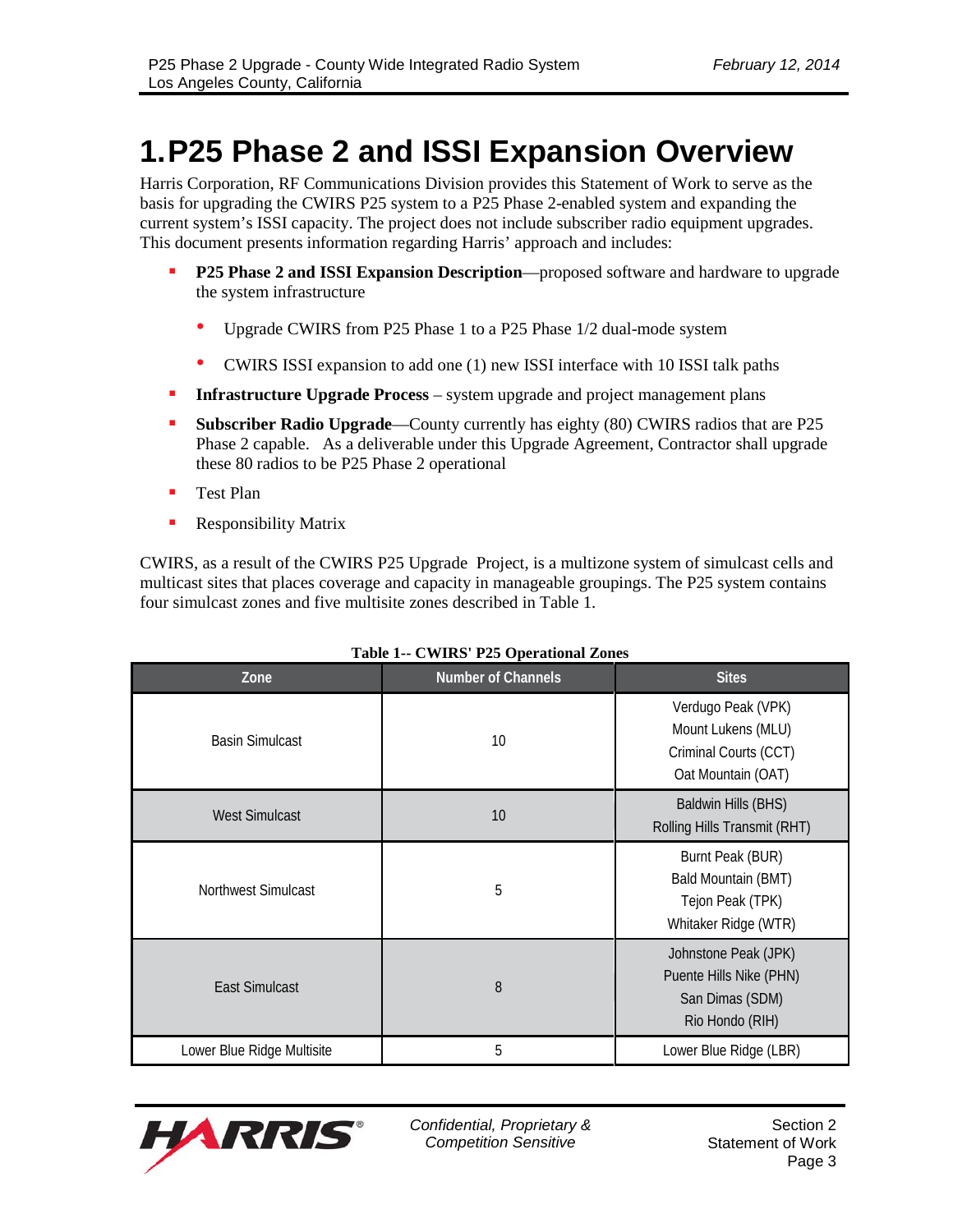| Zone                                 | <b>Number of Channels</b> | <b>Sites</b>              |
|--------------------------------------|---------------------------|---------------------------|
| Castro Peak Multisite                |                           | Castro Peak (CPK)         |
| <b>Black Jack Mountain Multisite</b> |                           | Black Jack Mountain (BJM) |
| <b>Hauser Peak Multisite</b>         |                           | Hauser Peak (HPK)         |
| <b>Blue Rock Multisite</b>           |                           | Blue Rock (BRK)           |

The proposed upgrade from P25 Phase 1-only capability to P25 Phase 2-enabled capability with an ISSI expansion will occur at the Harris factory. The only hardware components included in the upgrade are redundant Transcoders to enable seamless P25 Phase 2-to-P25 Phase 1 communications in native mode (without the transcoders, all P25 Phase 2-to-P25 Phase 1 communications occur in P25 Phase 1 mode). Note, P25 Phase 2-enabled systems are backward compatible with P25 Phase 1 subscriber radios.

The Transcoders enable Harris' unique, Enhanced Dynamic Dual Mode Technology. When it comes to mixed mode interoperability between Phase 1 and Phase 2, Harris' Enhanced Dynamic Dual Mode (EDDM) will provide CWIRS with the best performance. Dual-mode, multi-site or ISSI calls will not require all radios to revert to P25 Phase 1 mode to participate. Special mixed-mode talk groups not necessary either. Harris EDDM operation uses the intelligence of the network to minimize the number of talk paths used during a call. For a given interoperable talk group, the call will be transmitted in Phase 2 mode on cells with Phase 2 capable radios. On cells with P25 Phase 1-only capable radios, the same call will be made in Phase 1 mode. The system chooses the most efficient protocol to ensure efficient operation. The County can maximize its full user capacity on every site and cell.

 All other network, dispatch console, and base station components require only software upgrades. Deployed or fielded dispatch consoles will require software upgrades in the field. The Castro Peak site equipment has shipped from the Harris factory and Harris will upgrade the Castro Peak site equipment in the field.

After the upgrade, the P25 Phase 2 coverage design will be identical to the P25 Phase 1 coverage design; no changes to MASTR V station power outputs, combiners, multicouplers, or antennas are necessary. All P25 Phase 1 talk groups and subscriber radios continue to operate on P25 Phase 1 working channels (the MASTR V base station seamlessly switches between P25 Phase 1 and P25 Phase 2 working channels on demand). The coverage maps provided during the CWIRS P25 Upgrade Project are valid for P25 Phase 2, as well. Harris designed the P25 Phase 1 coverage with P25 Phase 2 tolerances to prepare for future upgrades and minimize system and user impacts.

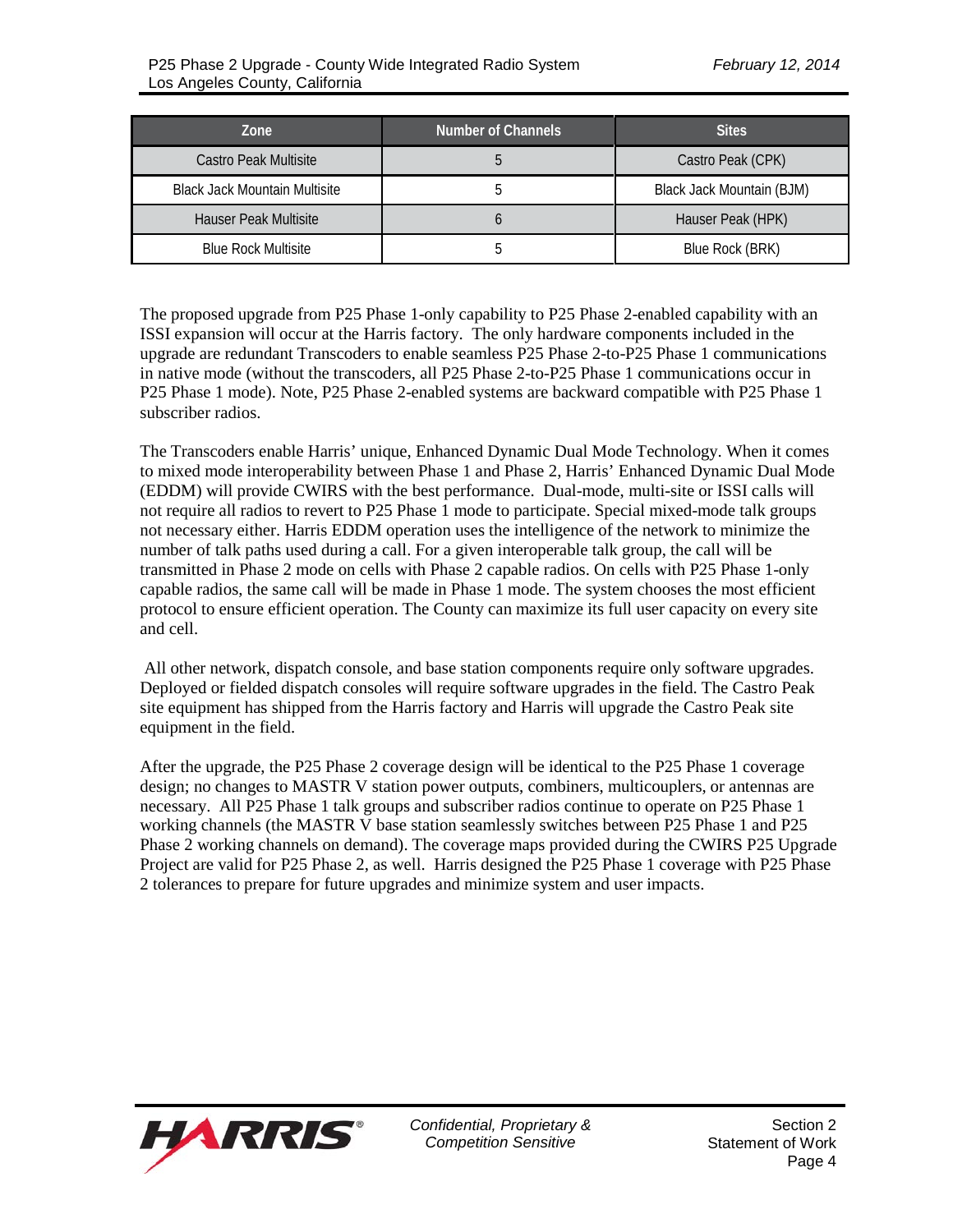# **2.P25 Phase 2 and ISSI Expansion Description**

# **2.1 P25 Phase 2 Software/Hardware Upgrade**

This Statement of Work provides equipment to implement the P25 Phase 2 Upgrade in the quantities stated below. As evidenced in the table, the only new hardware Harris will append to the existing County P25 VIDA network is the VIDA Transcoder (Primary and Secondary). All base stations, dispatch consoles, Ethernet switches, Ethernet routers, and the VIDA Appliance servers will receive P25 Phase 2 software as appropriate. County will upgrade the Exacom Logging Recorder with SR10A and P25 Phase 2 software. Harris will perform the hardware and software upgrades in Lynchburg, VA, at the Harris factory during factory staging. Upgrading during staging will significantly reduce operational impacts compared to upgrading a fielded system.

| Zone                            | <b>Existing Number of</b><br><b>Channels (Control Channel</b><br>+ Working Channels) | <b>Existing P25 Phase 1</b><br><b>Working Channels (Talk</b><br>Paths)* | <b>New Maximum Working</b><br>Channels (Talk Paths)** |
|---------------------------------|--------------------------------------------------------------------------------------|-------------------------------------------------------------------------|-------------------------------------------------------|
| <b>Basin Simulcast</b>          | 10                                                                                   | 9                                                                       | 18                                                    |
| <b>East Simulcast</b>           | 8                                                                                    |                                                                         | 14                                                    |
| <b>West Simulcast</b>           | 10                                                                                   | 9                                                                       | 18                                                    |
| <b>Northwest Simulcast</b>      | 5                                                                                    | 4                                                                       | 8                                                     |
| Castro Peak Multicast***        | 5                                                                                    |                                                                         | 8                                                     |
| <b>Black Jack Mtn Multicast</b> | 5                                                                                    |                                                                         | 8                                                     |
| Lower Blue Ridge Multicast      | 5                                                                                    |                                                                         | 8                                                     |
| Hauser Peak Multicast           | 6                                                                                    | 5                                                                       | 10                                                    |
| <b>Blue Rock Multicast</b>      | 5                                                                                    |                                                                         | 8                                                     |

#### **Table 2-- Working Channel Summary-- Pre- and Post- Phase 2 Upgrade**

• \* Working channels in P25 Phase 1 calculated by reducing the total channel count per zone by one, accounting for the control channel

- \*\* New Maximum Working Channels determined by multiplying the P25 Phase 1 working channels by two, because P25 Phase 2 working channels use two time-slots per frequency/channel
- \*\*\* CPK shipped previously and not be part of Factory Staging and Acceptance

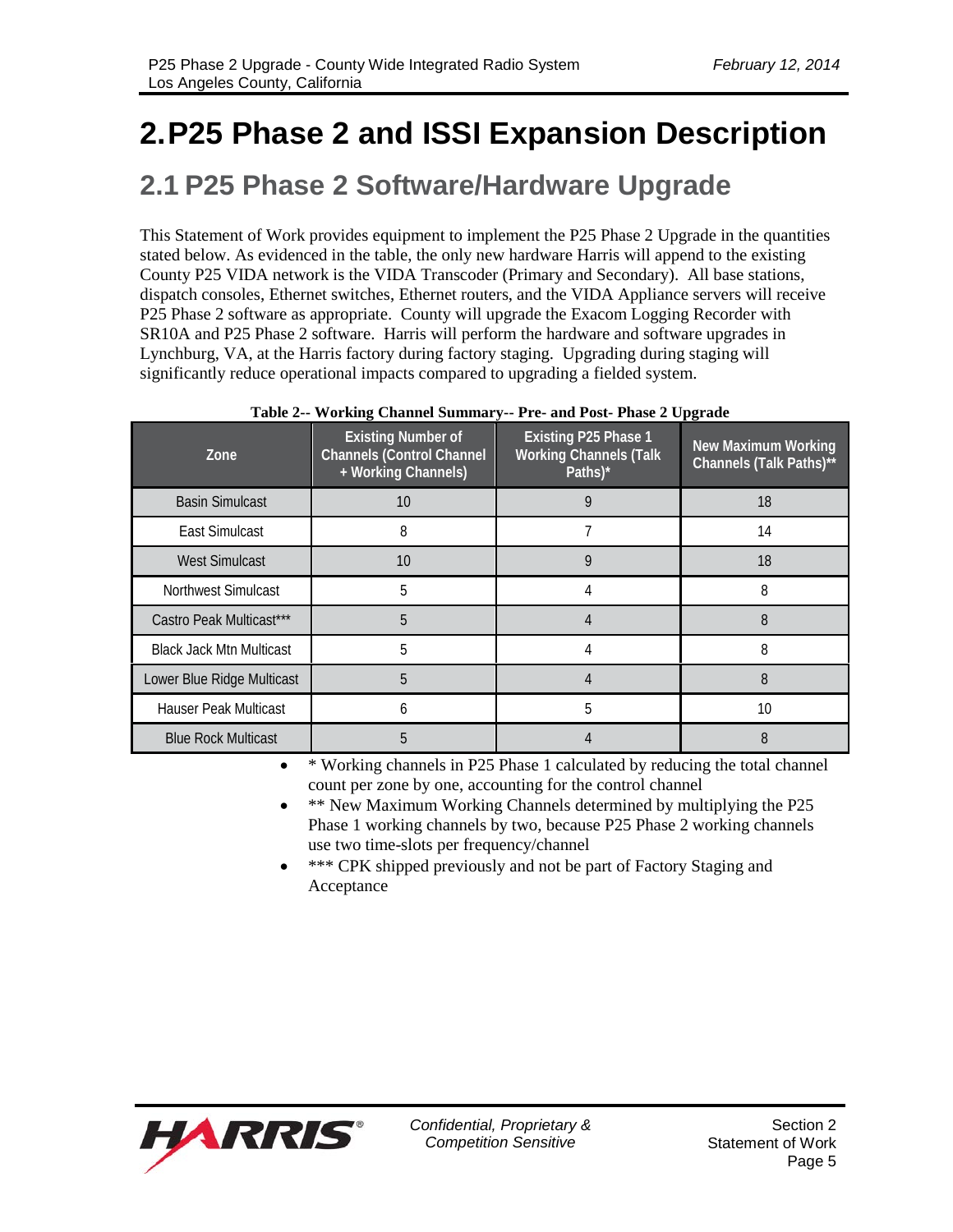Table 2 describes by zone the components receiving software or hardware upgrades and the quantities, by zone, of each type of upgrade.

| Equipment                                          | <b>Existing</b><br><b>Oty</b>   | Software<br>Upgrade/<br>Reprogram | <b>New Hardware</b>      | Reprogram/<br><b>Install By</b> |
|----------------------------------------------------|---------------------------------|-----------------------------------|--------------------------|---------------------------------|
|                                                    | <b>Network Switching Center</b> |                                   |                          |                                 |
| <b>High Availability Network Switching Servers</b> | $\mathbf{1}$                    | $\mathbf{1}$                      |                          | <b>Harris</b>                   |
| <b>EDACS Migration Gateway</b>                     | 1                               | 1                                 |                          | Harris                          |
| Regional Site Manager Pro                          | 2                               | $\overline{2}$                    |                          | Harris                          |
| Network Equipment (Routers and Switches)           | $\overline{2}$                  | $\overline{2}$                    | $\overline{a}$           | Harris                          |
| VIDA UAS, RVM, AD Servers                          | Lot                             | Lot                               |                          | <b>Harris</b>                   |
| Exacom Logging Recorder                            | 1                               | 1                                 |                          | Harris                          |
| <b>VIDA Transcoders</b>                            |                                 |                                   | $\overline{2}$           | Harris                          |
|                                                    | <b>Basin Zone</b>               |                                   |                          |                                 |
| Number of Repeater Sites                           | $\overline{4}$                  | $\overline{4}$                    |                          | Harris                          |
| <b>Total Number of Site Routers and Switches</b>   | $5^*$                           | $5^*$                             | $\overline{\phantom{a}}$ | $\overline{a}$                  |
| <b>Total Number of Trunked Channels</b>            | 10                              | ÷,                                |                          |                                 |
| <b>Total Number of Tx Combiners</b>                | 8                               | $\overline{a}$                    |                          |                                 |
| <b>Total Number of Repeaters</b>                   | 40                              | 40                                |                          | <b>Harris</b>                   |
| <b>Total Number of Auxiliary Receivers</b>         |                                 | $\overline{a}$                    |                          |                                 |
| <b>Total Number of Tx Antennas</b>                 | 8                               |                                   |                          |                                 |
| Total Number of TTA & Multicouplers                | 4                               | $\overline{a}$                    | $\overline{a}$           |                                 |
| Total number of Rx Antennas                        | $\overline{4}$                  |                                   |                          |                                 |
|                                                    | <b>East Zone</b>                |                                   |                          |                                 |
| Number of Repeater Sites                           | $\overline{4}$                  | $\overline{4}$                    |                          | Harris                          |
| <b>Total Number of Site Routers and Switches</b>   | $5^*$                           | $5^*$                             |                          | Harris                          |
| <b>Total Number of Trunked Channels</b>            | 8                               |                                   |                          |                                 |
| <b>Total Number of Repeaters</b>                   | 32                              | 32                                | $\overline{a}$           | Harris                          |
| <b>Total Number of Auxiliary Receivers</b>         |                                 |                                   |                          |                                 |
| <b>Total Number of Tx Combiners</b>                | 8                               |                                   |                          |                                 |
| <b>Total Number of Tx Antennas</b>                 | 8                               |                                   |                          |                                 |
| Total Number of TTA & Multicouplers                | 4                               | $\centerdot$                      | $\frac{1}{2}$            |                                 |

| Table 3-- P25 Phase 2 Hardware and Software Upgrade Summary by Zone |  |
|---------------------------------------------------------------------|--|
|---------------------------------------------------------------------|--|

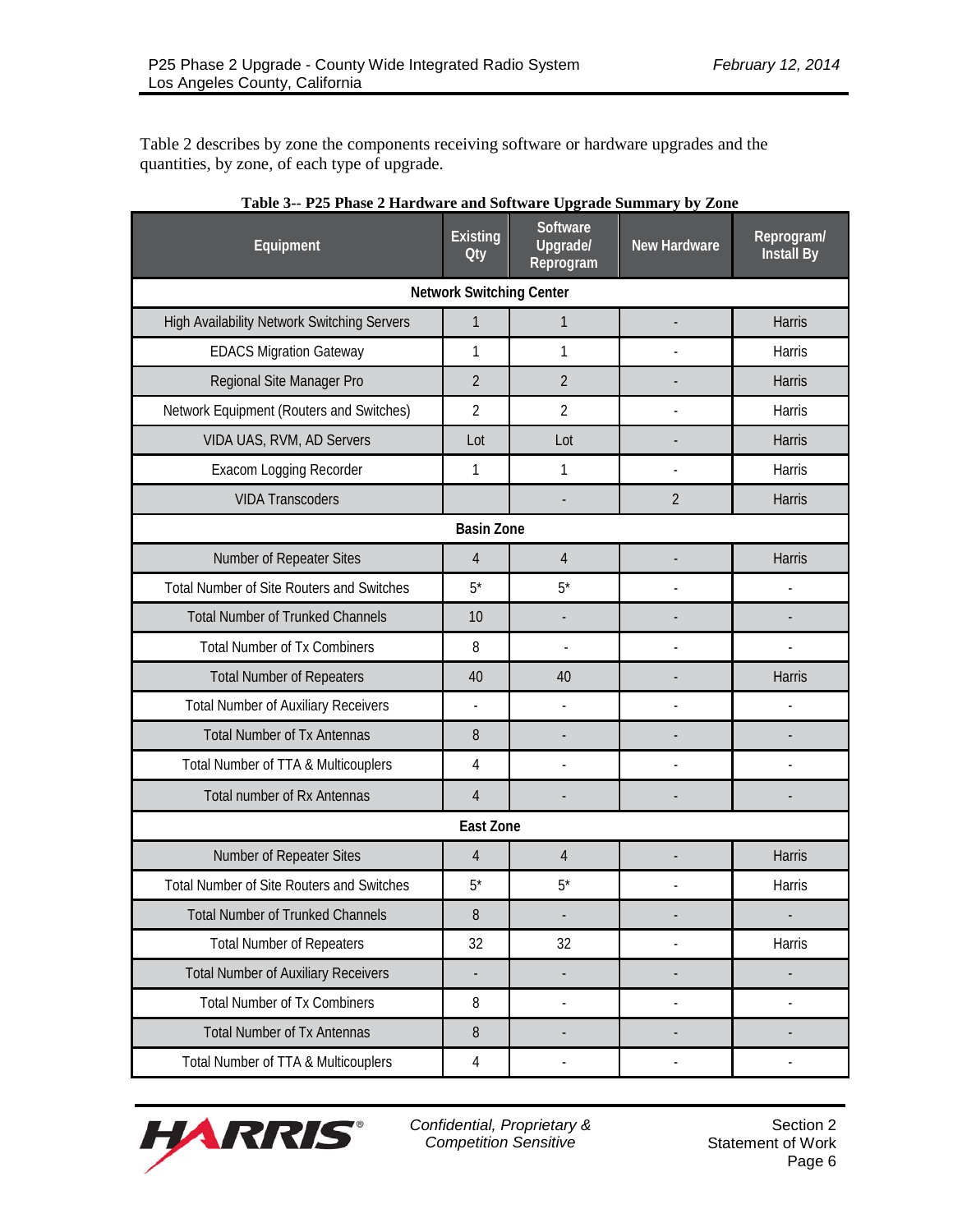| Equipment                                        | <b>Existing</b><br><b>Oty</b> | <b>Software</b><br>Upgrade/<br>Reprogram | <b>New Hardware</b>      | Reprogram/<br><b>Install By</b> |  |
|--------------------------------------------------|-------------------------------|------------------------------------------|--------------------------|---------------------------------|--|
| Total number of Rx Antennas                      | $\overline{4}$                | $\Box$                                   | $\overline{\phantom{a}}$ |                                 |  |
|                                                  | <b>West Zone</b>              |                                          |                          |                                 |  |
| Number of Repeater Sites                         | $\overline{2}$                | $\overline{2}$                           |                          | Harris                          |  |
| <b>Total Number of Site Routers and Switches</b> | $3^*$                         | $3^*$                                    |                          | Harris                          |  |
| <b>Total Number of Trunked Channels</b>          | 10                            |                                          |                          |                                 |  |
| <b>Total Number of Repeaters</b>                 | 20                            | 20                                       |                          | Harris                          |  |
| <b>Total Number of Auxiliary Receivers</b>       |                               |                                          |                          |                                 |  |
| <b>Total Number of Tx Combiners</b>              | 4                             | $\overline{a}$                           |                          |                                 |  |
| <b>Total Number of Tx Antennas</b>               | 4                             |                                          |                          |                                 |  |
| Total Number of TTA & Multicouplers              | $\overline{2}$                |                                          |                          |                                 |  |
| <b>Total number of Rx Antennas</b>               | $\overline{2}$                |                                          |                          |                                 |  |
|                                                  | Northwest Zone                |                                          |                          |                                 |  |
| Number of Repeater Sites                         | $\overline{4}$                | $\overline{4}$                           |                          | Harris                          |  |
| <b>Total Number of Site Routers and Switches</b> | $5^*$                         | $5^*$                                    |                          | Harris-                         |  |
| <b>Total Number of Trunked Channels</b>          | 5                             |                                          |                          |                                 |  |
| <b>Total Number of Repeaters</b>                 | 20                            | 20                                       |                          | Harris                          |  |
| <b>Total Number of Auxiliary Receivers</b>       |                               |                                          |                          |                                 |  |
| <b>Total Number of Tx Combiners</b>              | 4                             |                                          |                          | Harris                          |  |
| <b>Total Number of Tx Antennas</b>               | 4                             |                                          |                          | Harris                          |  |
| Total Number of TTA & Multicouplers              | 4                             |                                          |                          | Harris                          |  |
| <b>Total number of Rx Antennas</b>               | 4                             |                                          |                          | Harris                          |  |
| <b>Hauser Peak Multicast Site</b>                |                               |                                          |                          |                                 |  |
| Number of Repeater Sites                         | $\mathbf{1}$                  | 1                                        |                          | Harris                          |  |
| Total Number of Site Routers and Switches        | 1                             | 1                                        |                          | Harris                          |  |
| <b>Total Number of Trunked Channels</b>          | 6                             |                                          |                          | $\overline{\phantom{a}}$        |  |
| <b>Total Number of Repeaters</b>                 | 6                             | 6                                        | ÷,                       | Harris                          |  |
| <b>Total Number of Auxiliary Receivers</b>       |                               |                                          |                          |                                 |  |
| <b>Total Number of Tx Combiners</b>              | 1                             |                                          |                          |                                 |  |
| <b>Total Number of Tx Antennas</b>               | 1                             |                                          |                          |                                 |  |
| Total Number of TTA & Multicouplers              | $\mathbf{1}$                  |                                          |                          |                                 |  |

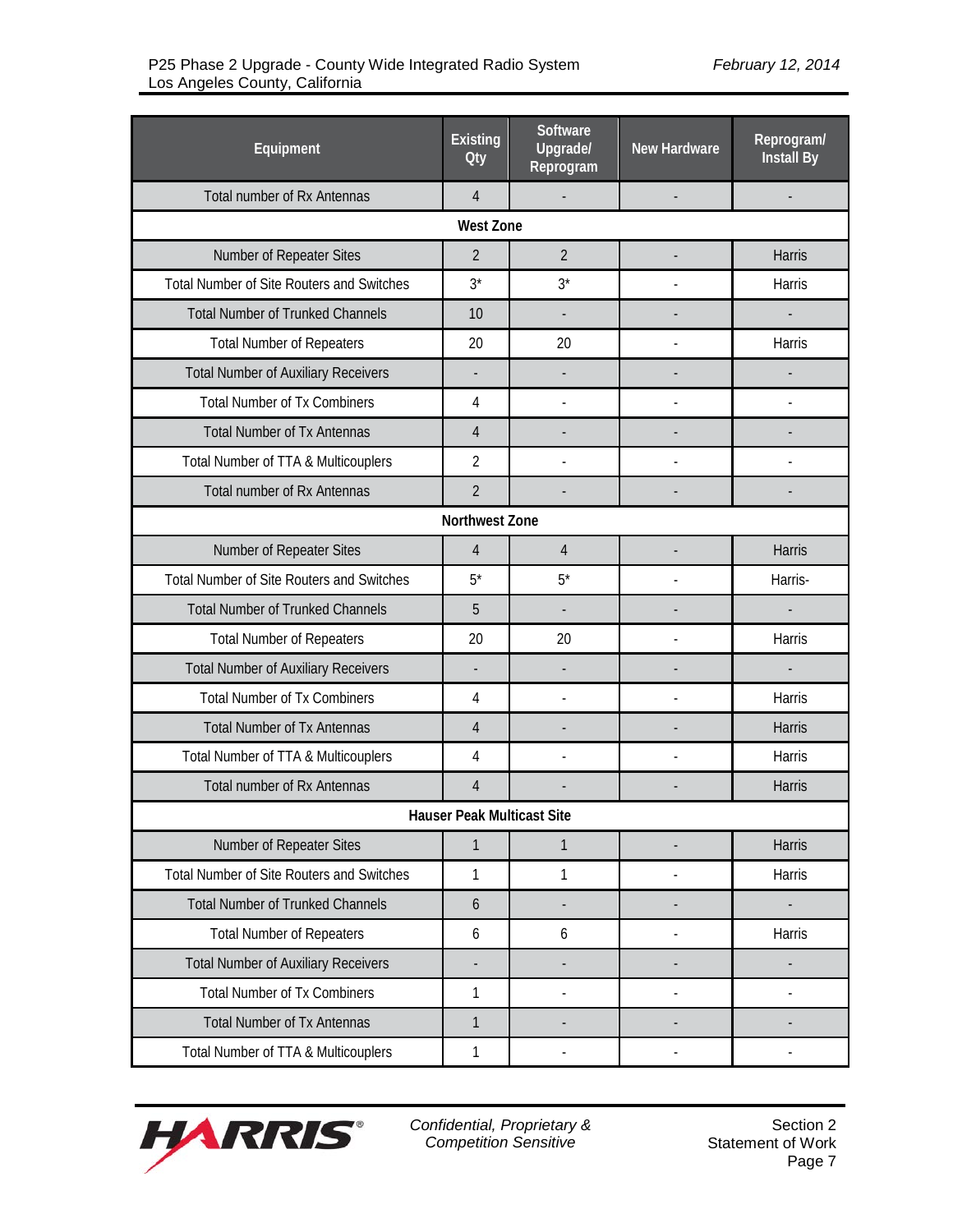| Equipment                                        | <b>Existing</b><br><b>Oty</b>       | Software<br>Upgrade/<br>Reprogram | <b>New Hardware</b> | Reprogram/<br>Install By |  |  |
|--------------------------------------------------|-------------------------------------|-----------------------------------|---------------------|--------------------------|--|--|
| Total number of Rx Antennas                      | $\mathbf{1}$                        |                                   |                     |                          |  |  |
|                                                  |                                     | Lower Blue Ridge Multicast Site   |                     |                          |  |  |
| Number of Repeater Sites                         | 1                                   | $\mathbf{1}$                      |                     | <b>Harris</b>            |  |  |
| <b>Total Number of Site Routers and Switches</b> | 1                                   | 1                                 |                     | Harris                   |  |  |
| <b>Total Number of Trunked Channels</b>          | 5                                   | $\overline{a}$                    |                     | $\overline{\phantom{a}}$ |  |  |
| <b>Total Number of Repeaters</b>                 | 5                                   | 5                                 |                     | Harris                   |  |  |
| <b>Total Number of Auxiliary Receivers</b>       |                                     |                                   |                     |                          |  |  |
| <b>Total Number of Tx Combiners</b>              | 1                                   |                                   |                     |                          |  |  |
| <b>Total Number of Tx Antennas</b>               | 1                                   |                                   |                     |                          |  |  |
| Total Number of TTA & Multicouplers              | 1                                   |                                   |                     |                          |  |  |
| Total number of Rx Antennas                      | $\mathbf{1}$                        |                                   |                     |                          |  |  |
|                                                  | <b>Blue Rock Multicast Site</b>     |                                   |                     |                          |  |  |
| Number of Repeater Sites                         | $\mathbf{1}$                        | $\mathbf{1}$                      |                     | <b>Harris</b>            |  |  |
| <b>Total Number of Site Routers and Switches</b> | 1                                   | 1                                 |                     | Harris                   |  |  |
| <b>Total Number of Trunked Channels</b>          | 5                                   |                                   |                     |                          |  |  |
| <b>Total Number of Repeaters</b>                 | 5                                   | 5                                 |                     | Harris                   |  |  |
| <b>Total Number of Auxiliary Receivers</b>       |                                     |                                   |                     |                          |  |  |
| <b>Total Number of Tx Combiners</b>              | 1                                   |                                   |                     |                          |  |  |
| <b>Total Number of Tx Antennas</b>               | $\mathbf{1}$                        |                                   |                     |                          |  |  |
| Total Number of TTA & Multicouplers              | 1                                   |                                   |                     |                          |  |  |
| <b>Total number of Rx Antennas</b>               | 1                                   |                                   |                     |                          |  |  |
|                                                  | <b>Blackjack Mtn Multicast Site</b> |                                   |                     |                          |  |  |
| Number of Repeater Sites                         | 1                                   | 1                                 | $\overline{a}$      | Harris                   |  |  |
| <b>Total Number of Site Routers and Switches</b> | 1                                   | 1                                 |                     | Harris                   |  |  |
| <b>Total Number of Trunked Channels</b>          | 5                                   |                                   |                     |                          |  |  |
| <b>Total Number of Repeaters</b>                 | 5                                   | 5                                 |                     | Harris                   |  |  |
| <b>Total Number of Auxiliary Receivers</b>       |                                     |                                   |                     |                          |  |  |
| <b>Total Number of Tx Combiners</b>              | 1                                   | $\overline{a}$                    |                     | $\overline{a}$           |  |  |
| <b>Total Number of Tx Antennas</b>               | 1                                   | $\overline{a}$                    |                     |                          |  |  |
| Total Number of TTA & Multicouplers              | 1                                   | $\overline{a}$                    | $\frac{1}{2}$       |                          |  |  |

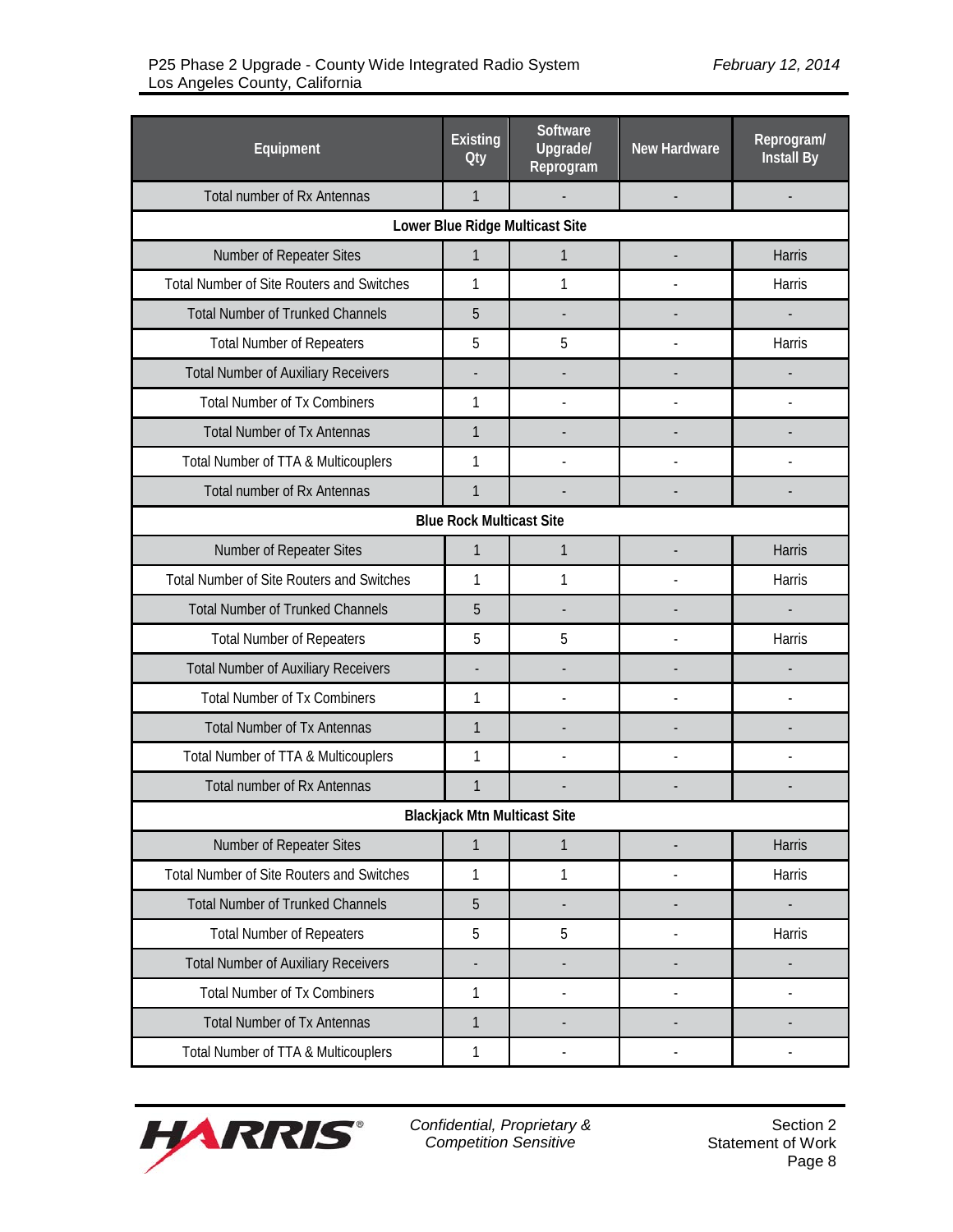| Equipment                                        | <b>Existing</b><br><b>Oty</b> | Software<br>Upgrade/<br>Reprogram | <b>New Hardware</b> | Reprogram/<br><b>Install By</b> |
|--------------------------------------------------|-------------------------------|-----------------------------------|---------------------|---------------------------------|
| Total number of Rx Antennas                      | 1                             |                                   |                     |                                 |
|                                                  |                               | Castro Peak Multicast Site**      |                     |                                 |
| Number of Repeater Sites                         |                               |                                   |                     | <b>Harris</b>                   |
| <b>Total Number of Site Routers and Switches</b> |                               |                                   |                     | <b>Harris</b>                   |
| <b>Total Number of Trunked Channels</b>          | 5                             |                                   |                     |                                 |
| <b>Total Number of Repeaters</b>                 | 5                             | 5                                 |                     | Harris                          |
| <b>Total Number of Auxiliary Receivers</b>       |                               |                                   |                     |                                 |
| <b>Total Number of Tx Combiners</b>              |                               |                                   |                     |                                 |
| <b>Total Number of Tx Antennas</b>               | 1                             |                                   |                     |                                 |
| Total Number of TTA & Multicouplers              |                               |                                   |                     |                                 |
| Total number of Rx Antennas                      |                               |                                   |                     |                                 |

\* Includes simulcast control point router

\*\* Will be field-upgraded

Table 4 indicates the summary of software parts necessary for the aforementioned P25 Phase 2 upgrade. Included in the table are the licenses for 80 Phase 2 software licenses for P5500 and P7300 subscriber radios.

| Table 4-- P25 Phase 2 Upgrade Software Licenses |  |  |  |  |  |
|-------------------------------------------------|--|--|--|--|--|
|-------------------------------------------------|--|--|--|--|--|

| <b>Part Number</b> | <b>Description</b>                  | Qtv |
|--------------------|-------------------------------------|-----|
| MANS-SG7D          | License, Standard NSS, P25 Talkpath | 59  |
| MASV-NSG9K         | Feature, Software, P25 Phase 2      | 138 |
| YRPI 4F            | <b>TAC Feature, Phase II TDMA</b>   | 80  |

The Network Switching Center racks will have two additional servers installed, one for each rack. The additional servers support the Primary Transcoder and the Backup/Secondary Transcoder. Harris will install the VIDA Transcoder server in the existing VIDA Network Switching Center (NSC) racks while the VIDA NSC racks are in Lynchburg for factory staging. The equipment description and the physical location of the Transcoder server for the Primary and Secondary Racks are shown in Table 5.

|  |  |  | Table 5-- P25 Phase 2 Transcoder Hardware and Licenses |
|--|--|--|--------------------------------------------------------|
|--|--|--|--------------------------------------------------------|

| <b>Part Number</b> | <b>Description</b>           | Otv |
|--------------------|------------------------------|-----|
| MANM-TSCDR10       | Server, Transcoder, SR10A    |     |
| MANM-NSG9C         | License, Quad Mode Vocoder   |     |
| MANM-NSG9D         | License, Transcoder Talkpath |     |

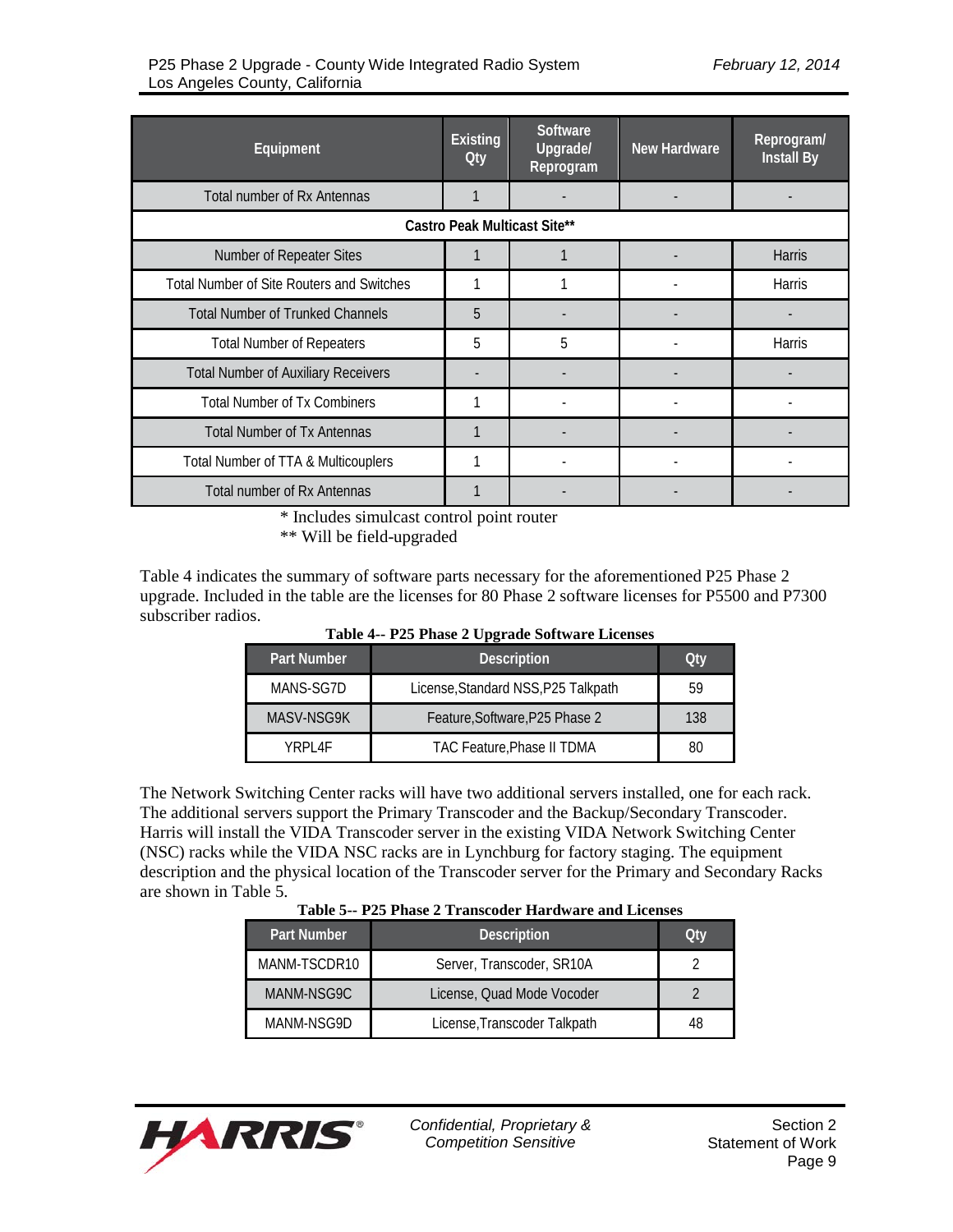

**Figure 1-- Primary NSC Rack**

PRIMARY NSC RACK ELEVATIONS (FRONT)

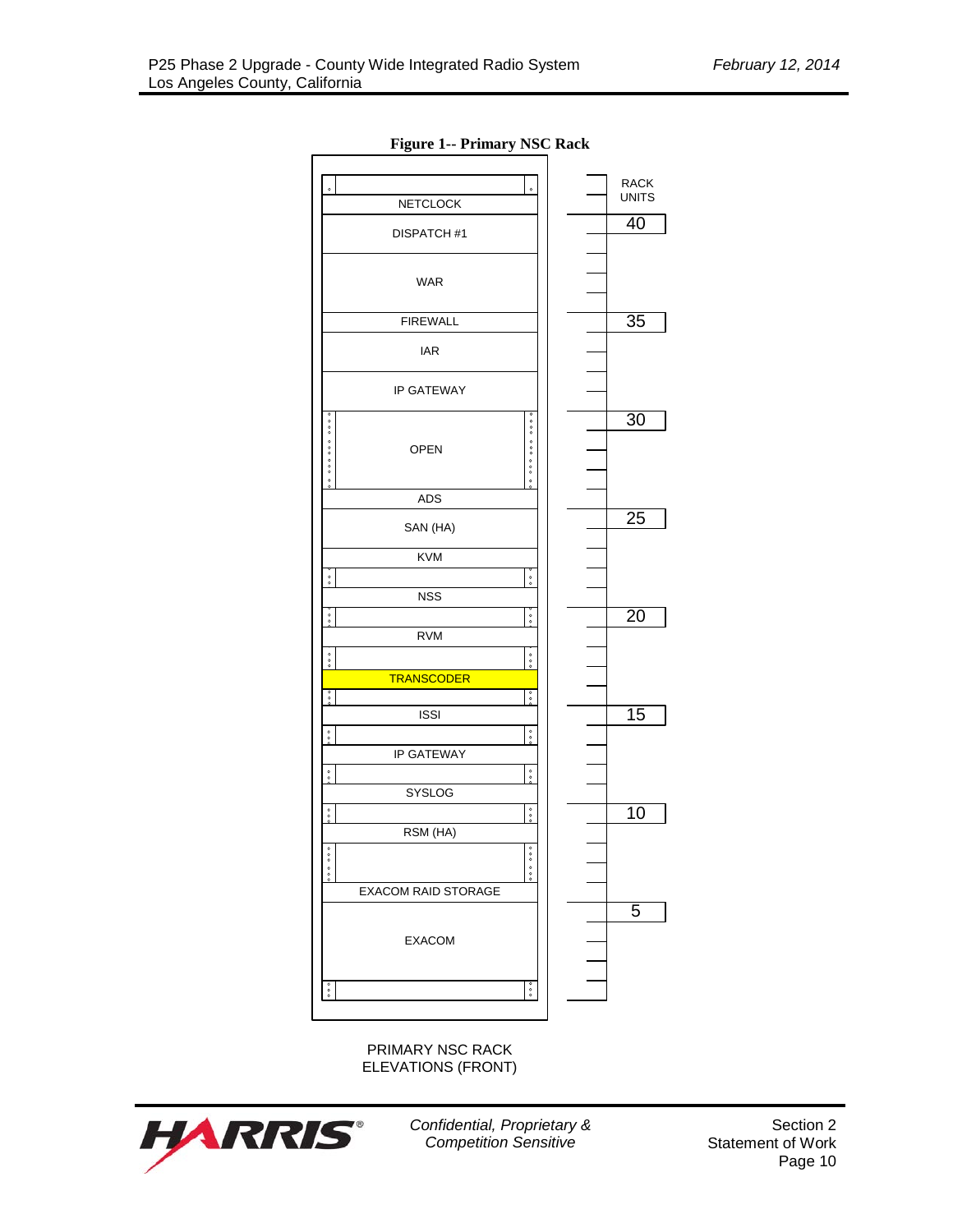

**Figure 2-- Secondary NSC Rack**

SECONDARY NSC RACK ELEVATIONS (FRONT)



*Confidential, Proprietary & Competition Sensitive*

Section 2 Statement of Work Page 11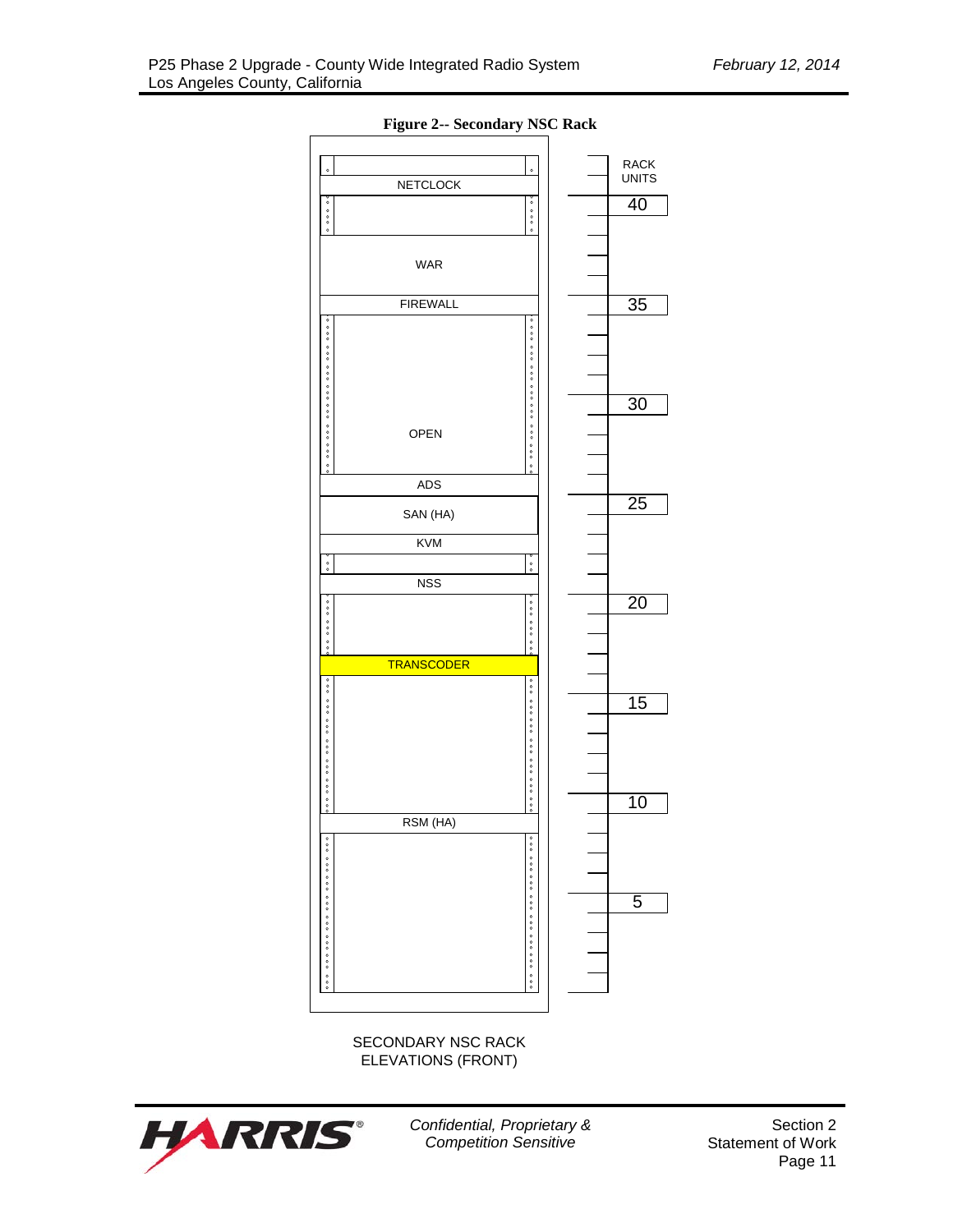All other racks in the P25 CWIRS system will not change, so new rack elevations and/or profiles are not included.

# **2.2 ISSI Expansion**

Harris will install software licensing to provide one additional ISSI connection (CWIRS-to-Future) to the existing ISSI Server in the Primary NSC rack. In addition, Harris will provide software licensing to allow 10 talk paths to the CWIRS-to-Future ISSI connection and 10 additional talk paths between CWIRS-to-Future and CWIRS-to-STRS. The additional talk paths on the CWIRS-to-STRS link will allow conversations between the new, foreign P25 system (CWIRS-to-Future) and the CWIRS-to-STRS ISSI links without affecting the current link capacity of the CWIRS-to-STRS ISSI connection.

| Table $0$ —C WINS VIDA I 23 ISSI Summal VIII I tel and I 0st ISSI Expansion |                                         |                |    |  |  |  |  |  |
|-----------------------------------------------------------------------------|-----------------------------------------|----------------|----|--|--|--|--|--|
| <b>System Connection</b>                                                    | <b>Existing Number of Talk</b><br>Paths | New Talk Paths |    |  |  |  |  |  |
| CWIRS-to-STRS*                                                              |                                         |                |    |  |  |  |  |  |
| CWIRS-to-Future                                                             |                                         | 10             |    |  |  |  |  |  |
| Multisystem                                                                 |                                         |                | 20 |  |  |  |  |  |

#### **Table 6—CWIRS VIDA P25 ISSI Summary-- Pre- and Post- ISSI Expansion**

**Table 7-- ISSI Expansion License Summary**

| Part Number | <b>Description</b>                       | Otv |
|-------------|------------------------------------------|-----|
| MANM-NSG9F  | License, ISSI Gateway Talkpath           | 30  |
| MANM-NSG9F  | License, ISSI External System Connection |     |

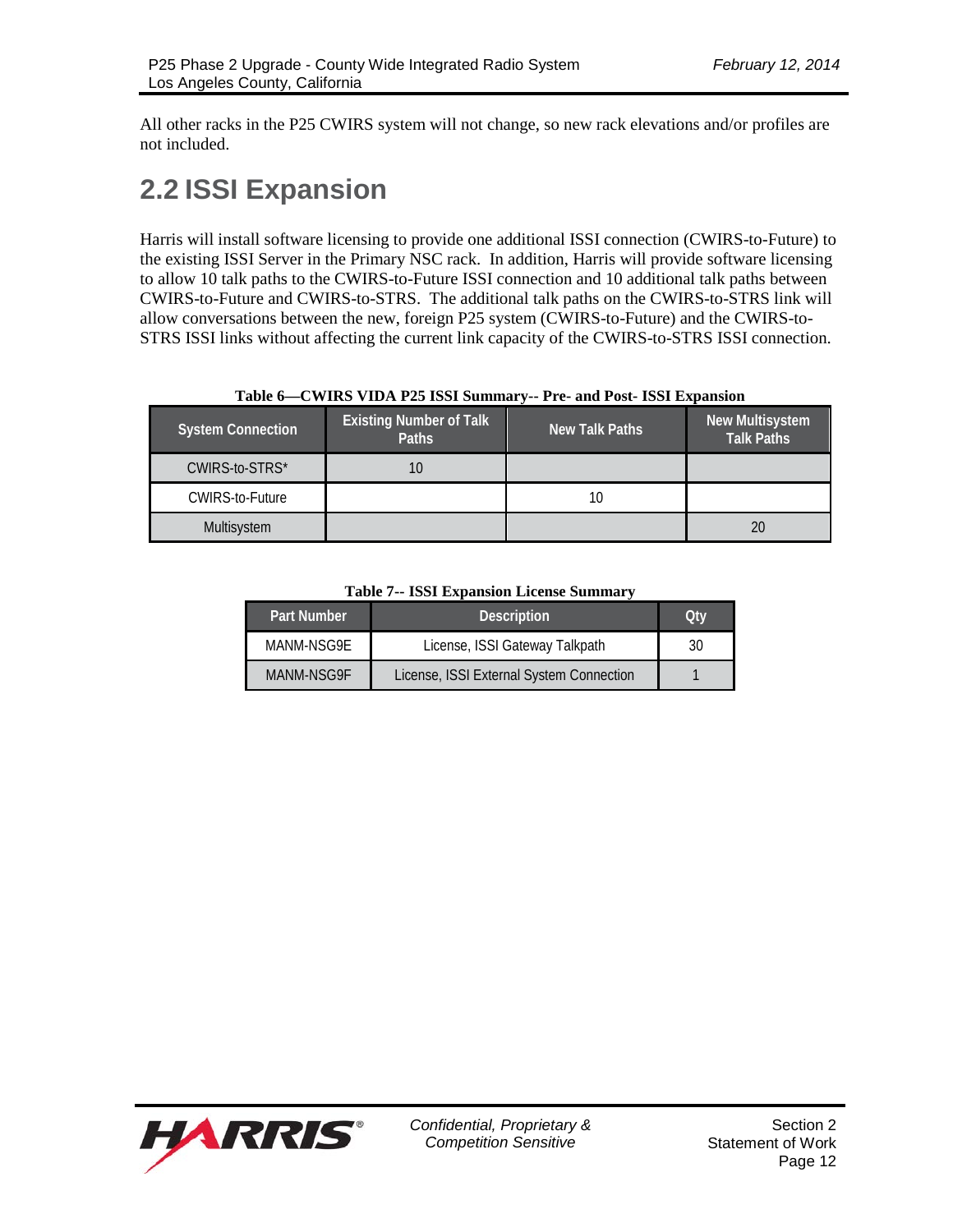# **2.3 P25 Phase 2 Upgrade and ISSI Expansion Process Implementation Process**

All feasible upgrades will occur at the Harris factory in Lynchburg, VA during factory staging of the CWIRS P25 Upgrade Project. Because upgrades and expansions will occur with the equipment at the Harris Factory, no disruptions to the system design or implementation plan are necessary. Remaining equipment may be installed at Eastern Ave prior to equipment commissioning to avoid service disruptions. Harris has included a Functional Acceptance Test Plan for P25 Phase 2 testing.

- 1. Update Network IP plan as necessary
- 2. Install VIDA Transcoders
- 3. Upgrade NSC Servers and Network Equipment with P25 Phase 2 Software
- 4. Upgrade MASTR V Site Equipment with P25 Phase 2 Firmware
- 5. Upgrade Maestro<sup>IP</sup> Consoles with P25 Phase 2 software
- 6. Install ISSI licenses and talk paths
- 7. Factory Test P25 Phase 2 and ISSI

After conducting the seven (7) steps above, the original CWIRS P25 Upgrade Project can continue as originally designed and approved in the Detailed Design Review. LA County will install the 80 P25 Phase 2 subscriber radio software licenses on 80 existing, compatible subscriber radios, e.g. P7300 or P5500.

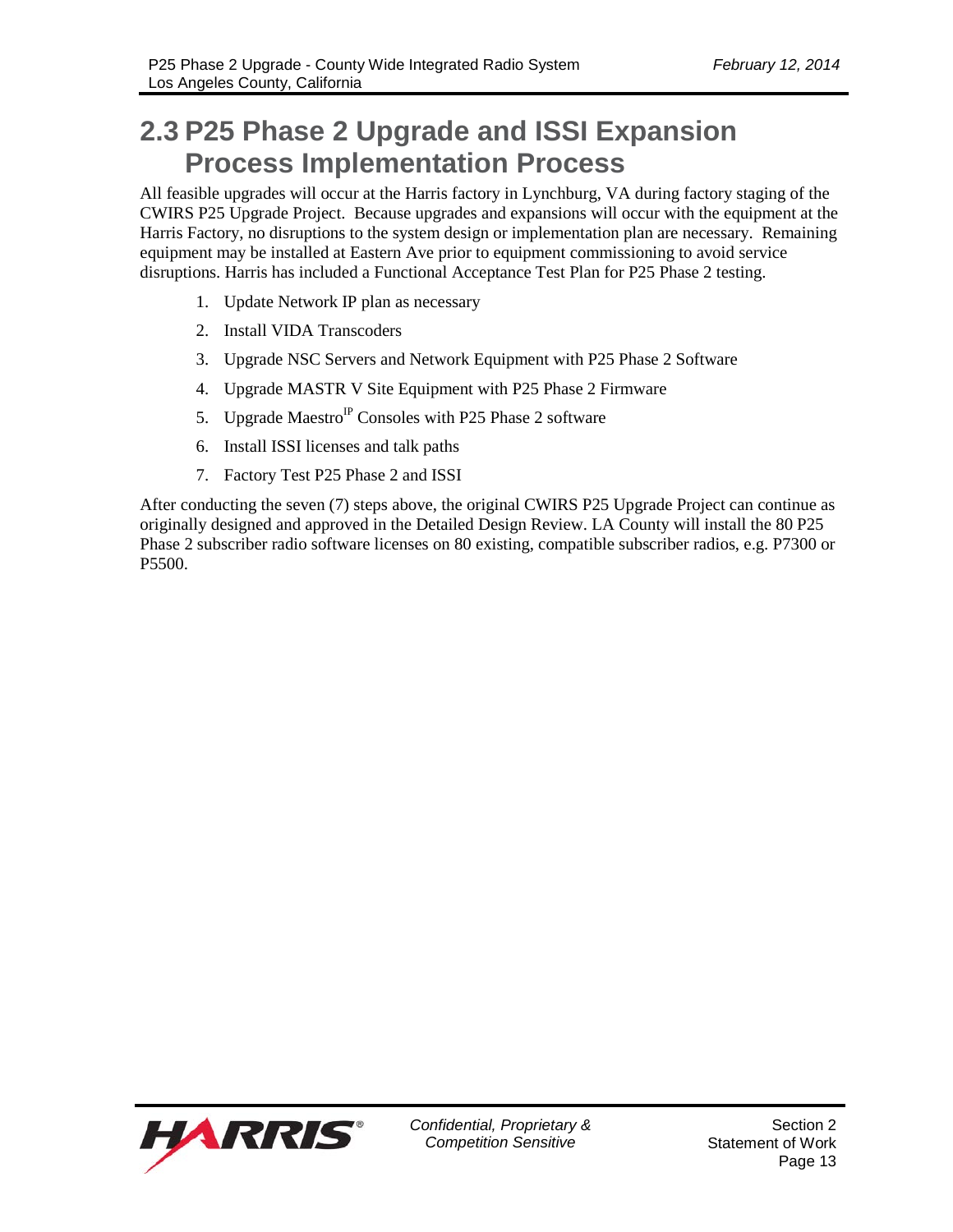# **3.Project Implementation**

# **3.1 Schedule**

The installation of the Transcoders, all P25 Phase 2-related software, and the ISSI expansion will occur during the pre-schedule factory staging time of the P25 Reconfiguration Project. No schedule changes to the CWIRS P25 Upgrade Project are expected as part of this scope of work.

# **3.2 Project Responsibilities**

The table below describes the general responsibilities of both parties to perform during the upgrade and expansion.

| <b>Tasks</b>                                                                                           | <b>Harris</b> | County   | <b>Comments</b> |
|--------------------------------------------------------------------------------------------------------|---------------|----------|-----------------|
| Designate a Harris project manager                                                                     | X             |          |                 |
| Designate a County project manager                                                                     |               | $\times$ |                 |
| Manage the Harris team                                                                                 | X             |          |                 |
| Establish project communications protocol, maintain communications<br>log as required                  | $\sf X$       |          |                 |
| Conduct internal weekly project review meetings, submit weekly<br>status reports                       | Χ             |          |                 |
| Conduct weekly project update calls                                                                    | $\chi$        |          |                 |
| Participate in weekly project update calls                                                             |               | X        |                 |
| Manage and control the flow of products and equipment from the<br>factory to meet the project schedule | $\sf X$       |          |                 |
| Review change orders with customer, complete the change request<br>form, update change register        | X             |          |                 |
| Review change orders with Harris project manager, provide approval                                     |               | $\times$ |                 |
| Monitor and manage risks using the Harris Risk Management Plan                                         | X             |          |                 |
| Provide written approval for major milestones such as Staging and<br><b>ATP</b>                        |               | $\chi$   |                 |
| Provide timely responses to issues and questions                                                       |               | X        |                 |

#### **Table 8-- General Requirements Responsibility Matrixes**

# **3.3 Design Considerations**

## 3.3.1 Detailed Design Review

No additional Detailed Design Review is necessary beyond that included in the CWIRS P25 Upgrade Project.

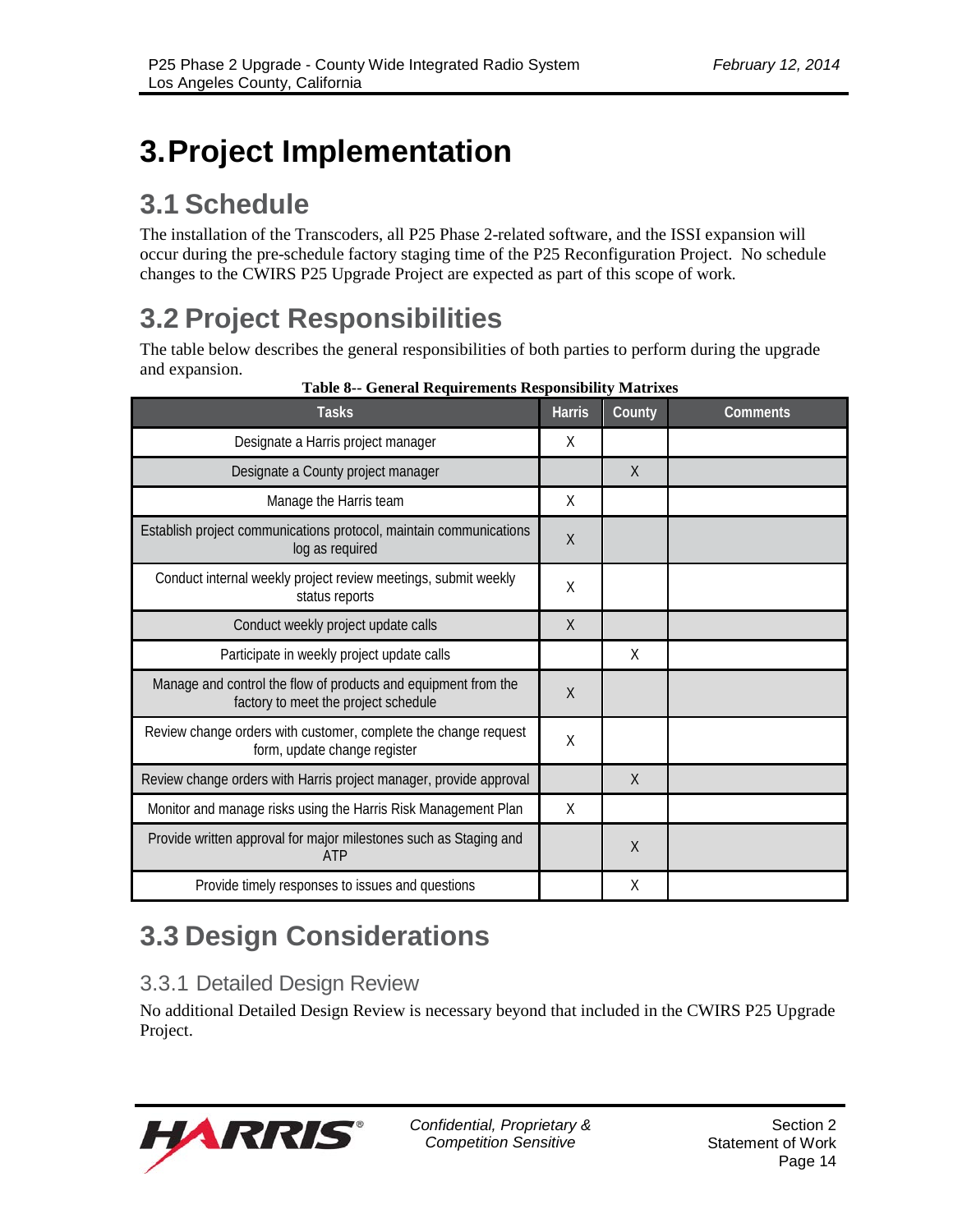### 3.3.2 Microwave

No additional microwave circuits are required beyond those already provided for the CWIRS P25 Upgrade Project.

### 3.3.3 Site Preparations

No additional Site Preparations are necessary for the hardware and software expansion.

## 3.3.4 Site Power and Cooling Requirements

The Network Swithcing Center will have two additional servers installed, one for the Primary Transcoder and one for the Secondary Transcoder. Each server requires <250W of power. Existing AC power and cooling solutions are adequate for the additional load.

## 3.3.5 Manufacturing & Staging

Harris will install the Transcoders and software at the Harris factory in Lynchburg, VA during the CWIRS P25 Upgrade Project factory staging of the MASTR V P25 site equipment and Network Switching Center. No additional staging requirements beyond factory testing of the new hardware and software are necessary if the new software and hardware upgrades take place during the CWIRS P25 Upgrade Project factory staging.

## 3.3.6 Shipping and Storage

This project will encumber no additional shipping and storage costs if the software and hardware upgrades take place during the CWIRS P25 Upgrade Project factory staging at the Harris factory in Lynchburg, VA.

| <b>Tasks</b>                                                                    | <b>Harris</b> | County | Comments                                     |
|---------------------------------------------------------------------------------|---------------|--------|----------------------------------------------|
| Insert equipment delivery dates into the enterprise resource<br>planning system | X             |        |                                              |
| Place orders with the Harris factory                                            | $\sf X$       |        |                                              |
| Place orders with key suppliers                                                 | Χ             |        |                                              |
| Place orders for vendor items                                                   | $\chi$        |        |                                              |
| Manufacture all infrastructure equipment                                        | Χ             |        |                                              |
| Assemble equipment in staging area on a per site basis                          | $\chi$        |        |                                              |
| Run Factory Acceptance Test (FAT)                                               | X             |        |                                              |
| Break down equipment, ship to County                                            | X             |        |                                              |
| Provide storage                                                                 | X             | X      | Per CWIRS 800MHz<br><b>Rebanding Project</b> |
| Inventory equipment                                                             | X             |        | Customer witness                             |
| Validate Harris Equipment Inventory                                             |               | X      |                                              |

#### **Table 9-- Manufacturing & Staging Responsibility Matrix**

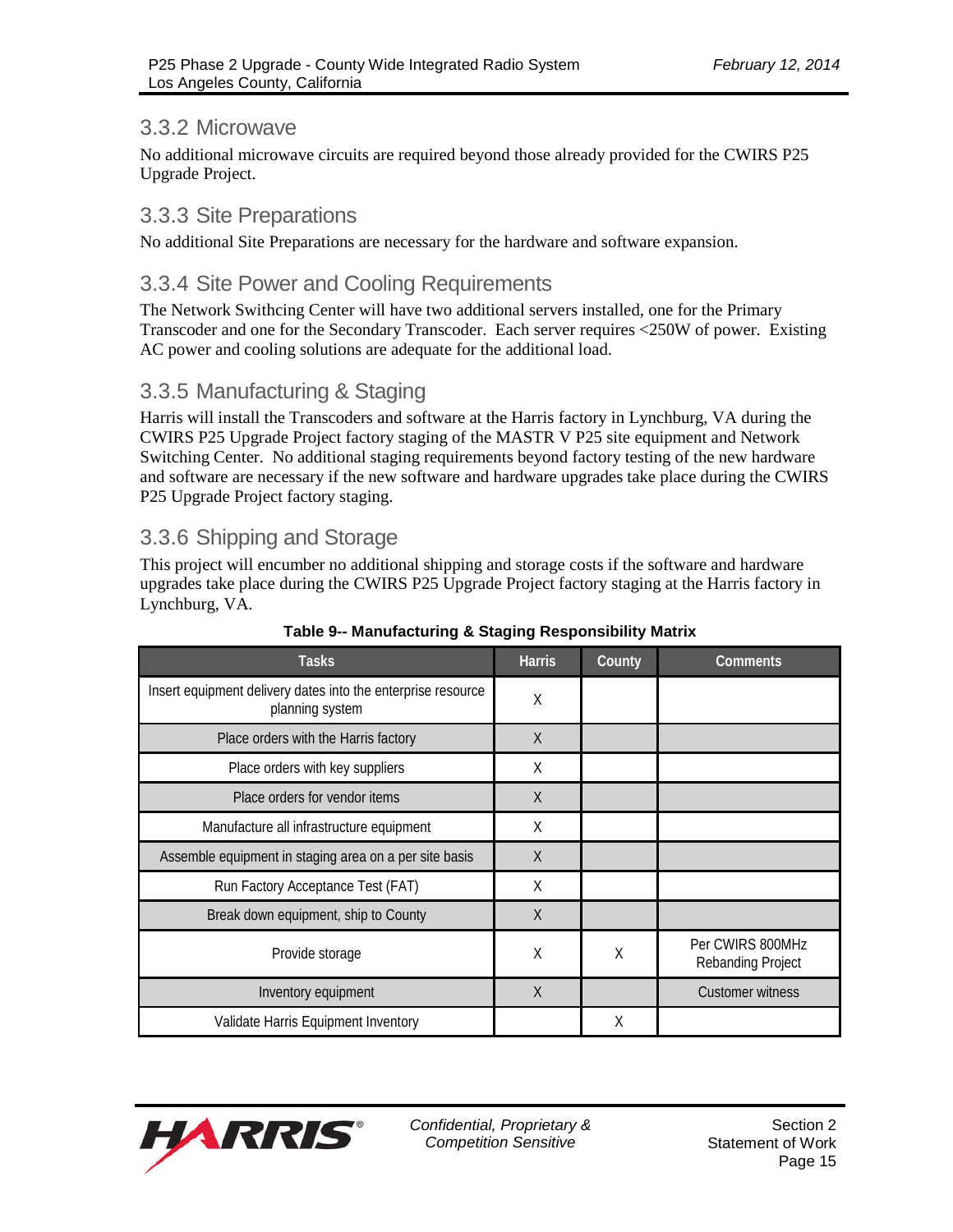## 3.3.7 Equipment Installation

#### **Table 10-- System Installation Responsibility Matrix**

| Tasks                                                                    | <b>Harris</b> | County | <b>Comments</b> |
|--------------------------------------------------------------------------|---------------|--------|-----------------|
| Install Primary and Secondary VIDA Transcoders                           | X             |        |                 |
| Upgrade Site Equipment Software to P25 Phase 2                           | X             |        |                 |
| Upgrade NSC Software to P25 Phase 2                                      | Χ             |        |                 |
| Update IP Plan as necessary                                              | X             |        |                 |
| Upgrade C3 Maestro <sup>®</sup> dispatch console software to P25 Phase 2 | Χ             |        |                 |
| Upgrade Exacom Logging Recorder to P25 Phase 2                           |               | Χ      |                 |
| Upgrade Ethernet switches and routers for P25 Phase 2                    |               |        |                 |

## 3.3.8 Infrastructure Equipment

No additional infrastructure modifications are necessary beyond the VIDA transcoder hardware and the P25 Phase 2 system software aforementioned.

## 3.3.9 User Equipment

#### **Table 11-- System Installation Responsibility Matrix**

| Tasks                                                                                                              | <b>Harris</b> | Countv | Comments |
|--------------------------------------------------------------------------------------------------------------------|---------------|--------|----------|
| Install P25 Phase 2 Subscriber Radio Software Licenses on 80 existing,<br>P25 Phase 2 compatible subscriber radios |               |        |          |

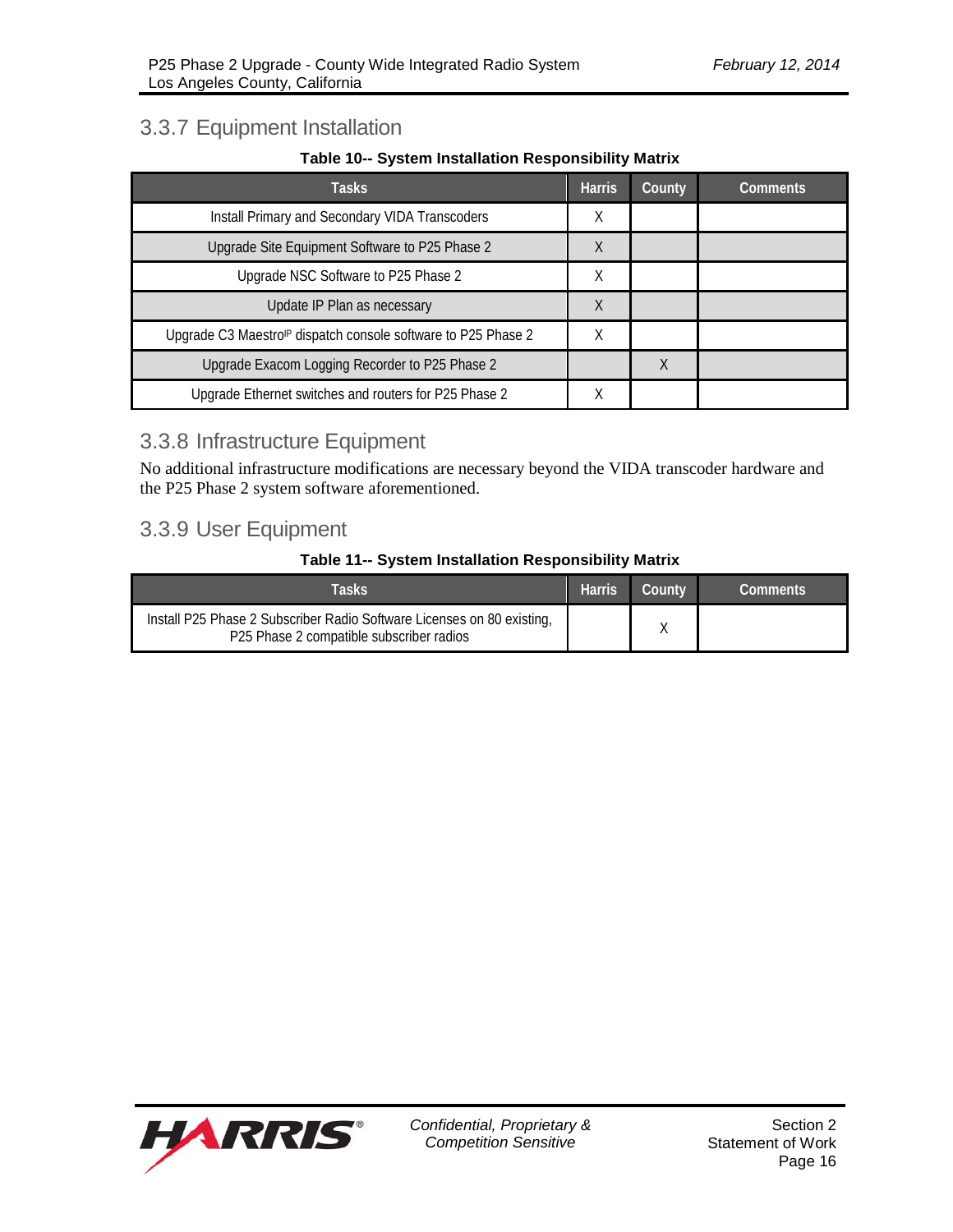# 3.3.10 System Optimization

Once all infrastructure equipment is installed, Harris' system engineer(s) will work with the on-site technicians to optimize the equipment in preparation for acceptance testing.

| Tasks.                                                                     | <b>Harris</b> | County | <b>Comments</b>                         |
|----------------------------------------------------------------------------|---------------|--------|-----------------------------------------|
| Prepare all installed sites for site inspections                           | Χ             |        | Per CWIRS P25<br><b>Upgrade Project</b> |
| Verify microwave backhaul system is functional, and meets reliability spec | X             |        | Per CWIRS P25<br><b>Upgrade Project</b> |
| Verify P25 Phase 2 system levels and parameters are set                    | X             |        |                                         |
| Verify ISSI Expansion and Talk Paths are Operational                       | X             |        |                                         |
| Verify system database is installed and operating correctly                | X             |        |                                         |
| Verify proper dispatch operation                                           | X             |        |                                         |
| Verify proper P25 system operation (Phase 1 and Phase 2)                   |               |        |                                         |
| Verify proper network switching operation                                  | X             |        |                                         |
| Provide access to customer owned sites                                     |               | Χ      |                                         |

**Table 12-- System Optimization Responsibility Matrix**

# **4.Acceptance Testing and Coverage Characterization**

. This expansion does not expand upon the site inspections, coverage characterizations, and voice quality testing performed as part of the CWIRS P25 Upgrade Project. The tests fall into the following categories:

- **Functional Acceptance Test Procedures:** designed to test all new major features of the P25 Phase 2 system after sites have been installed and optimized.
- **Coverage Characterization verification:** One (1) day of coverage testing to verify no negative effects to P25 Phase 1 coverage after enabling P25 Phase 2 mode on the system.

The Acceptance Test Procedures are functional in nature and contain a short description, test methodology, and a record form for logging results and acceptance signatures for each test. The Harris and County teams will meet prior to the initiation of Acceptance Testing and come to a mutually agreeable Acceptance Test Plan. Upon satisfactory completion of the functional test, the Harris program manager will present documentation for system acceptance to the County's project manager.

| Tasks                                                         | <b>Harris</b> | lCountv' | Comments                         |
|---------------------------------------------------------------|---------------|----------|----------------------------------|
| Provide appropriate team members to participate in test, site |               |          | <b>CWIRS P25 Upgrade Project</b> |

#### **Table 13-- Acceptance Testing Responsibility Matrix**

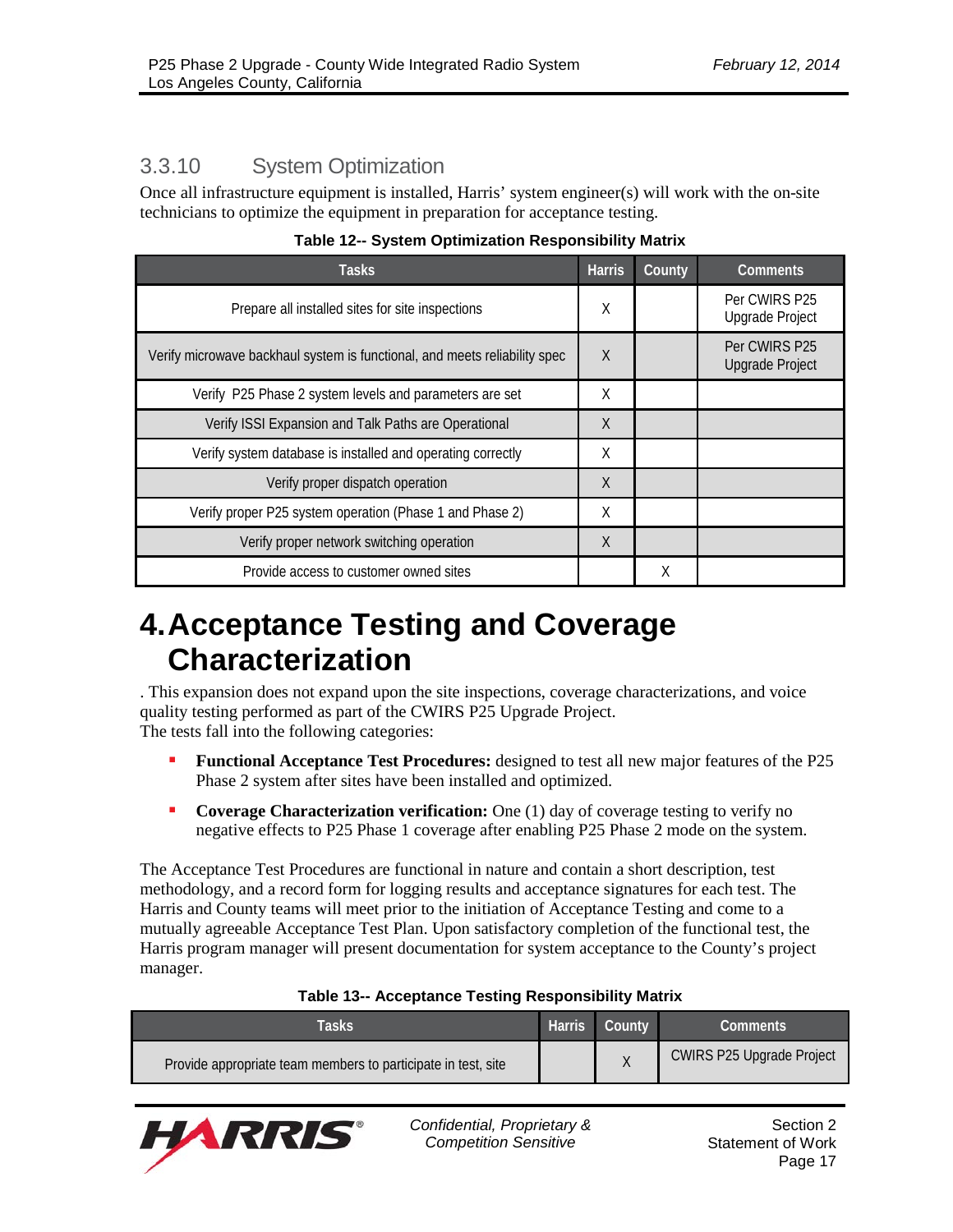| Tasks                                                                       | <b>Harris</b> | County | Comments                                                                              |  |
|-----------------------------------------------------------------------------|---------------|--------|---------------------------------------------------------------------------------------|--|
| inspections, functional test                                                |               |        |                                                                                       |  |
| Inspect each RF site, noting discrepancies on the punch list                | Χ             |        | Per CWIRS P25 Upgrade<br>Project                                                      |  |
| Inspect each dispatch center noting discrepancies on the punch list         | $\sf X$       |        | Per CWIRS P25 Upgrade<br>Project                                                      |  |
| Perform functional ATP on P25 Phase 2 radio system and dispatch<br>consoles | Χ             |        | Customer witness. Harris will<br>provide up to 6 sample radios<br>to test P25 Phase 2 |  |
| Submit functional ATP results                                               | X             |        |                                                                                       |  |
| Approve functional ATP results                                              |               | Χ      |                                                                                       |  |

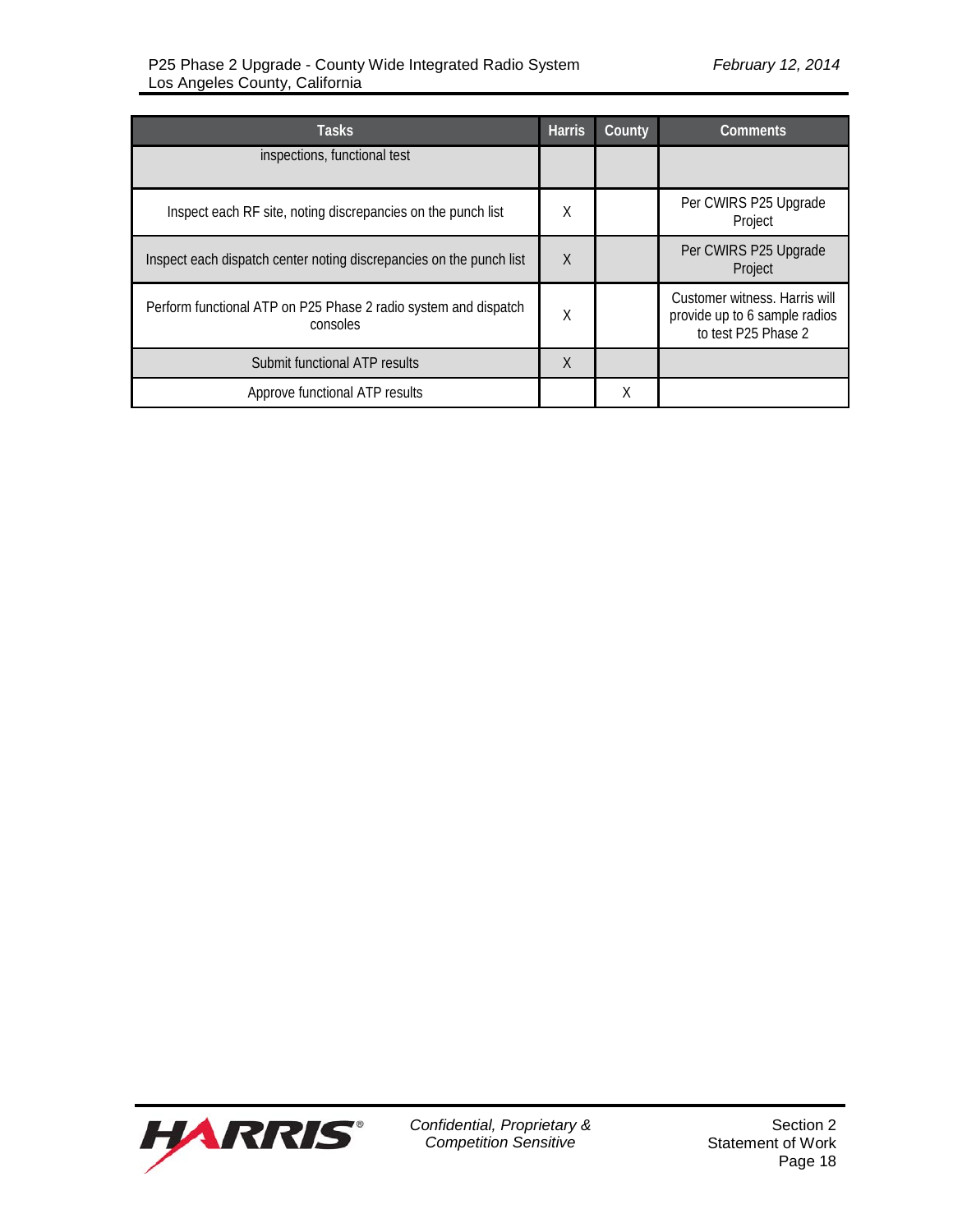# **5. Cutover**

The cutover process for the P25 Phase 2 Upgrade and ISSI Expansion described in this statement of work will not require Harris or County to deviate from the cutover described by the CWIRS P25 Upgrade Project cutover.

# **6. Training**

No additional training is necessary as part of this Scope of Work. P25 Phase 2 is transparent to the end users and the system administrators. Moreover, the System Administration training County received as part of the CWIRS P25 Upgrade Project included Transcoder training.

# **7.Final Acceptance**

With the completion of the Functional Test Procedures, cutover, and submission of the final drawing package, the Harris project manager will submit the final system acceptance letter for the County to sign. The functional acceptance for the scope included in this Scope of Work will append the acceptance information in Attachment C required by the CWIRS P25 Upgrade Project. With the final acceptance, the Harris project manager will arrange a meeting with the field service team to review maintenance support during the warranty period. The team will provide the contact information and procedures that will be used to obtain service during the warranty period. Contact numbers and procedures will be provided for normal working hours and after hours call out.

| Tasks                                                          | <b>Harris</b> | County | <b>Comments</b>                       |
|----------------------------------------------------------------|---------------|--------|---------------------------------------|
| P25 system installation complete and punch list items resolved | Χ             |        | Per CWIRS 800MHz<br>Rebanding Project |
| Successfully complete Functional Acceptance Test Plan          | X             |        |                                       |
| Accept functional test results                                 |               | χ      |                                       |
| Submit final as built package                                  | X             |        |                                       |
| Submit letter of final system acceptance                       | Χ             |        |                                       |
| Provide warranty and contact information                       | X             |        |                                       |
| Accept final as built package                                  |               | Χ      |                                       |
| Sign letter of final system acceptance                         |               | Χ      |                                       |

**Table 14-- Final Acceptance Responsibility Matrix**

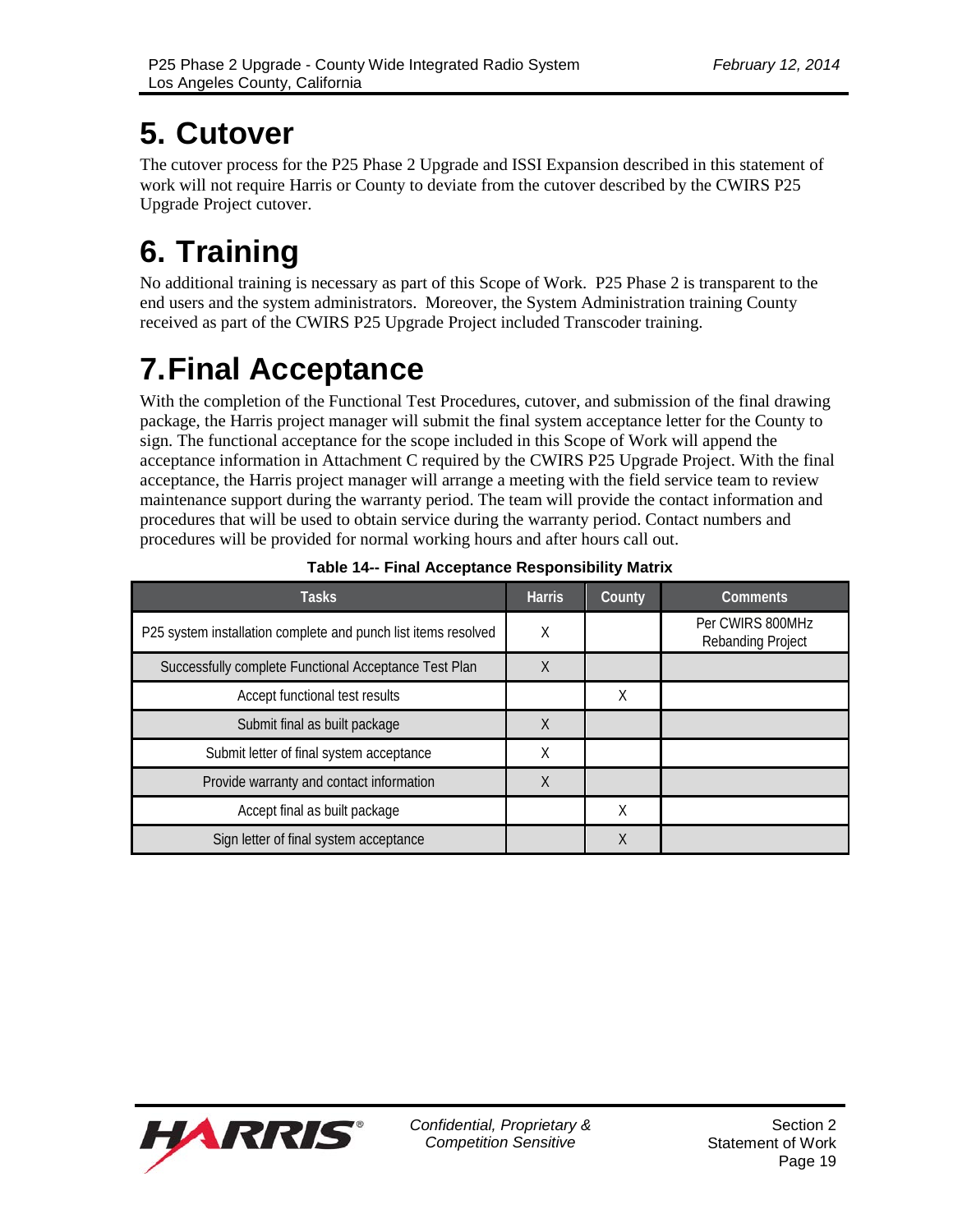

CWIRS P25 Phase 2 Upgrade and ISSI Expansion Quotation For County of Los Angeles ISD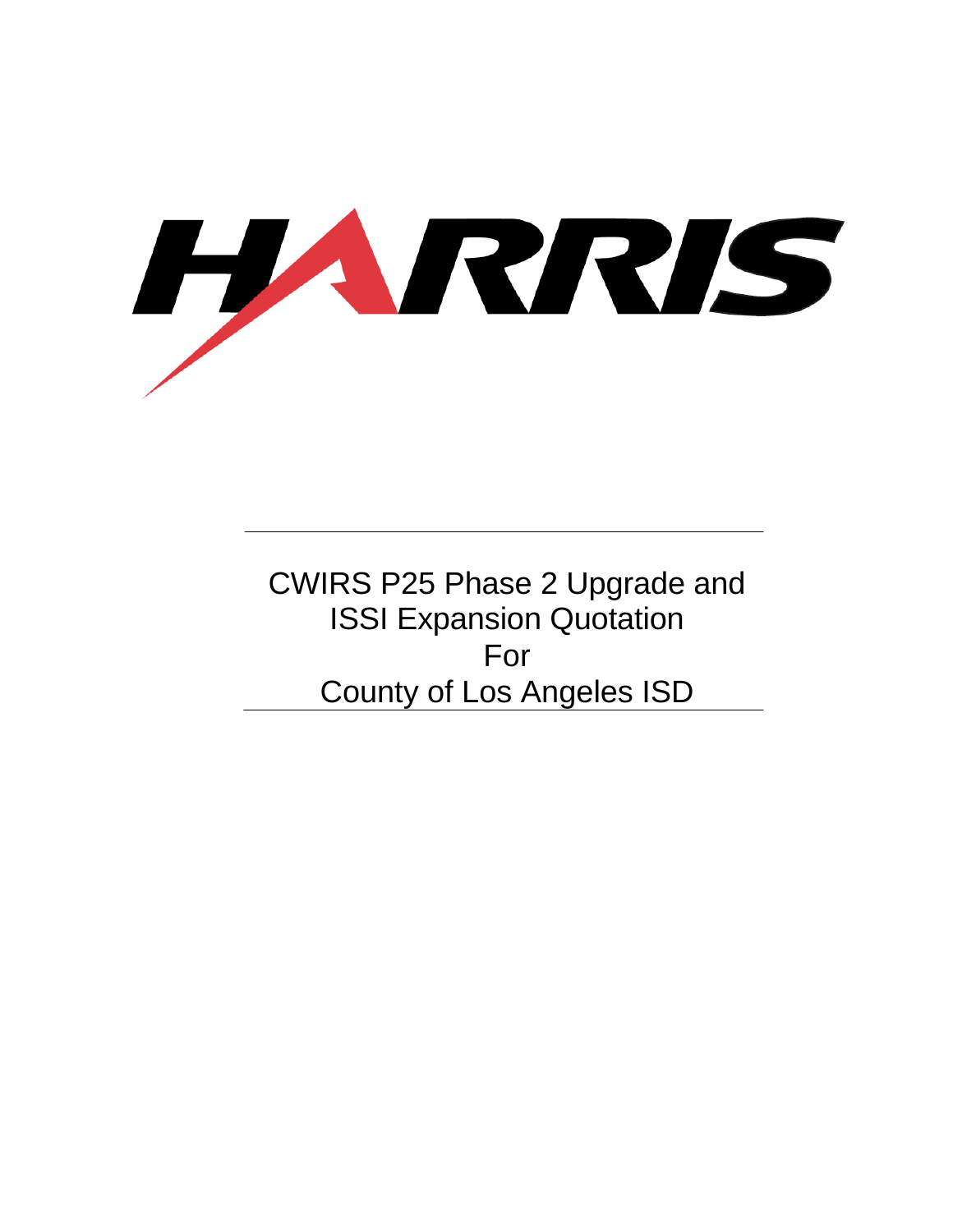# **Overview**

Harris Corporation is pleased to provide a quotation to the County of Los Angeles to upgrade CWIRS infrastructure from P25 Phase 1 to P25 Phase 2

This quote provides pricing to upgrade all CWIRS VIDA equipment to P25 Phase 2 at the factory during staging, provide redundant Transcoders to enable Enhanced Dynamic Dual Mode (EDDM), and expand the ISSI server to support one additional system connection to LA-RICS.

# **Enhanced Dynamic Dual Mode Advantages**

 P25 Phase 2 Upgrade on 138 Base stations

- Enhanced Dynamic Dual Mode with Redundant **Transcoders**
- ISSI Expansion for 1 Additional System Connection
- 24 Transcoder Talk Paths
- 10 Additional Concurrent ISSI Calls
- ISSI Integration Services

When it comes to mixed mode interoperability between Phase 1 and Phase 2, Harris' Enhanced Dynamic Dual Mode (EDDM) will provide CWIRS with the best performance. Dual-mode, multisite or ISSI calls will not require all radios to revert to P25 Phase 1 mode to participate, nor are special mixed-mode talk groups necessary. Harris EDDM operation uses the intelligence of the network to minimize the number of talkpaths used during a call. For a given interoperable talkgroup, the call will be transmitted in Phase 2 mode on cells with Phase 2 capable radios. On cells with Phase 1 only capable radios, the same call will be made in Phase 1 mode. The system chooses the most efficient protocol to ensure efficient operation. LA County can maximize its full user capacity on every site and cell.

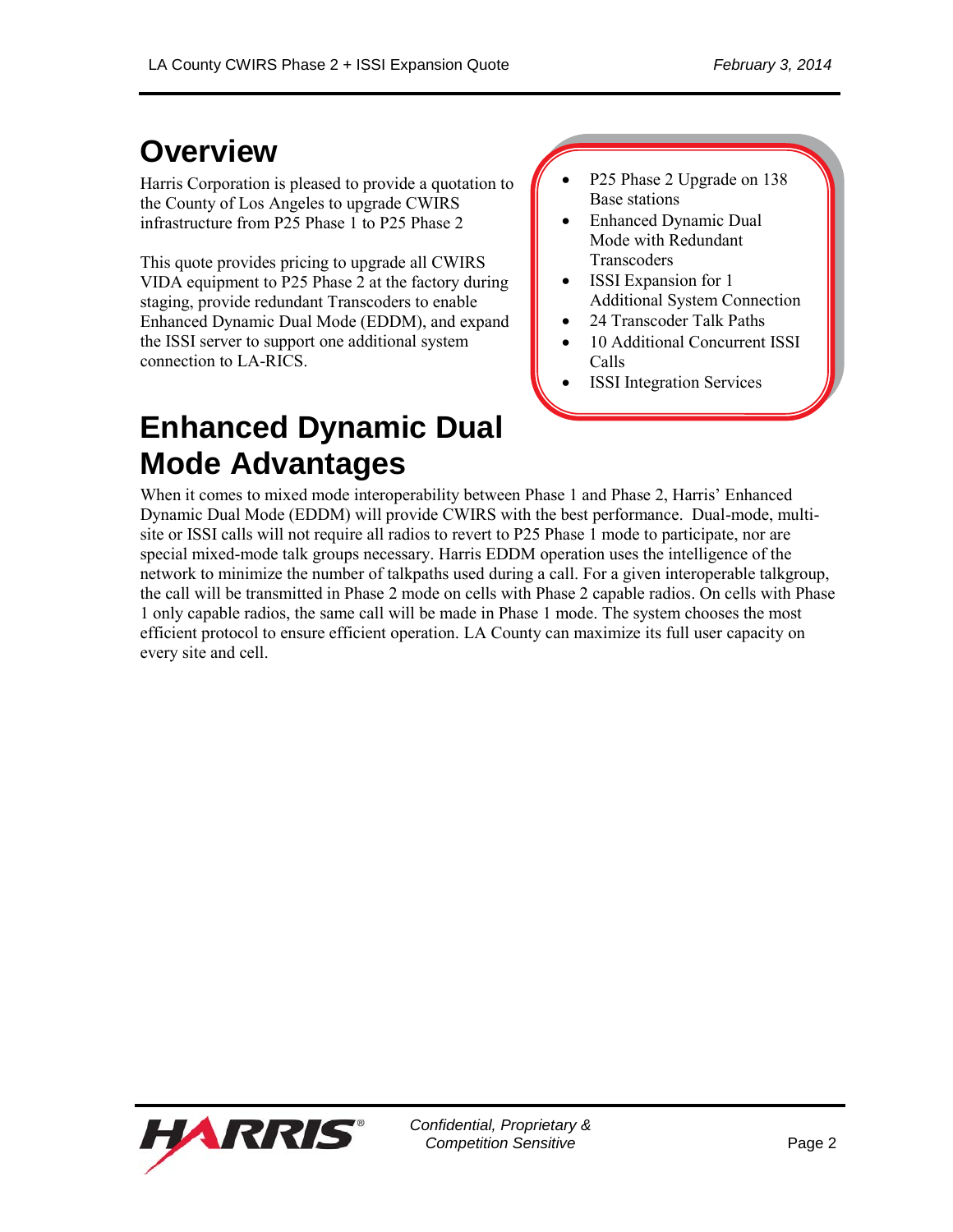# **Pricing Summary**

# **County of Los Angeles Internal Services Department** *CWIRS Phase 2 Upgrade and ISSI Expansion* **22-Jan-14**

| <b>Item</b>                     | <b>Part Number</b>                       | <b>Description</b>                             | <b>Oty</b>  | <b>Ext List</b> | <b>Ext Sale</b>    |
|---------------------------------|------------------------------------------|------------------------------------------------|-------------|-----------------|--------------------|
| <b>EQUIPMENT &amp; SOFTWARE</b> |                                          |                                                |             |                 |                    |
| <b>NSC</b> Licenses             |                                          |                                                |             |                 |                    |
|                                 |                                          | License, Standard NSS, P25                     |             |                 |                    |
| 10                              | MANS-SG7D                                | Talkpath                                       | 59          |                 |                    |
|                                 | <b>Subtotal: NSC Licenses</b>            |                                                |             |                 |                    |
|                                 | <b>Phase 2 Base Station Software</b>     |                                                |             |                 |                    |
| 20                              | <b>MASV-NSG9K</b>                        | Feature, Software, P25<br>Phase 2              | 138         |                 |                    |
|                                 | Subtotal: Phase 2 Base Station Software  |                                                |             |                 |                    |
| Transcoder                      |                                          |                                                |             |                 |                    |
| 30                              | MANM-TSCDR10                             | Server, Transcoder SR10A<br>License, Quad Mode | 1           |                 |                    |
| 40                              | MANM-NSG9C                               | Vocoder<br>License, Transcoder                 | 1           |                 |                    |
| 50                              | MANM-NSG9D                               | Talkpath                                       | 24          |                 |                    |
|                                 | Subtotal: Transcoder                     |                                                |             |                 |                    |
| <b>SERVICES</b>                 |                                          |                                                |             |                 |                    |
| <b>Phase 2 Services</b>         |                                          |                                                |             |                 |                    |
| 80                              | YASP1C                                   | Service, Harris System<br>Engineering          | 30          |                 |                    |
| 90                              | YBSP1M                                   | Service, Harris Project<br>Management          | 10          |                 |                    |
| 100                             | YBSP1N                                   | Service, Harris Project<br>Management T&L      | $\mathbf 2$ |                 |                    |
|                                 | Subtotal: Phase 2 Services               |                                                |             |                 |                    |
|                                 |                                          |                                                |             |                 |                    |
|                                 | <b>P25 PHASE 2 TOTAL</b>                 |                                                |             | \$1,537,045.00  | \$<br>1,168,286.25 |
|                                 | <b>OPTIONAL EQUIPMENT &amp; SERVICES</b> |                                                |             |                 |                    |
|                                 | <b>EQUIPMENT &amp; SOFTWARE</b>          |                                                |             |                 |                    |
|                                 | Redundant Transcoder                     |                                                |             |                 |                    |
| 110                             | MANM-TSCDR10                             | Server, Transcoder SR10A<br>License, Quad Mode | 1           |                 |                    |
| 120                             | MANM-NSG9C                               | Vocoder                                        | 1           |                 |                    |
| 130                             | MANM-NSG9D                               | License, Transcoder                            | 24          |                 |                    |



*Confidential, Proprietary &*  **Competition Sensitive Competition Sensitive**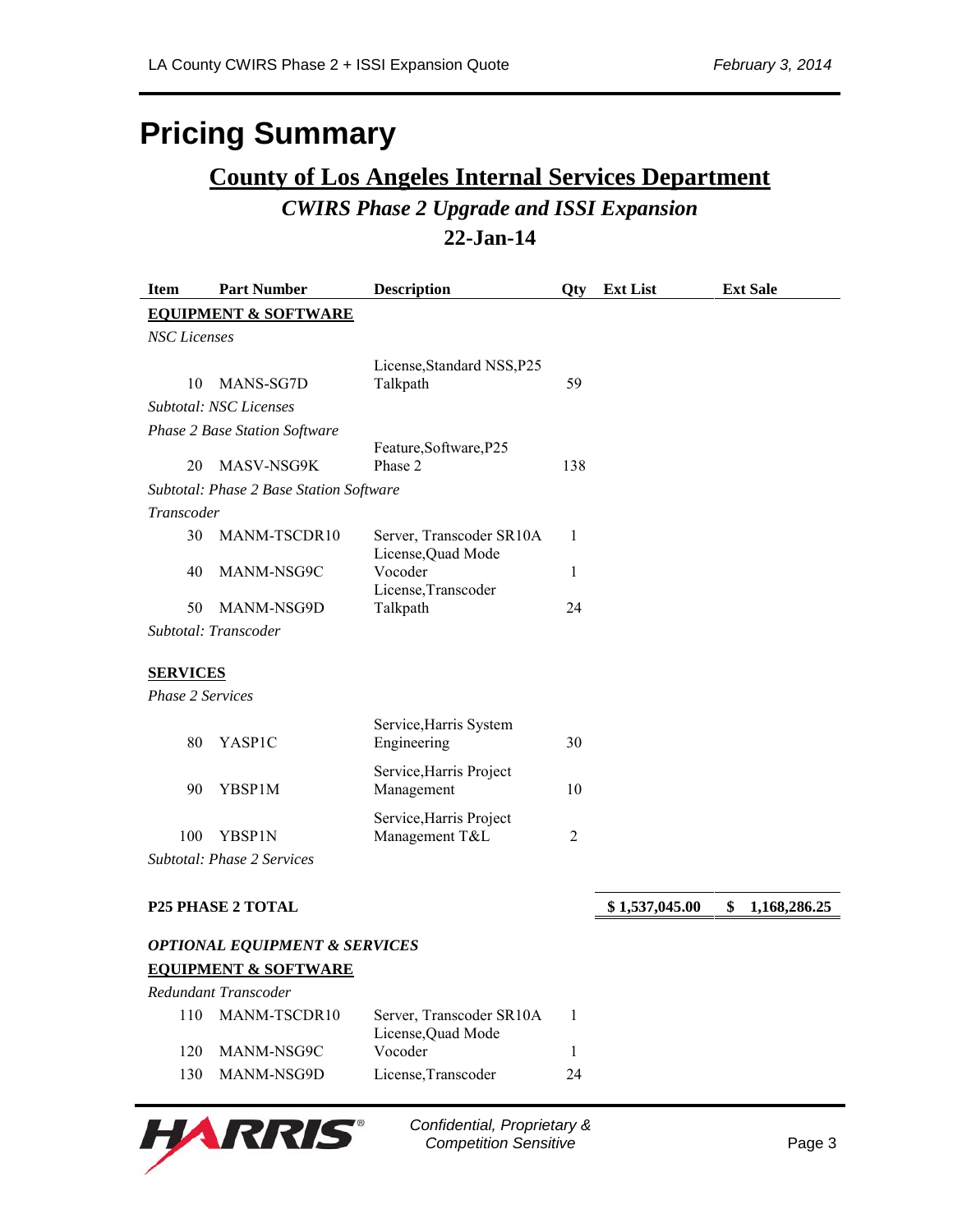|                                                |                                                | Talkpath                                           |                 |                  |              |              |
|------------------------------------------------|------------------------------------------------|----------------------------------------------------|-----------------|------------------|--------------|--------------|
|                                                | Subtotal: Redundant Transcoder                 |                                                    |                 |                  |              |              |
|                                                | <b>Optional ISSI Gateway Licenses</b>          |                                                    |                 |                  |              |              |
| 140                                            | MANM-NSG9E                                     | License, ISSI Gateway<br>Talkpath                  | 30              |                  |              |              |
| 150                                            | MANM-NSG9F                                     | License, ISSI External<br><b>System Connection</b> | 1               |                  |              |              |
|                                                | Subtotal: Optional ISSI Gateway Licenses       |                                                    |                 |                  |              |              |
|                                                |                                                |                                                    |                 |                  |              |              |
| <b>SERVICES</b>                                |                                                |                                                    |                 |                  |              |              |
|                                                | Redundant Transcoder Services                  |                                                    |                 |                  |              |              |
| 160                                            | YASP <sub>1C</sub>                             | Service, Harris System<br>Engineering              | $\overline{2}$  |                  |              |              |
|                                                | <b>Subtotal: Phase 2 Services</b>              |                                                    |                 |                  |              |              |
|                                                | <b>Optional ISSI Services</b>                  |                                                    |                 |                  |              |              |
| 170                                            | YASP1C                                         | Service, Harris System<br>Engineering              | 10              |                  |              |              |
| 180                                            | YASP1L                                         | Service, Harris System<br>Engineering T&L          | 4               |                  |              |              |
| 190                                            | YBSP1M                                         | Service, Harris Project<br>Management              | 5               |                  |              |              |
| 200                                            | YBSP1N                                         | Service, Harris Project<br>Management T&L          | $\overline{2}$  |                  |              |              |
|                                                | Subtotal: Optional ISSI Services               |                                                    |                 |                  |              |              |
|                                                |                                                |                                                    |                 |                  |              |              |
|                                                | <b>OPTIONAL EQUIPMENT &amp; SERVICES TOTAL</b> |                                                    |                 | \$<br>261,565.00 | \$           | 204,056.25   |
|                                                |                                                |                                                    |                 |                  |              |              |
| <b>P25 Phase 2 + Options Total</b>             |                                                |                                                    |                 |                  |              |              |
| <b>P25 PHASE 2 TOTAL</b>                       |                                                |                                                    |                 | \$1,537,045.00   | \$           | 1,168,286.25 |
| <b>OPTIONAL EQUIPMENT &amp; SERVICES TOTAL</b> |                                                |                                                    | 261,565.00<br>S | \$               | 204,056.25   |              |
| <b>TOTAL</b>                                   |                                                |                                                    | \$1,798,610.00  | \$               | 1,372,342.50 |              |

Company Confidential

Notes:

1. Upgrades 138 Base Stations (19 Sites) to P25 Phase 2

2. Services include Factory install for hardware and software to support P25 Phase 2

3. ISSI Services include field time to integrate ISSI link to LA-RICS (not to exceed 15 work days)

4. Pricing is valid for 90 days from date of quotation

5. Payment Terms are Net 90 days on Special Discount

6. Key Management Facility (KMF) is not included, but recommended for Link Layer Authentication and

AES encryption on capable terminals

7. County is responsible for appropriate Phase 2 upgrades of Exacom logging recorder software

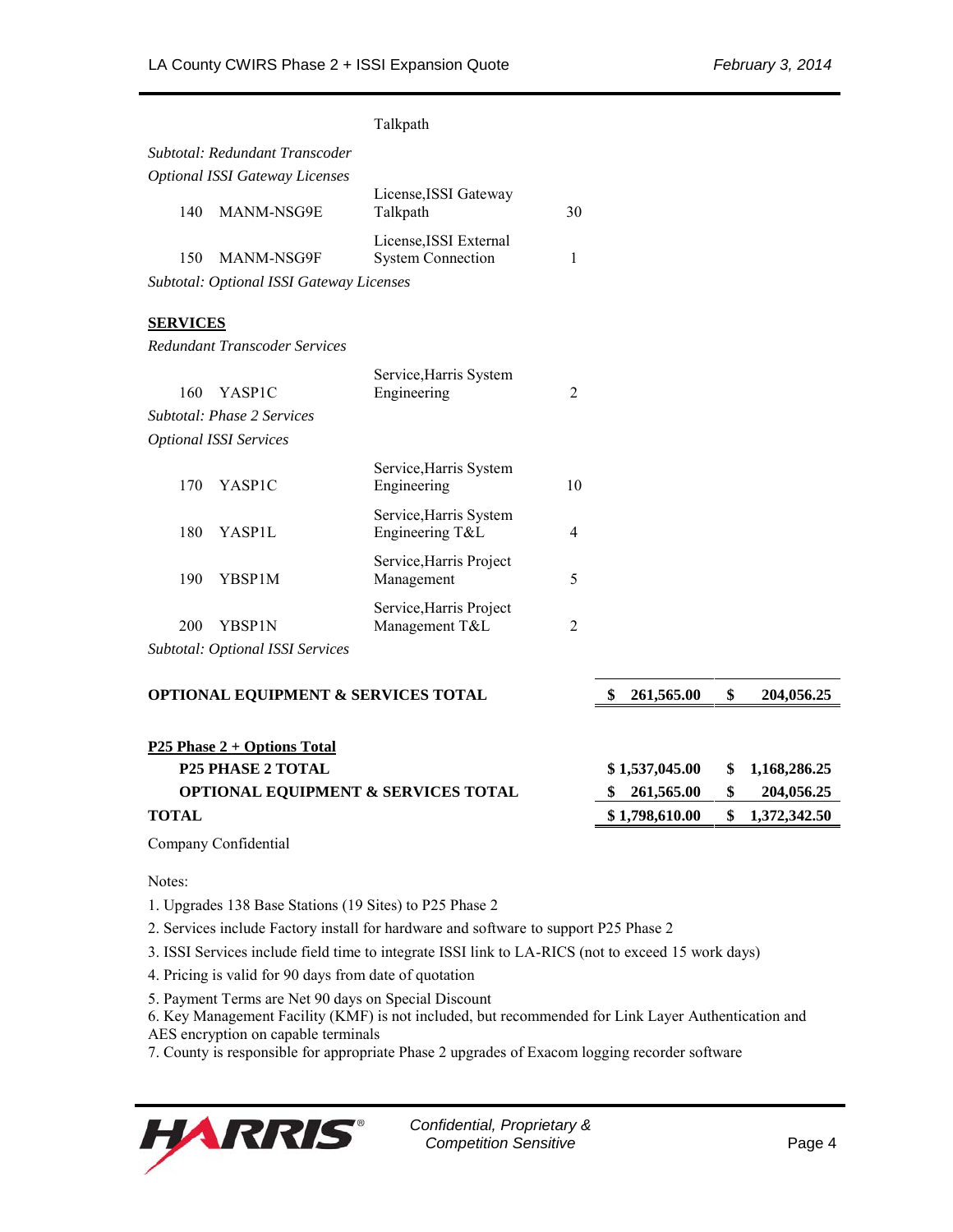PINK BOARD OF SUPERVISORS<br>OFFICIAL COPY OFFICIAL COPY SA FORM 03/13

> DEPT'S. DEPT'S.  $300$ <br>NO.  $\qquad \qquad$

#### COUNTY OF LOS ANGELES

REQUEST FOR APPROPRIATION ADJUSTMENT

#### DEPARTMENT OF INTERNAL SERVICES February 11, 2014

AUDITOR-CONTROLLER+

A01-IS-90-9031-13100 FEDERAL GRANT

THE FOLLOWING APPROPRIATION ADJUSTMENT IS DEEMED NECESSARY BY THIS DEPARTMENT. PLEASE CONFIRM THE ACCOUNTING ENTRIES AND AVAILABLE BALANCES AND FORWARD TO THE CHIEF EXECUTIVE OFFICER FOR HIS RECOMMENDATION OR ACTION.

#### ADJUSTMENT REQUESTED AND REASONS THEREFOR

#### FY 2013-14

#### 4 - VOTES

SOURCES

INTERNAL SERVICES DEPARTMENT A01-IS-2000-13100 SERVICES & SUPPLIES INCREASE APPROPRIATION - \$1,373,000

INCREASE REVENUE - \$1,373,000

INTERNAL SERVICES DEPARTMENT

SOURCES TOTAL: \$ 1,373,000 USES TOTAL: \$ 1,373,000

#### **JUSTIFICATION**

Request an increase in appropriation to further upgrade the Countywide Integrated Radio System (CWIRS) to a Project 25 Phase 2 mobile radio standard. This upgrade will enhance CWIRS' disaster preparedness for County users, provide the capacity to handle increased demand during emergencies, and allow the County to add more subscribers in the future. The costs of this upgrade will be fully reimbursed under the Urban Areas Security Initiative (UASI) 2010 grants funding.

WAQUITHORIZED SIGNATURE DAVE YAMASHITA, ADMIN DEPUTY

BOARD OF SUPERVISOR'S APPROVAL (AS REQUESTED/REVISED)

| <b>REFERRED TO THE CHIEF</b>     | <b>ACTION</b>                    | APPROVED AS REQUESTED                    |
|----------------------------------|----------------------------------|------------------------------------------|
| <b>EXECUTIVE OFFICER FOR ---</b> | <b>RECOMMENDATION</b>            | APPROVED AS REVISED                      |
| AUDITOR-CONTROLLER               | Julleena<br>$d\mathcal{U}$<br>BY | Ш<br>'U<br>BY<br>CHIEF EXECUTIVE OFFICER |
| 092<br><b>B.A. NO.</b>           | 20/4                             | 20                                       |

USES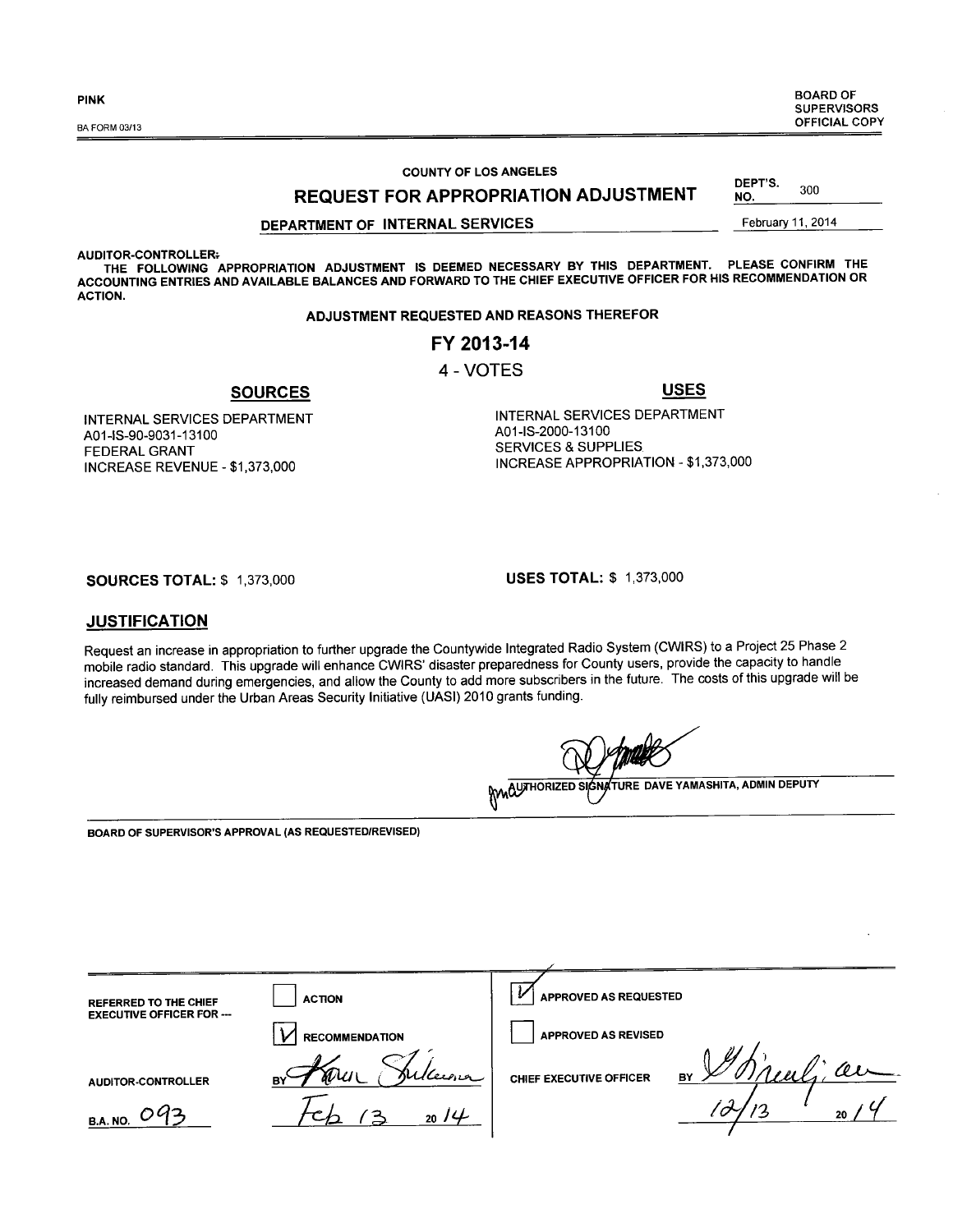

December 19, 2013

Alisa Finsten Office of Mayor Eric Garcetti 200 North Spring Street, M175 Los Angeles, CA 90012

APPROVAL OF EHP/NEPA SUBMITTAL SUBJECT: FY 2010 Homeland Security Grant Program (HSGP) Grant #2010-0085 Cal OES ID #037-95050

Dear Ms. Finsten:

The California Governor's Office of Emergency Services (Cal OES) and the U.S. Department of Homeland Security/FEMA have received, reviewed, and approved your EHP/NEPA request for the following:

AEL# 06CP-02-BRDG, 06CP-04-WADN: Servers, software, services and licenses for  $\bullet$ CWIRS upgrade; 1318 N. Eastern Ave., Los Angeles, CA 90063; \$1,777,000

For further assistance, please contact your Cal OES Program Representative, Joseph Anderson, in Grants Management at Joseph.Anderson@calema.ca.gov or 916-845-8426.

Thank you for your work in protecting California. We look forward to your continued collaboration towards our homeland security strategy and appreciate your cooperation and support.

Sincerely,

Unico Haul

Ursula Harelson, Supervisor Homeland Security Grants Unit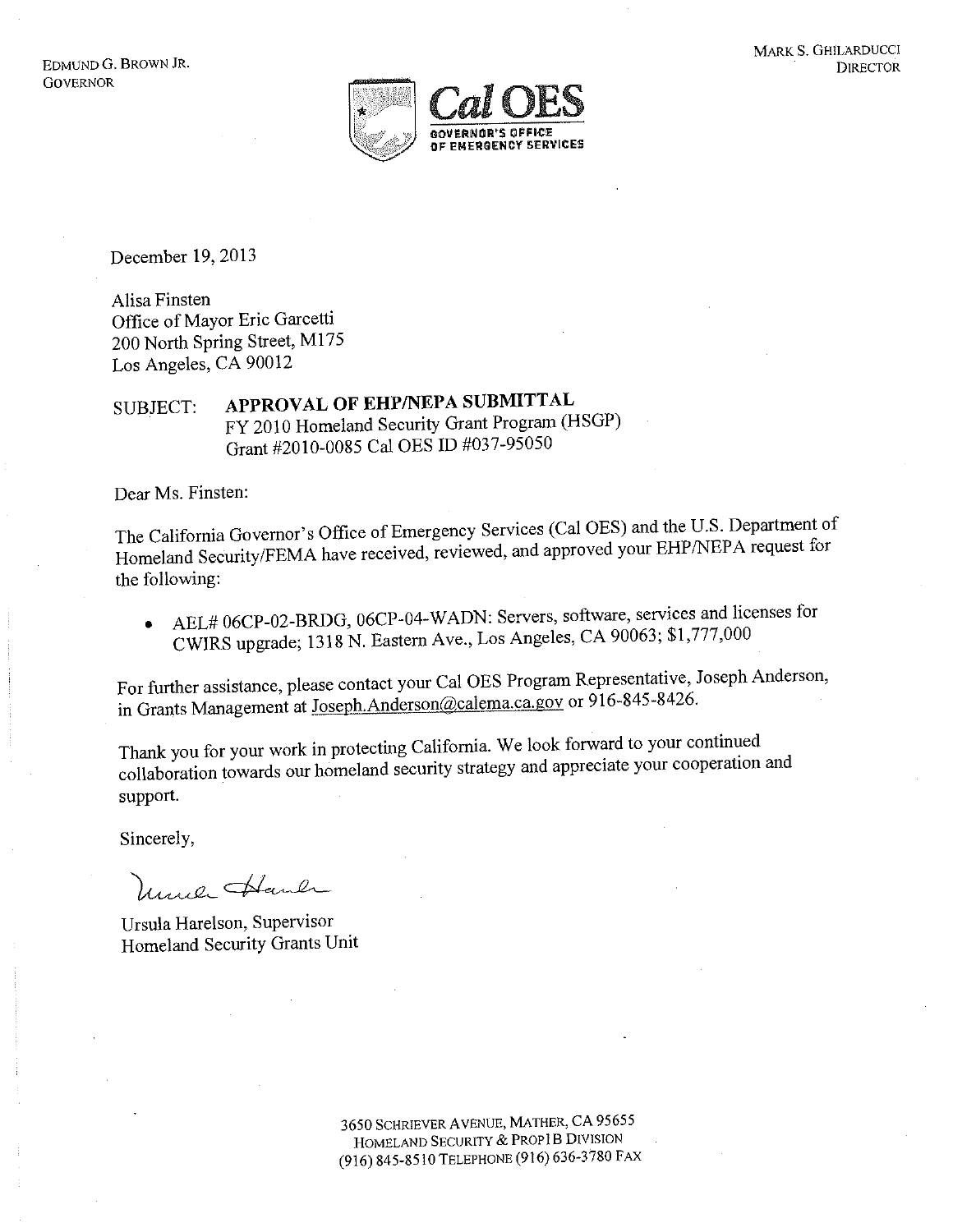

December 19, 2013

Alisa Finsten Office of Mayor Eric Garcetti 200 North Spring Street, M175 Los Angeles, CA 90012

APPROVAL OF SOLE SOURCE CONTRACT REQUEST **SUBJECT:** FY 2010 Homeland Security Grant Program (HSGP) Grant #2010-0085, Cal OES ID #037-95050

Dear Ms. Finsten:

The California Governor's Office of Emergency Services (Cal OES) has received, reviewed, and approved the your Sole Source contract request dated December 18, 2013, based on the information your office provided regarding the proposed purchase of:

Upgrades to the County Wide Integrated Radio System (CWIRS) from the Harris  $\bullet$ Corporation

Thank you for your work in protecting California. We look forward to your continued collaboration towards our homeland security strategy and appreciate your cooperation and support.

Sincerely,

March Haul

Ursula Harelson, Supervisor Homeland Security Grants Unit

> 3650 SCHRIEVER AVENUE, MATHER, CA 95655 HOMELAND SECURITY & PROP1B DIVISION (916) 845-8510 TELEPHONE (916) 636-3780 FAX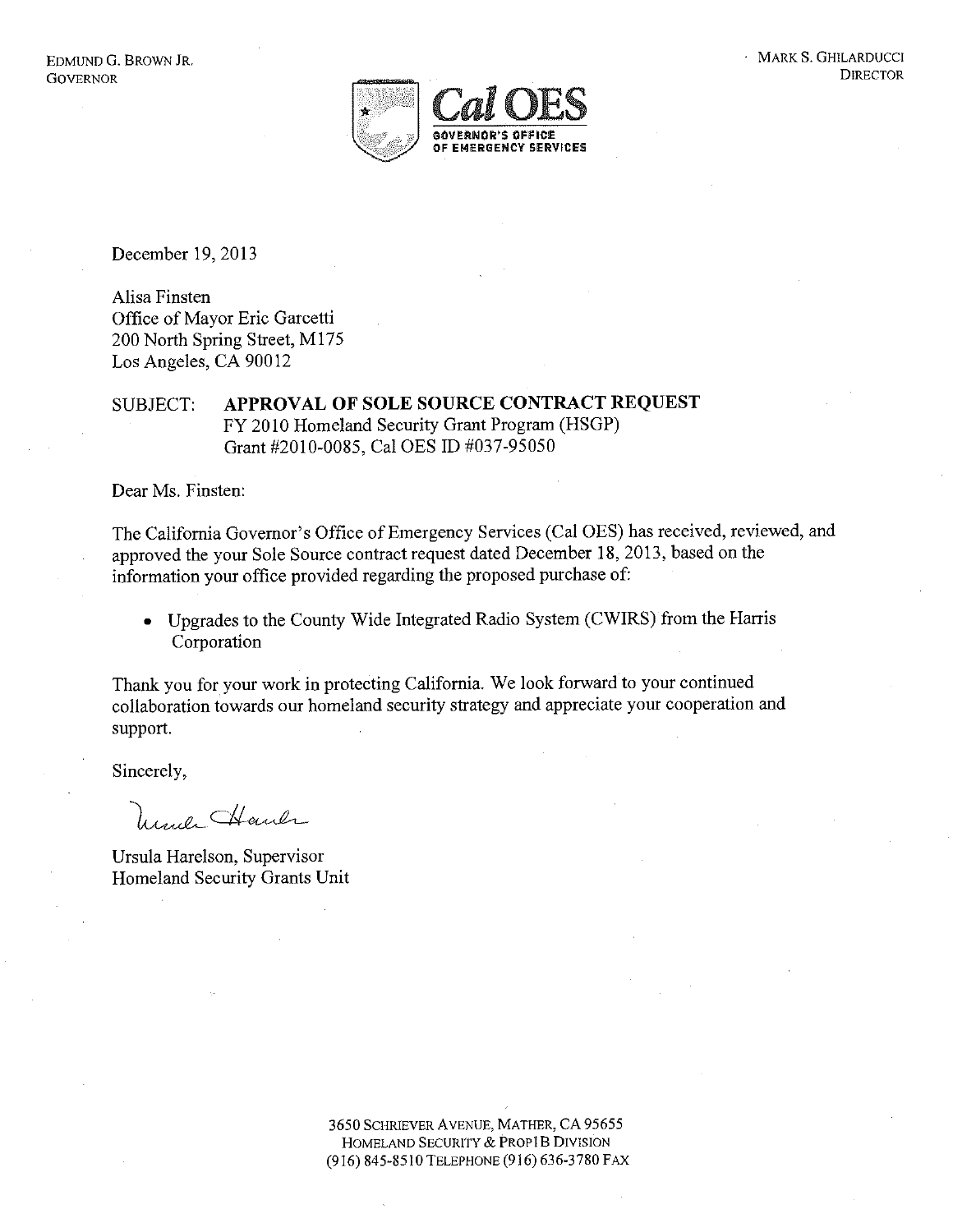#### SECOND AMENDMENT TO CONTRACT NUMBER C-119731 OF CITY OF LOS ANGELES CONTRACT BETWEEN THE CITY OF LOS ANGELES AND THE COUNTY OF LOS ANGELES

THIS SECOND AMENDMENT to City Contract Number C-119731 ("Second Amendment") is made and entered into by and between the City of Los Angeles, a municipal corporation (the "City"), and the County of Los Angeles, a political subdivision of the State of California (the "Subgrantee" or "Subrecipient").

#### WITNESSETH

 WHEREAS, the City and the Subrecipient entered into that certain City of Los Angeles Contract Number C-119731 (the "Agreement") related to the Fiscal Year ("FY") 2010 Urban Areas Security Initiative Grant ("UASI 10" or the "Grant"), whereby the City agreed to disburse UASI 10 grant funds to the Subrecipient in accordance with the UASI 10 approved budget and Subrecipient agreed to use the grant funds to address the unique planning, equipment, training, organization and exercise needs of the area, to assist in building an enhanced and sustainable capacity to prevent, protect against, respond to, and recover from threats or acts of terrorism, such Agreement having an initial term of October 28, 2010 through April 30, 2013; and

WHEREAS, on or about July 19, 2011, the Los Angeles City Council authorized the execution of said Agreement between the City and Subrecipient, with a term of October 28, 2010 through April 30, 2013 and an original allocation of UASI 10 grant funds to the Subrecipient in the amount of Eight Million Nine Hundred Forty-Nine Thousand Three Hundred Thirty Dollars (\$8,949,330.00) (C.F. #10-1166, dated July 19, 2011); and

 WHEREAS, pursuant to delegated authority from the Board of Supervisors on September 13, 2011, the Agreement was executed by the County's CEO on October 6, 2011. The Agreement was executed by the City's Major on October 25, 2011.

 WHEREAS, the First Amendment to the Agreement reduced the allocation of UASI 10 grant funds to the Subrecipient, resulting in a total allocated amount of Eight Million One Hundred Seventy-Nine Thousand Seven Hundred Ninety-Three Dollars (\$8,179,793.00), and extended the performance period deadline for UASI 10 for Subrecipient to March 30, 2014 ("Final Extension");

 WHEREAS, this financial assistance is administered by the City of Los Angeles and is overseen by the California Emergency Management Agency, or its successor agency ("CalEMA"); and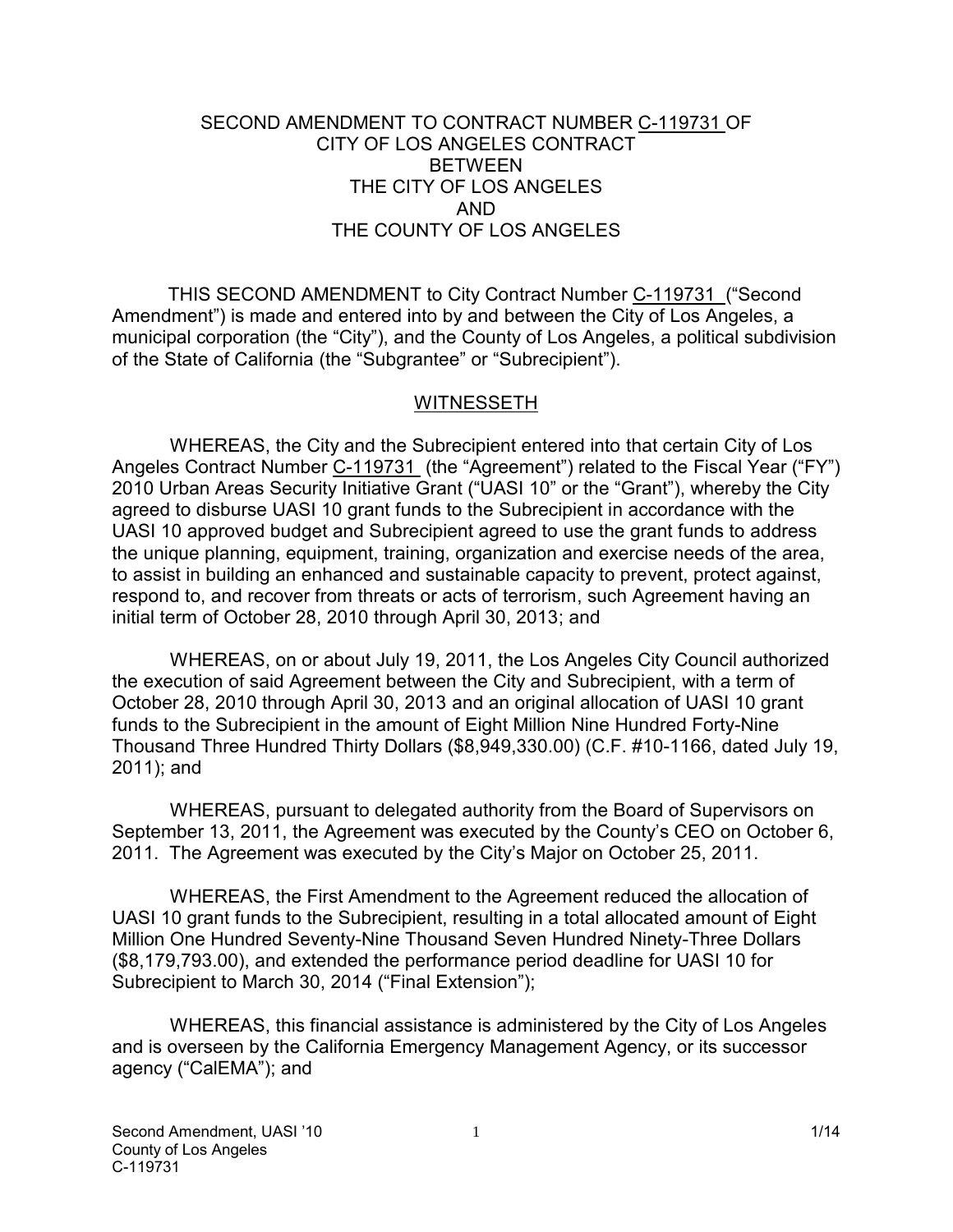WHEREAS, the City warrants and represents that on or about December 18, 2013, CalEMA approved the reallocation of UASI 10 funds from the Los Angeles Regional Interoperable Communications System Authority ("LA-RICS") in the amount One Million Three Hundred Seventy-Two Thousand Three Hundred Forty-Three Dollars (\$1,372,343.00) to Subercipient for the upgrade of Subrecipient's County Wide Interoperable Radio System ("CWIRS") ("Fourth Modification"); resulting in a total allocated amount of UASI 10 funds to Subcrecipient of Nine Million Five Hundred Fifty-Two Thousand One Hundred Thirty-Four Dollars (\$9,552,134.00) said Fourth Modification having been authorized under Section 14.8; and

 WHEREAS, Section 505 of the Agreement provides for amendments to the Agreement; and

 WHEREAS, the City, through its Office of the Mayor, Office of Homeland Security and Public Safety ("Mayor's Office"), and the Subrecipient each desire to enter into this Second Amendment for the purpose of amending and/or modifying the Agreement to (a) modify Subrecipient's total allocation of UASI 10 funds as set forth in the Agreement to reflect the Fourth Modifications, and (b) make any such other changes as are required in connection with the foregoing, all as detailed elsewhere in this Second Amendment and as authorized by the Los Angeles City Council (C.F. #10- 1166, dated March 27, 2013) and Section 14.8; and

WHEREAS, this Second Amendment is necessary and proper to continue and/or complete certain activities authorized under the Agreement.

NOW, THEREFORE, the City and Subrecipient hereby covenant and agree that the Agreement be amended as follows:

1. Paragraph A of Section 301 of the Agreement entitled "Payment of Grant Funds and Method of Payment" is hereby amended in its entirety to read as stated within the quotation marks in the following 2 paragraphs:

"The City of Los Angeles shall disburse to Subrecipient its allocated Grant Amount of Nine Million Five Hundred Fifty-Two Thousand One Hundred Thirty-Four Dollars (\$9,552,134.00) to be used for purchase of equipment, planning, exercises, organizational activities, and training as described in Section 202 above. Such Grant Amount represents the amount allocated to Subrecipient in the FY10 UASI grant and budget, as may be amended. The disbursement shall be made on a reimbursement basis only.

Subrecipient shall maintain procedures to minimize the time elapsing between the award of Grant Funds and the expenditure of funds to be reimbursed by such Grant Funds"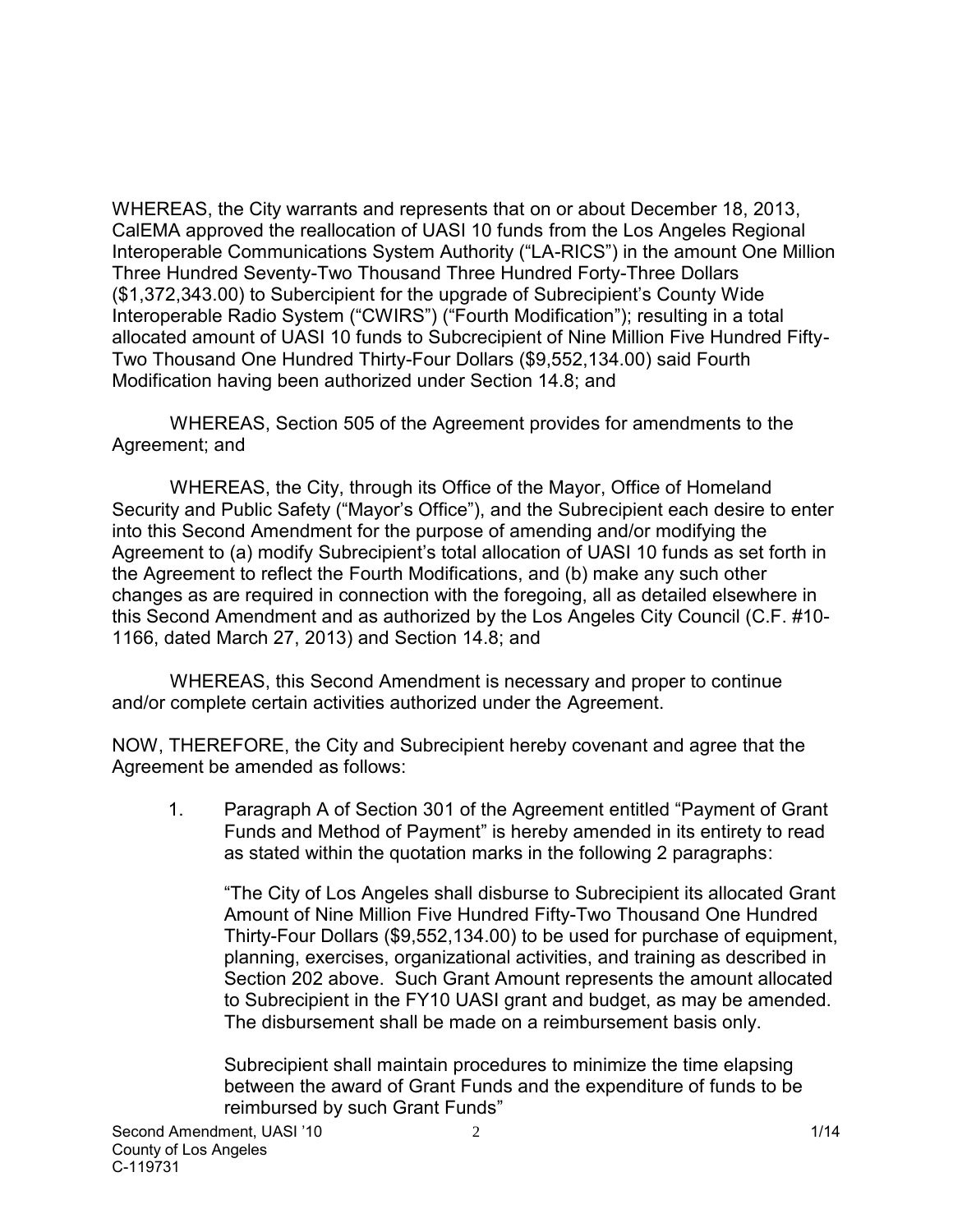The foregoing amendment decreases Subrecipient's original allocation of UASI 10 grant funds under the Agreement to reflect the Fourth Modifications. The Budget (as such term is defined in the Agreement) shall be amended accordingly to reflect such modifications and Subrecipient's use of grant funds in connection thereto.

- 3. Except as herein amended, all terms and conditions of the Agreement, as modified by the First Amendment, remain unchanged and in full force and effect by way of this Second Amendment.
- 4. This Second Amendment may be executed in one or more counterparts, each of which will be deemed an original, but all of which together will constitute one and the same instrument. This Second Amendment includes five (5) pages which constitute the entire understanding and agreement of the parties hereto in connection with the matters set forth herein.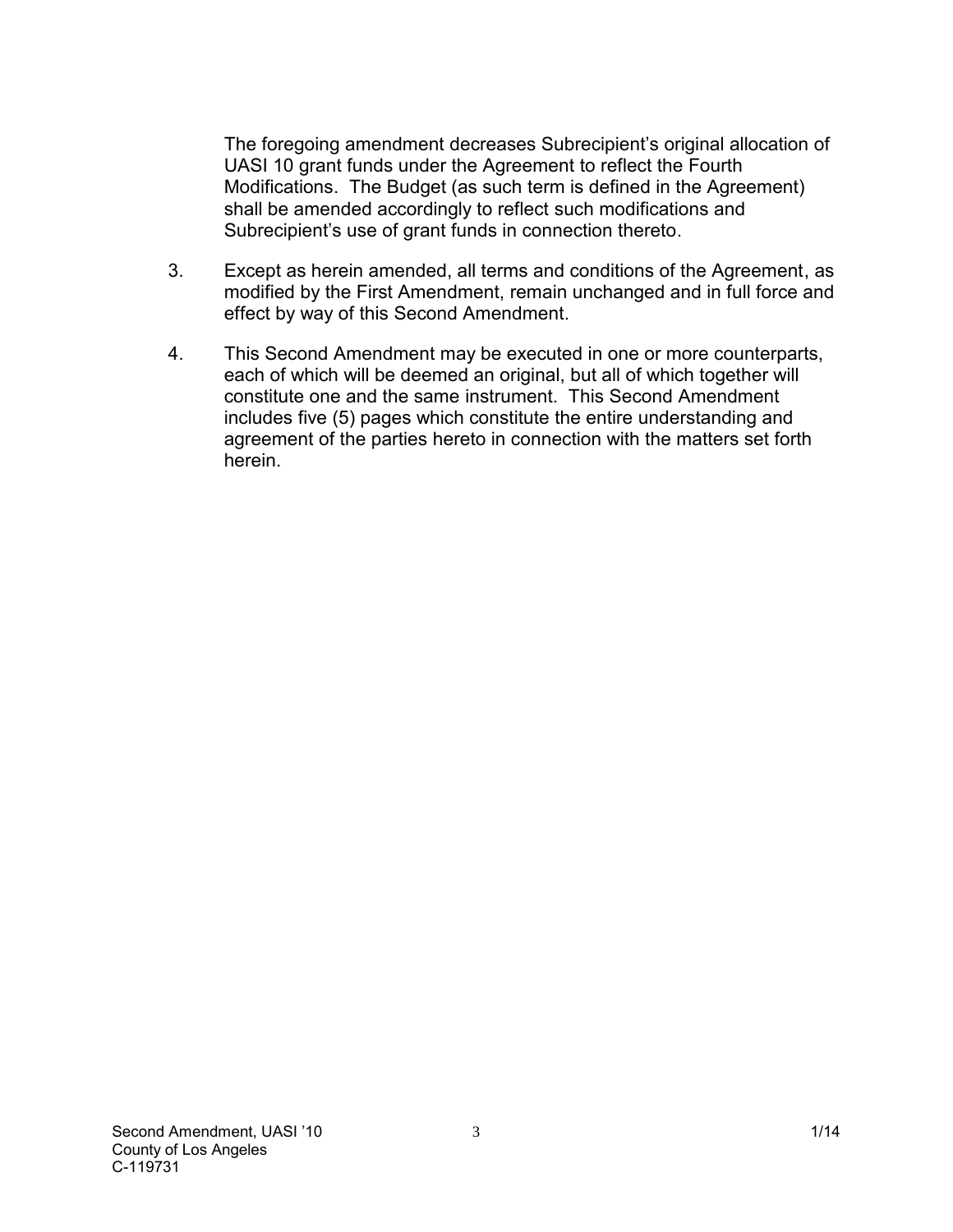IN WITNESS WHEREOF, the City and Subrecipient have caused this First Amendment to be executed by their duly authorized representatives.

| APPROVED AS TO FORM AND LEGALITY:            | THE CITY OF LOS ANGELES<br>For:                                                             |
|----------------------------------------------|---------------------------------------------------------------------------------------------|
| MICHAEL N. FEUER, City Attorney              | <b>ERIC GARCETTI, Mayor</b>                                                                 |
| By<br>Deputy City Attorney<br>Date           | <b>By</b><br>Eric Garcetti, Mayor<br>Homeland Security and<br>Public Safety, Mayor's Office |
| ATTEST:                                      | Date                                                                                        |
| HOLLY WOLCOTT, Interim City Clerk            |                                                                                             |
| <b>By</b><br>Deputy City Clerk               |                                                                                             |
| Date                                         |                                                                                             |
|                                              |                                                                                             |
| APPROVED AS TO FORM:                         | The County of Los Angeles,<br>For:<br>a political subdivision of the State of<br>California |
| John F. Krattli<br><b>County Counsel</b>     |                                                                                             |
|                                              | By                                                                                          |
| By<br><b>Principal Deputy County Counsel</b> | Date                                                                                        |
| Date                                         |                                                                                             |
| ATTEST:                                      | [SEAL]                                                                                      |
| By<br><b>City Clerk</b>                      |                                                                                             |
| Date                                         |                                                                                             |

City Business License Number: \_\_\_\_\_\_\_\_\_\_\_\_\_\_\_\_\_\_\_\_\_\_\_\_\_\_\_\_\_\_\_\_\_ Internal Revenue Service ID Number: \_\_\_\_\_\_\_\_\_\_\_\_\_\_\_\_\_\_\_\_\_\_\_\_\_\_\_\_